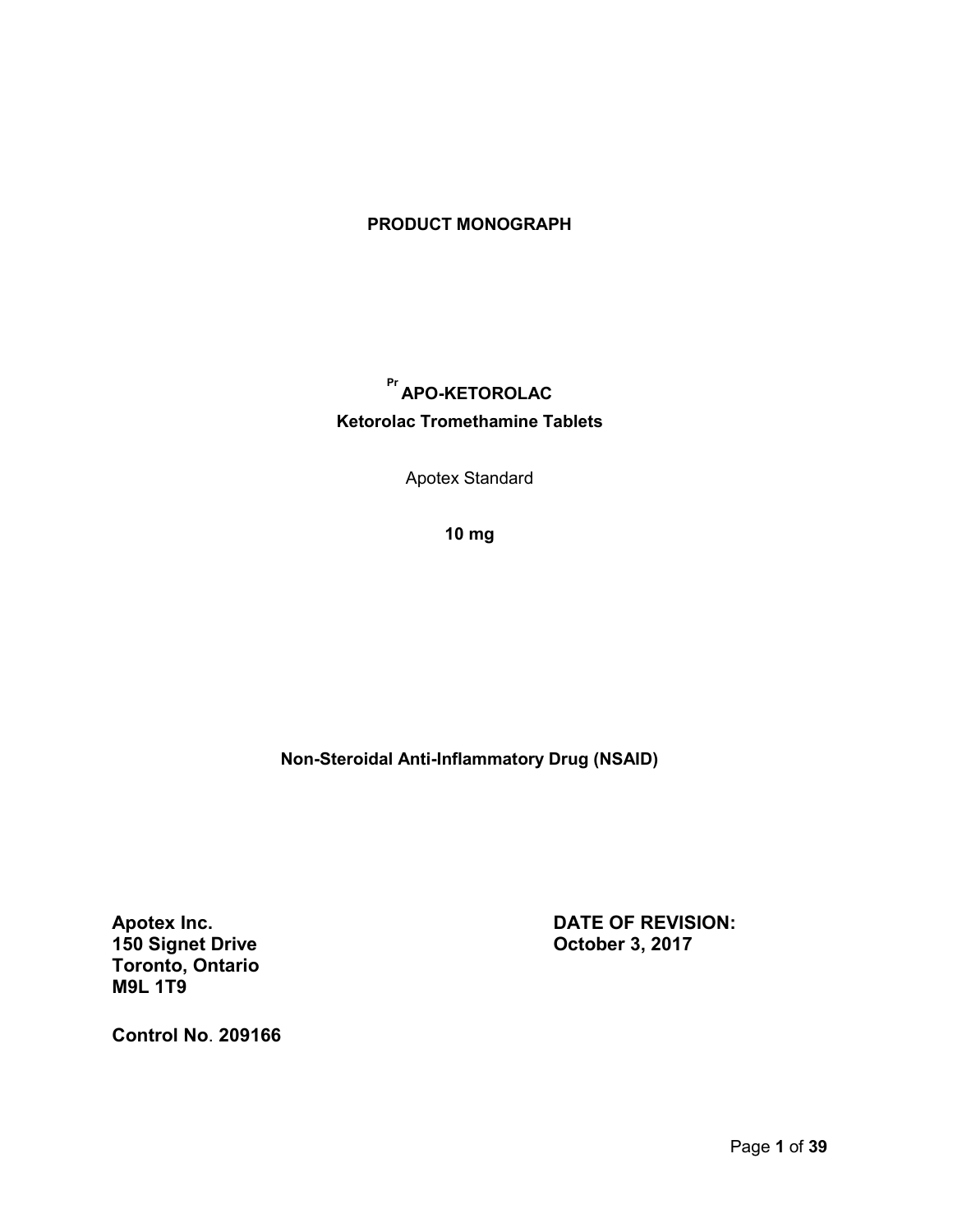## **Table of Contents**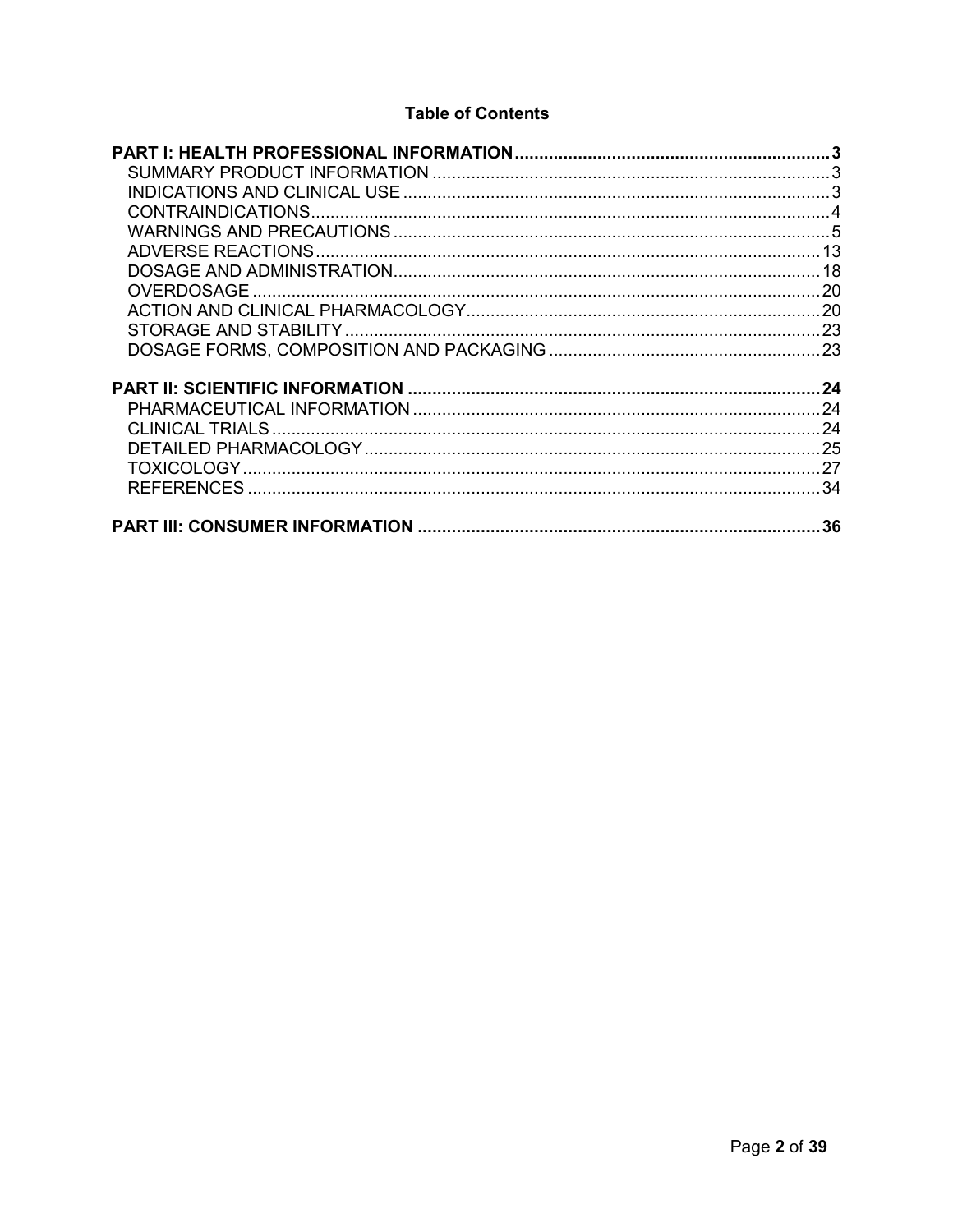# **Pr APO-KETOROLAC**

## Ketorolac Tromethamine Tablets

## Apotex Standard

## 10 mg

## **PART I: HEALTH PROFESSIONAL INFORMATION**

## <span id="page-2-1"></span><span id="page-2-0"></span>**SUMMARY PRODUCT INFORMATION**

| <b>Route of</b> | Dosage Form /   | All Non-medicinal Ingredients                                                                                                                                                   |  |
|-----------------|-----------------|---------------------------------------------------------------------------------------------------------------------------------------------------------------------------------|--|
| Administration  | <b>Strength</b> |                                                                                                                                                                                 |  |
| Oral            | 10 mg tablets   | carnauba wax, croscarmellose sodium,<br>hydroxypropyl methylcellulose, lactose, magnesium<br>stearate, microcrystalline cellulose, polyethylene<br>glycol and titanium dioxide. |  |

## <span id="page-2-2"></span>**INDICATIONS AND CLINICAL USE**

APO-KETOROLAC (ketorolac tromethamine) is indicated for:

 the short-term management (not to exceed 5 days for post-surgical patients or 7 days for patients with musculoskeletal pain) of moderate to moderately severe acute pain, including post-surgical pain (such as general, orthopaedic and dental surgery), acute musculoskeletal trauma pain and post-partum uterine cramping pain (see WARNINGS AND PRECAUTIONS and DOSAGE AND ADMINISTRATION).

**For patients with an increased risk of developing CV and/or GI adverse events, other management strategies that do NOT include the use of NSAIDs should be considered first (see CONTRAINDICATIONS and WARNINGS AND PRECAUTIONS).**

**Use of APO-KETOROLAC should be limited to the lowest effective dose for the shortest possible duration of treatment in order to minimize the potential risk for cardiovascular or gastrointestinal adverse events (see CONTRAINDICATIONS and WARNINGS AND PRECAUTIONS).**

APO-KETOROLAC, as a NSAID, does NOT treat clinical disease or prevent its progression.

APO-KETOROLAC, as a NSAID, only relieves symptoms and decreases inflammation for as long as the patient continues to take it.

### **Geriatrics (> 65 years of age):**

Evidence from clinical studies and post-market experience suggests that use in the geriatric population is associated with differences in safety (see WARNINGS AND PRECAUTIONS, Special Populations, Geriatrics).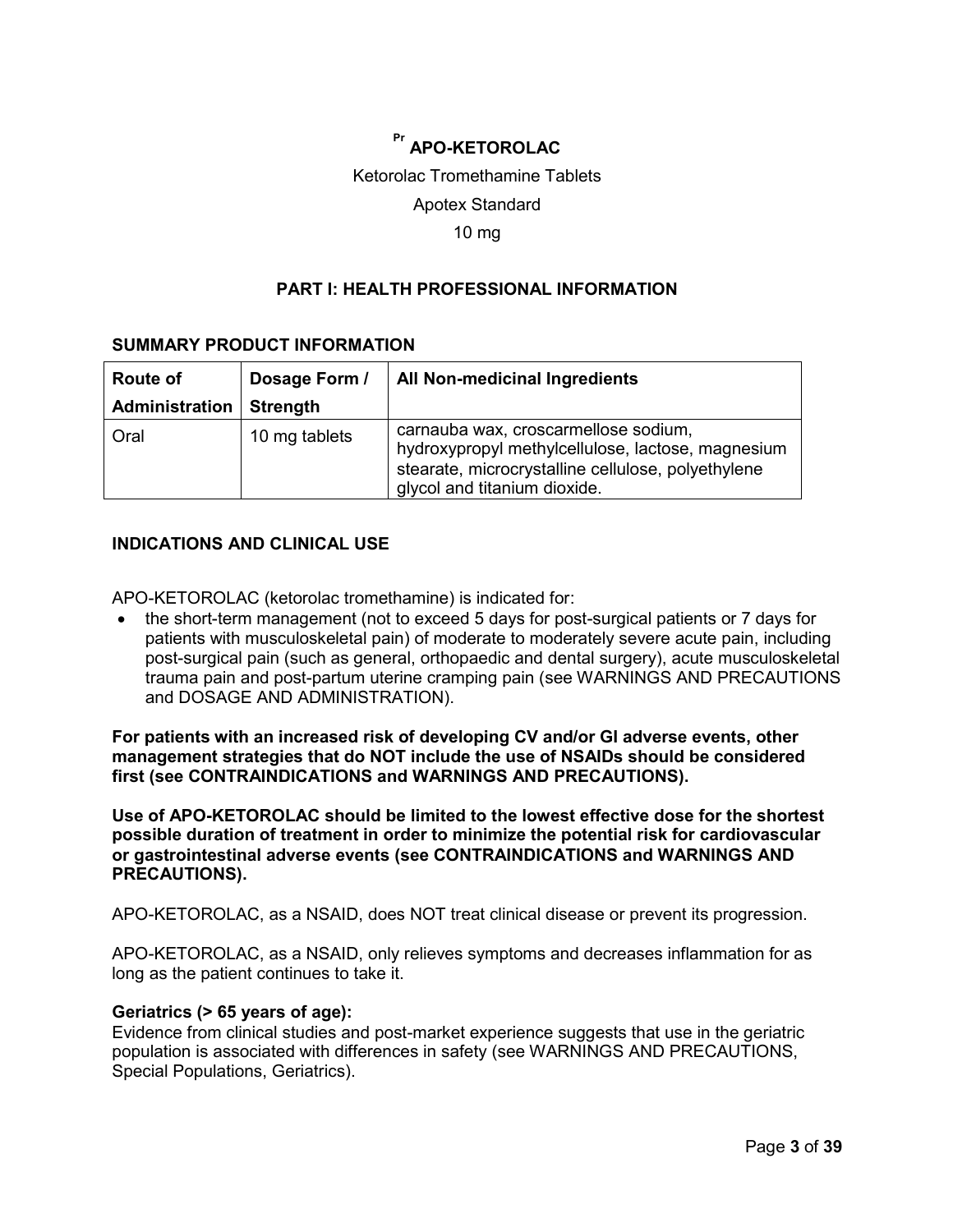## **Pediatrics (< 18 years of age):**

Safety and efficacy have not been established in the pediatric population.

## <span id="page-3-0"></span>**CONTRAINDICATIONS**

APO-KETOROLAC (Ketorolac Tromethamine) is contraindicated in:

- the peri-operative setting of coronary artery bypass graft surgery (CABG). Although ketorolac tromethamine has NOT been studied in this patient population, a selective COX-2 inhibitor NSAID studied in such a setting has led to an increased incidence of cardiovascular/thromboembolic events, deep surgical infections and sternal wound complications
- the third trimester of pregnancy, because of risk of premature closure of the ductus arteriosus and prolonged parturition
- labour and delivery because, through its prostaglandin synthesis inhibitory effect, it may adversely affect fetal circulation and inhibit uterine musculature, thus increasing the risk of uterine haemorrhage
- women who are breastfeeding, because of the potential for serious adverse reactions in nursing infants
- severe uncontrolled heart failure
- known hypersensitivity to ketorolac tromethamine or other NSAIDs, including any of the components/excipients
- history of asthma, urticaria, or allergic-type reactions after taking ASA or other NSAIDs (i.e. complete or partial syndrome of ASA-intolerance - rhinosinusitis, urticaria/angioedema, nasal polyps, asthma). Fatal anaphylactoid reactions have occurred in such individuals. Individuals with the above medical problems are at risk of a severe reaction even if they have taken NSAIDs in the past without any adverse reaction.The potential for cross-reactivity between different NSAIDs must be kept in mind (see WARNINGS AND PRECAUTIONS: Hypersensitivity Reactions, Anaphylactoid Reactions)
- active gastric / duodenal / peptic ulcer, active GI bleeding
- inflammatory bowel disease
- cerebrovascular bleeding or other bleeding disorders
- coagulation disorders, post-operative patients with high haemorrhagic risk or incomplete haemostasis in patients with suspected or confirmed cerebrovascular bleeding
- immediately before any major surgery and intraoperatively when haemostasis is critical because of the increased risk of bleeding
- severe liver impairment or active liver disease
- moderate to severe renal impairment (serum creatinine >442 mcmol/L) and/or creatinine clearance <30 mL/min or 0.5 mL/sec) deteriorating renal disease (individuals with lesser degrees of renal impairment are at risk of deterioration of their renal function when prescribed NSAIDs and must be monitored) (see WARNINGS AND PRECAUTIONS:Renal)
- known hyperkalemia (see WARNINGS AND PRECAUTIONS: Renal, Fluid and Electrolyte Balance)
- concurrent use with other NSAIDs due to the absence of any evidence demonstrating synergistic benefits and potential for additive side effects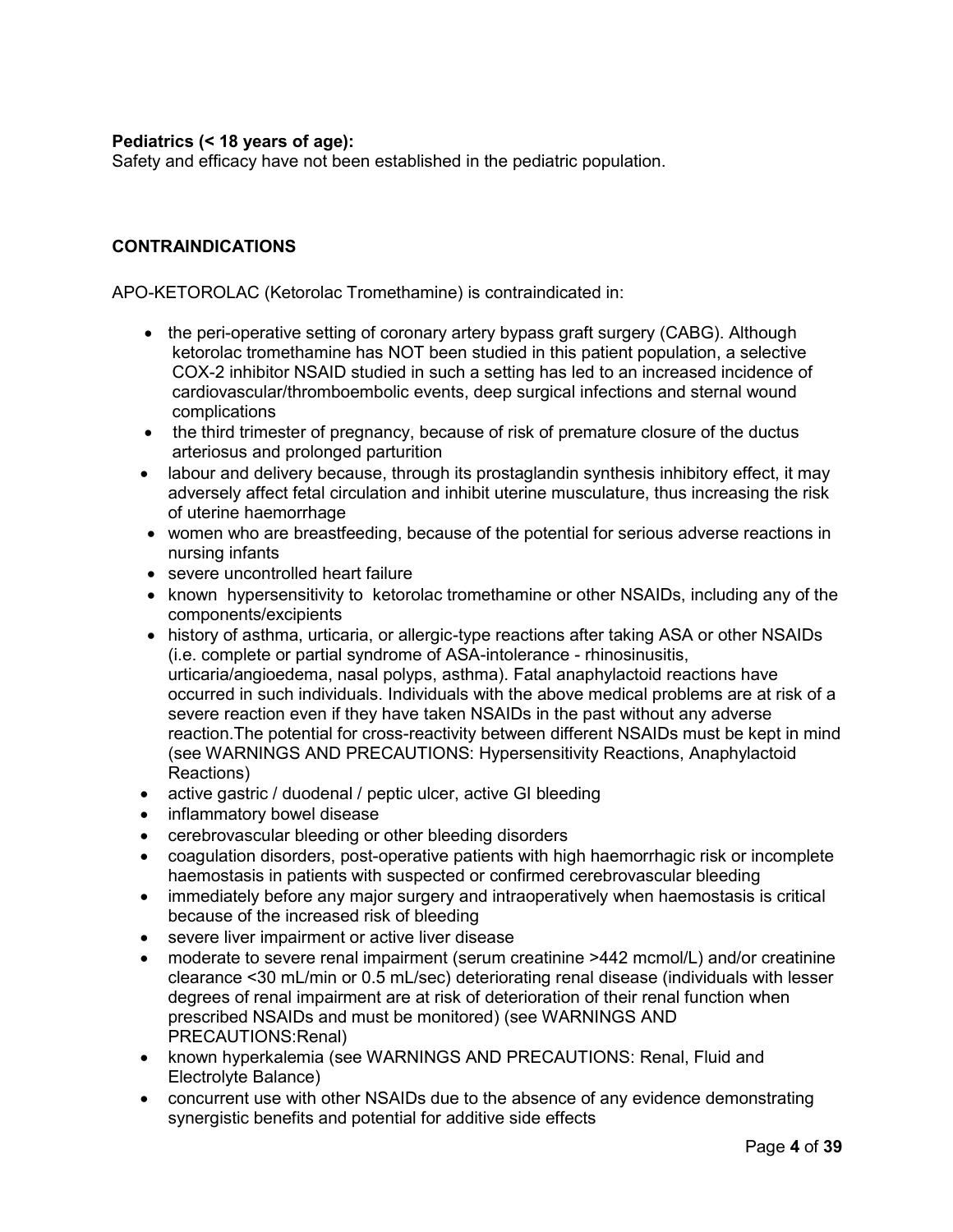- concomitant use with probenecid (see DRUG INTERACTIONS)
- concomitant use with oxpentifylline (see DRUG INTERACTIONS)
- children and adolescents aged less than 18 years

## <span id="page-4-0"></span>**WARNINGS AND PRECAUTIONS**

**Risk of Cardiovascular (CV) Adverse Events: Ischemic Heart Disease, Cerebrovascular Disease, Congestive Heart Failure (NYHA II-IV) (see WARNINGS AND PRECAUTIONS: Cardiovascular).**

**APO-KETOROLAC is a non-steroidal anti-inflammatory drug (NSAID). Use of some NSAIDs is associated with an increased incidence of cardiovascular adverse events (such as myocardial infarction, stroke or thrombotic events) which can be fatal. The risk may increase with duration of use. Patients with cardiovascular disease or risk factors for cardiovascular disease may be at greater risk.**

**Caution should be exercised in prescribing APO-KETOROLAC to any patient with ischemic heart disease (including but NOT limited to acute myocardial infarction, history of myocardial infarction and/or angina), cerebrovascular disease (including but NOT limited to stroke, cerebrovascular accident, transient ischemic attacks and/or amaurosis fugax) and/or congestive heart failure (NYHA II-IV).**

**Use of NSAIDs, such as ketorolac tromethamine, can promote sodium retention in a dose-dependent manner, through a renal mechanism, which can result in increased blood pressure and/or exacerbation of congestive heart failure. (see also WARNINGS AND PRECAUTIONS: Renal, Fluid and Electrolyte Balance)**

**Randomized clinical trials with ketorolac tromethamine have not been designed to detect differences in cardiovascular events in a chronic setting. Therefore, caution should be exercised when prescribing APO-KETOROLAC.**

**Risk of Gastrointestinal (GI) Adverse Events (see WARNINGS AND PRECAUTIONS: Gastrointestinal)**

**Use of NSAIDs, such as ketorolac tromethamine, is associated with an increased incidence of gastrointestinal adverse events (such as peptic/duodenal ulceration, perforation, obstruction and gastrointestinal bleeding).**

## **General**

The long-term use of APO-KETOROLAC (ketorolac tromethamine) is not recommended as the incidence of side-effects increases with the duration of treatment (see INDICATIONS and DOSAGE AND ADMINISTRATION).

Frail or debilitated patients may tolerate side effects less well and therefore special care should be taken in treating this population. **To minimize the potential risk for an adverse event, the lowest effective dose should be used for the shortest possible duration.** As with other NSAIDs, caution should be used in the treatment of elderly patients who are more likely to be suffering from impaired renal, hepatic or cardiac function. For high risk patients, alternate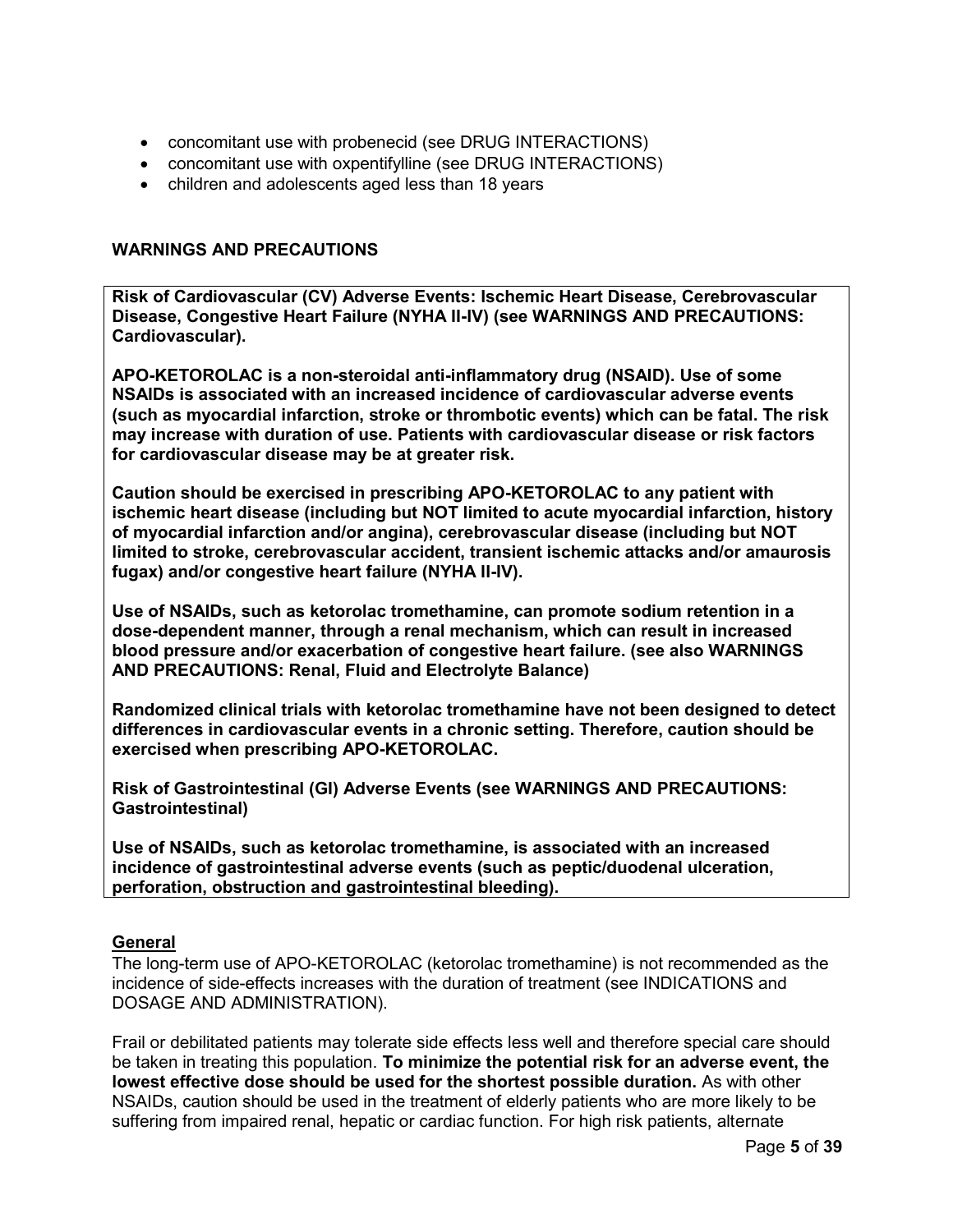therapies that do not involve NSAIDs should be considered.

APO-KETOROLAC is NOT recommended for use with other NSAIDs, with the exception of lowdose ASA for cardiovascular prophylaxis, because of the absence of any evidence demonstrating synergistic benefits and the potential for additive adverse reactions. (See DRUG INTERACTIONS: Drug-Drug Interactions, Acetylsalicylic acid (ASA) or other NSAIDs).

### **Carcinogenesis and Mutagenesis**

(See PART II, TOXICOLOGY: Carcinogenicity, Mutagenicity).

## **Cardiovascular**

**APO-KETOROLAC is a non-steroidal anti-inflammatory drug (NSAID). Use of some NSAIDs is associated with an increased incidence of cardiovascular adverse events (such as myocardial infarction, stroke or thrombotic events) which can be fatal. The risk may increase with duration of use. Patients with cardiovascular disease or risk factors for cardiovascular disease may be at greater risk.**

**Caution should be exercised in prescribing APO-KETOROLAC to patients with risk factors for cardiovascular disease, cerebrovascular disease or renal disease, such as any of the following (NOT an exhaustive list)**

- **Hypertension**
- **Dyslipidemia / Hyperlipidemia**
- **Diabetes Mellitus**
- **Congestive Heart Failure (NYHA I)**
- **Coronary Artery Disease (Atherosclerosis)**
- **Peripheral Arterial Disease**
- **Smoking**
- **Creatinine Clearance < 60 mL/min or 1 mL/sec**

Use of NSAIDs, such as APO-KETOROLAC, can lead to new hypertension or can worsen preexisting hypertension, either of which may increase the risk of cardiovascular events as described above.

Thus blood pressure should be monitored regularly. Consideration should be given to discontinuing APO-KETOROLAC should hypertension either develop or worsen with its use.

Use of NSAIDs, such as APO-KETOROLAC, can induce fluid retention and edema, and may exacerbate congestive heart failure, through a renally-mediated mechanism (see WARNINGS AND PRECAUTIONS: Renal, Fluid and Electrolyte Balance).

For patients with a high risk of developing an adverse CV event, other management strategies that do NOT include the use of NSAIDs should be considered first. **To minimize the potential risk for an adverse CV event, the lowest effective dose should be used for the shortest possible duration.**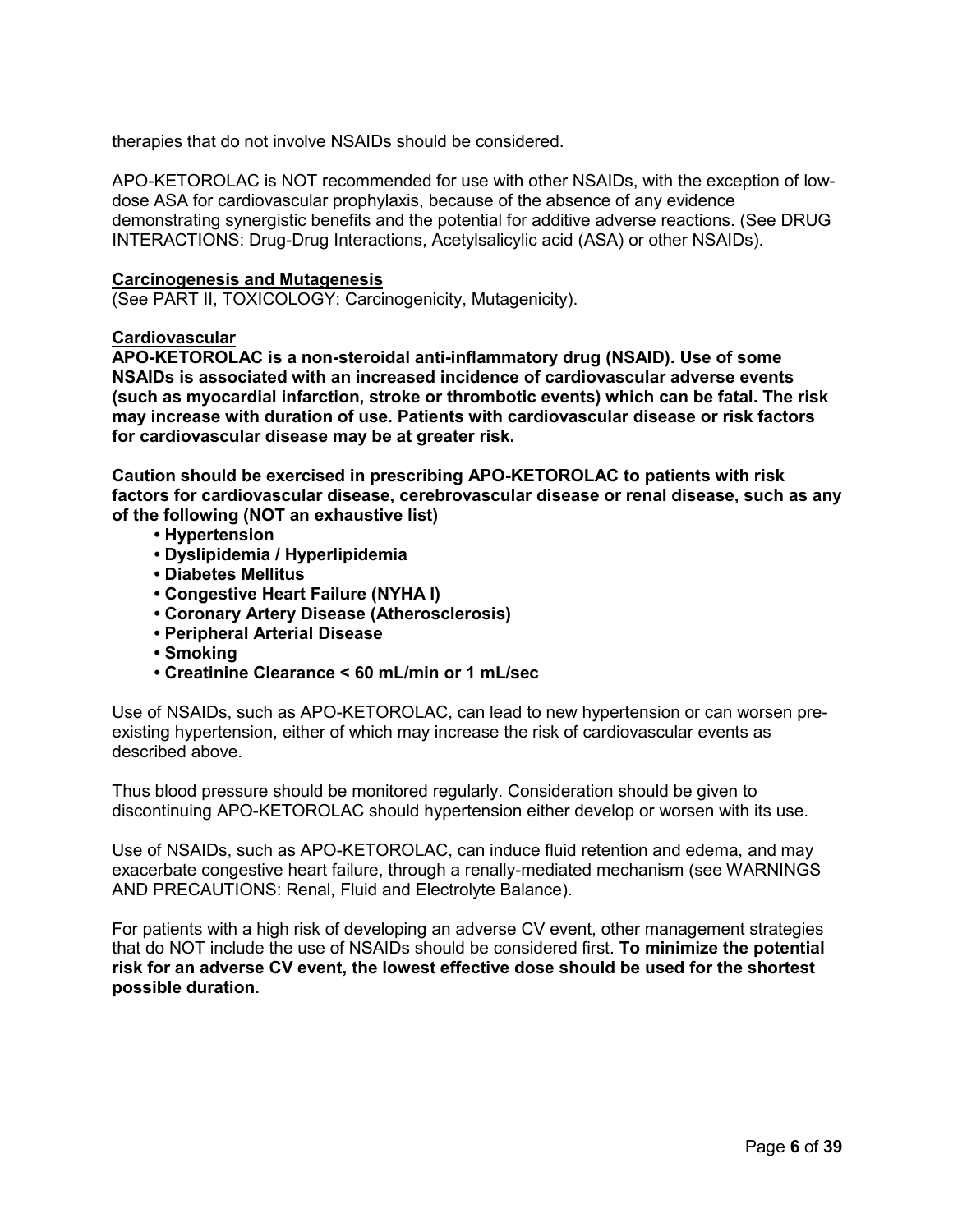## **Endocrine and Metabolism**

*Corticosteroids:* APO-KETOROLAC (ketorolac tromethamine) is NOT a substitute for corticosteroids. It does not treat corticosteroid insufficiency. Abrupt discontinuation of corticosteroids may lead to exacerbation of corticosteroid-responsive illness. Patients on prolonged corticosteroid therapy should have their therapy tapered slowly if a decision is made to discontinue corticosteroids (see DRUG INTERACTIONS: Drug-Drug Interactions, Glucocorticoids).

## **Gastrointestinal**

Serious GI toxicity (sometimes fatal), such as peptic/duodenal ulceration, inflammation, perforation, obstruction and gastrointestinal bleeding can occur at any time, with or without warning symptoms, in patients treated with NSAIDs such as ketorolac tromethamine. Minor upper GI problems, such as dyspepsia, commonly occur at any time. Health care providers should remain alert for ulceration and bleeding in patients treated with ketorolac tromethamine, even in the absence of previous GI tract symptoms. Most spontaneous reports of fatal GI events are in elderly or debilitated patients and therefore special care should be taken in treating this population. The incidence of these complications increases with increasing dose. **To minimize the potential risk for an adverse GI event, the lowest effective dose should be used for the shortest possible duration.** For high risk patients, alternate therapies that do not involve NSAIDs should be considered (see WARNINGS AND PRECAUTIONS: Special Populations, Geriatrics).

Patients should be informed about the signs and/or symptoms of serious GI toxicity and instructed to discontinue using APO-KETOROLAC and seek emergency medical attention if they experience any such symptoms. The utility of periodic laboratory monitoring has NOT been demonstrated, nor has it been adequately assessed. Most patients who develop a serious upper GI adverse event on NSAID therapy have no symptoms. Upper GI ulcers, gross bleeding, or perforation, caused by NSAIDs, appear to occur in approximately 1% of patients treated for 3 to 6 months, and in about 2 to 4% of patients treated for one year. These trends continue, thus increasing the likelihood of developing a serious GI event at some time during the course of therapy. Even short-term therapy has its risks.

Caution should be taken if prescribing APO-KOTOROLAC to patients with a prior history of peptic/duodenal ulcer disease or gastrointestinal bleeding as these individuals have a greater than 10-fold higher risk for developing a GI bleed when taking a NSAID than patients with neither of these risk factors.

Other risk factors for GI ulceration and bleeding include the following: *Helicobacter pylori* infection, increased age, prolonged use of NSAID therapy, excess alcohol intake, smoking, poor general health status or concomitant therapy with any of the following:

- Anti-coagulants (e.g. warfarin)
- Anti-platelet agents (e.g. ASA, clopidogrel)
- Oral corticosteroids (e.g. prednisone)
- Selective Serotonin Reuptake Inhibitors (SSRIs) (e.g. citalopram, fluoxetine, paroxetine, sertraline)

Close medical supervision is recommended in patients prone to gastrointestinal tract irritation. In these cases, the physician must weigh the benefits of treatment against the possible hazards.

Page **7** of **39** There is no definitive evidence that the concomitant administration of histamine H2-receptor antagonists and/or antacids will either prevent the occurrence of gastrointestinal side effects or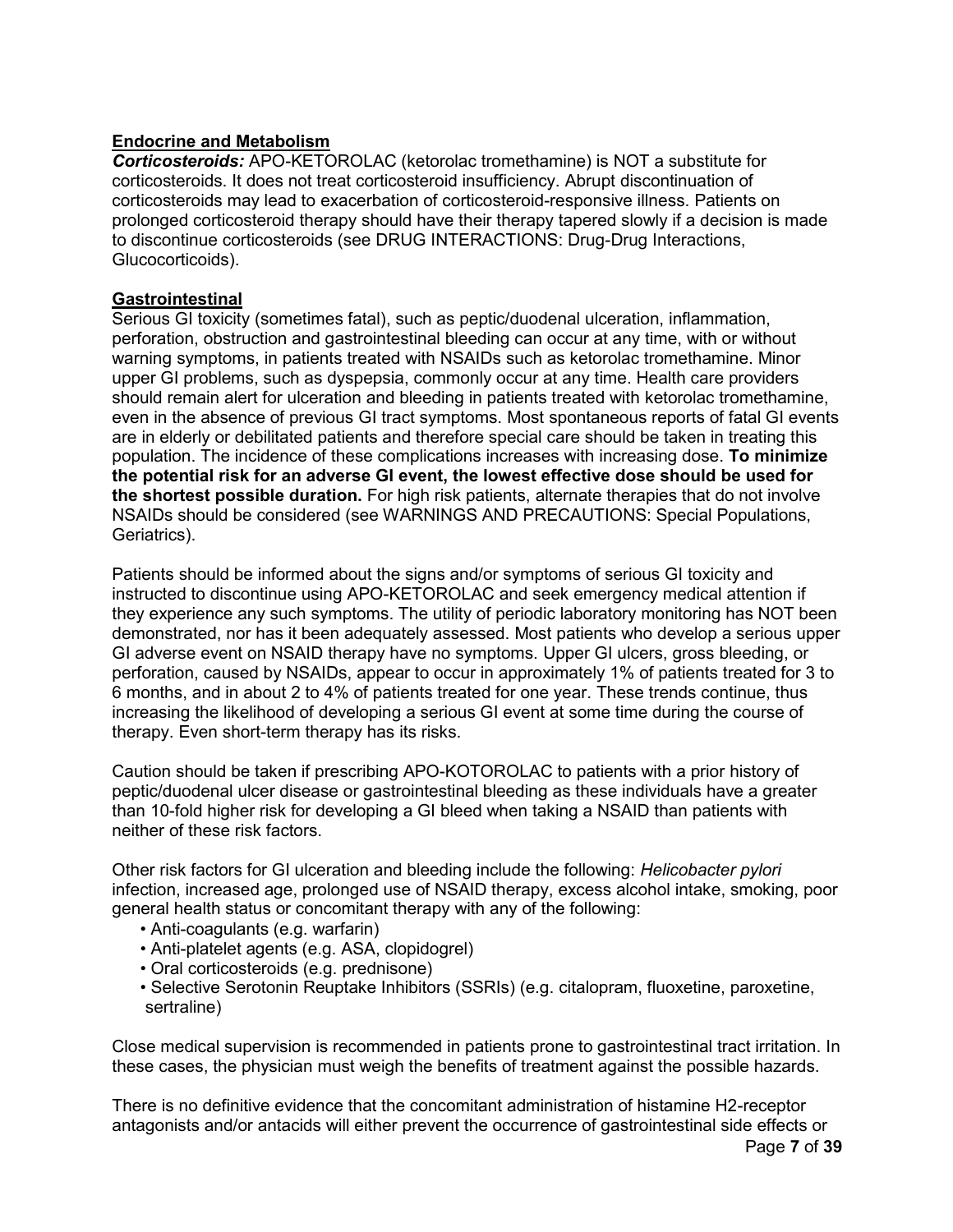allow the continuation of therapy with APO-KOTOROLAC when and if these adverse reactions appear.

#### **Genitourinary**

Some NSAIDs are associated with persistent urinary symptoms (bladder pain, dysuria, urinary frequency), haematuria or cystitis. The onset of these symptoms may occur at any time after the initiation of therapy with an NSAID. Some cases have become severe on continued treatment. Should urinary symptoms occur, in the absence of an alternate explanation, treatment with APO-KOTOROLAC **must be stopped immediately** to obtain recovery. This should be done before urological investigations or treatments are carried out.

#### **Haematologic**

NSAIDs inhibiting prostaglandin biosynthesis interfere with platelet function to varying degrees; patients who may be adversely affected by such an action, such as those on anti-coagulants or suffering from haemophilia or platelet disorders should be carefully observed when APO-KOTOROLAC is administered.

Ketorolac tromethamine inhibits platelet function and may prolong bleeding time (see WARNINGS AND PRECAUTIONS: Anti-platelet Effects). It does not affect platelet count, prothrombin time (PT) or partial thromboplastin time (PTT).

*Anti-coagulants:* Numerous studies have shown that the concomitant use of NSAIDs and anticoagulants increases the risk of bleeding. Concurrent therapy of APO-KOTOROLAC with warfarin requires close monitoring of the international normalized ratio (INR).

Even with therapeutic INR monitoring, increased bleeding may occur.

Use of APO-KOTOROLAC in patients who are receiving therapy that affects haemostasis should be undertaken with caution, including close monitoring. The concurrent use of APO-KOTOROLAC and prophylactic, low dose heparin (2500 to 5000 units q12h), warfarin and dextrans may also be associated with an increased risk of bleeding.

Prothrombin time should be carefully monitored in all patients receiving oral anticoagulant therapy concomitantly with ketorolac tromethamine.

The *in vitro* binding of warfarin to plasma proteins is only slightly reduced by ketorolac tromethamine (99.5% control vs. 99.3%) at plasma concentrations of 5 to10 mcg/mL

*Anti-platelet Effects:* NSAIDs inhibit platelet aggregation and have been shown to prolong bleeding time in some patients. Unlike acetylsalicylic acid (ASA), their effect on platelet function is quantitatively less, or of shorter duration, and is reversible. The inhibition of platelet function by ketorolac tromethamine is normalized within 24 to 48 hours after the drug is discontinued.

APO-KETOROLAC and other NSAIDs have no proven efficacy as anti-platelet agents and should NOT be used as a substitute for ASA or other anti-platelet agents for prophylaxis of cardiovascular thromboembolic diseases. Anti-platelet therapies (e.g. ASA) should NOT be discontinued. There is some evidence that use of NSAIDs with ASA can markedly attenuate the cardioprotective effects of ASA (see DRUG INTERACTIONS: Drug-Drug Interactions, Acetylsalicylic Acid (ASA) or other NSAIDs).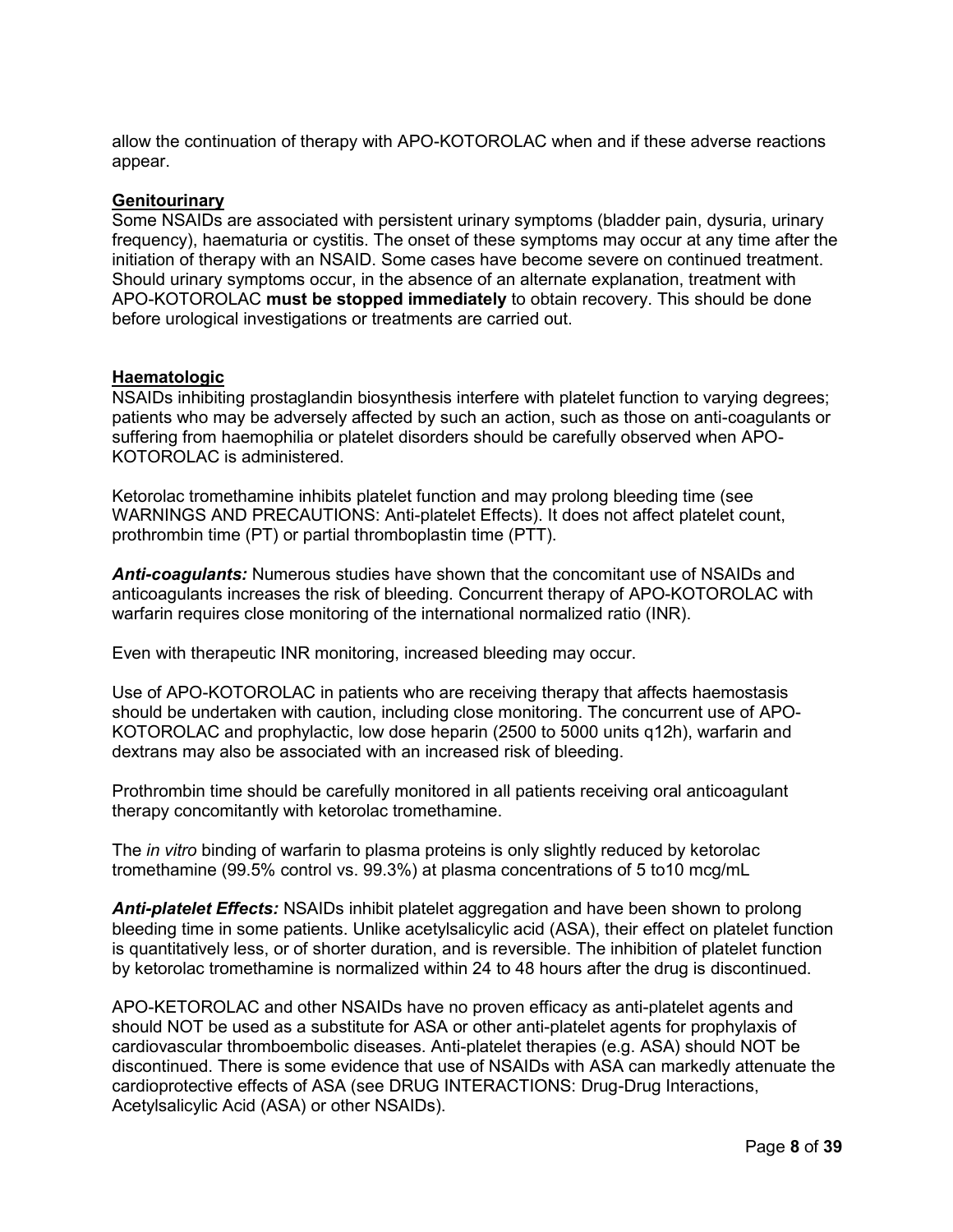Concomitant administration of APO-KETOROLAC with low dose ASA increases the risk of GI ulceration and associated complications.

*Blood dyscrasias:* Blood dyscrasias (such as neutropenia, leukopenia, thrombocytopenia, aplastic anemia and agranulocytosis) associated with the use of NSAIDs are rare, but could occur with severe consequences.

Anemia is sometimes seen in patients receiving NSAIDs, including ketorolac tromethamine. This may be due to fluid retention, GI blood loss, or an incompletely described effect upon erythropoiesis. Patients on long-term treatment with NSAIDs, including APO-KETOROLAC, should have their haemoglobin or haematocrit checked if they exhibit any signs or symptoms of anemia or blood loss.

### **Hepatic / Biliary / Pancreatic**

As with other NSAIDs, borderline elevations of one or more liver enzyme tests (AST, ALT, alkaline phosphatase) may occur in up to 15% of patients. These abnormalities may progress, may remain essentially unchanged, or may be transient with continued therapy.

Meaningful elevations (greater than 3 times normal) of serum transaminases (glutamate pyruvate [SGPT or ALT] and glutamic oxaloacetic [SGOT or AST]), occurred in clinical trials in less than 1% of patients.

A patient with symptoms and/or signs suggesting liver dysfunction, or in whom an abnormal liver function test has occurred, should be evaluated for evidence of the development of a more severe hepatic reaction while on therapy with this drug. Severe hepatic reactions including jaundice and cases of fatal hepatitis, liver necrosis and hepatic failure, some of them with fatal outcomes, have been reported with NSAIDs.

Although such reactions are rare, if abnormal liver tests persist or worsen, if clinical signs and symptoms consistent with liver disease develop (e.g. jaundice), or if systemic manifestations occur (e.g. eosinophilia, associated with rash, etc.), ketorolac tromethamine should be discontinued.

APO-KETOROLAC is contraindicated in patients with severe liver impairment or active liver disease. If there is a need to prescribe this drug in the presence of impaired liver function, it must be done under strict observation. Caution should be observed if APO-KETOROLAC is to be used in patients with a history of liver disease. Patients with impaired hepatic function from cirrhosis do not have any clinically important changes in ketorolac tromethamine clearance (see ACTION AND CLINICAL PHARMACOLOGY: Special Populations and Conditions).

Studies in patients with active hepatitis or cholestasis have not been performed.

#### **Hypersensitivity Reactions**

*Anaphylactoid Reactions:* As with NSAIDs in general, anaphylactoid reactions have occurred in patients without known prior exposure to ketorolac tromethamine. In post-marketing experience, rare cases of anaphylactic/ anaphylactoid reactions and angioedema have been reported in patients receiving ketorolac tromethamine. APO-KETOROLAC should NOT be given to patients with the ASA-triad. This symptom complex typically occurs in asthmatic patients who experience rhinitis with or without nasal polyps, or who exhibit severe, potentially fatal bronchospasm after taking ASA or other NSAIDs (see CONTRAINDICATIONS).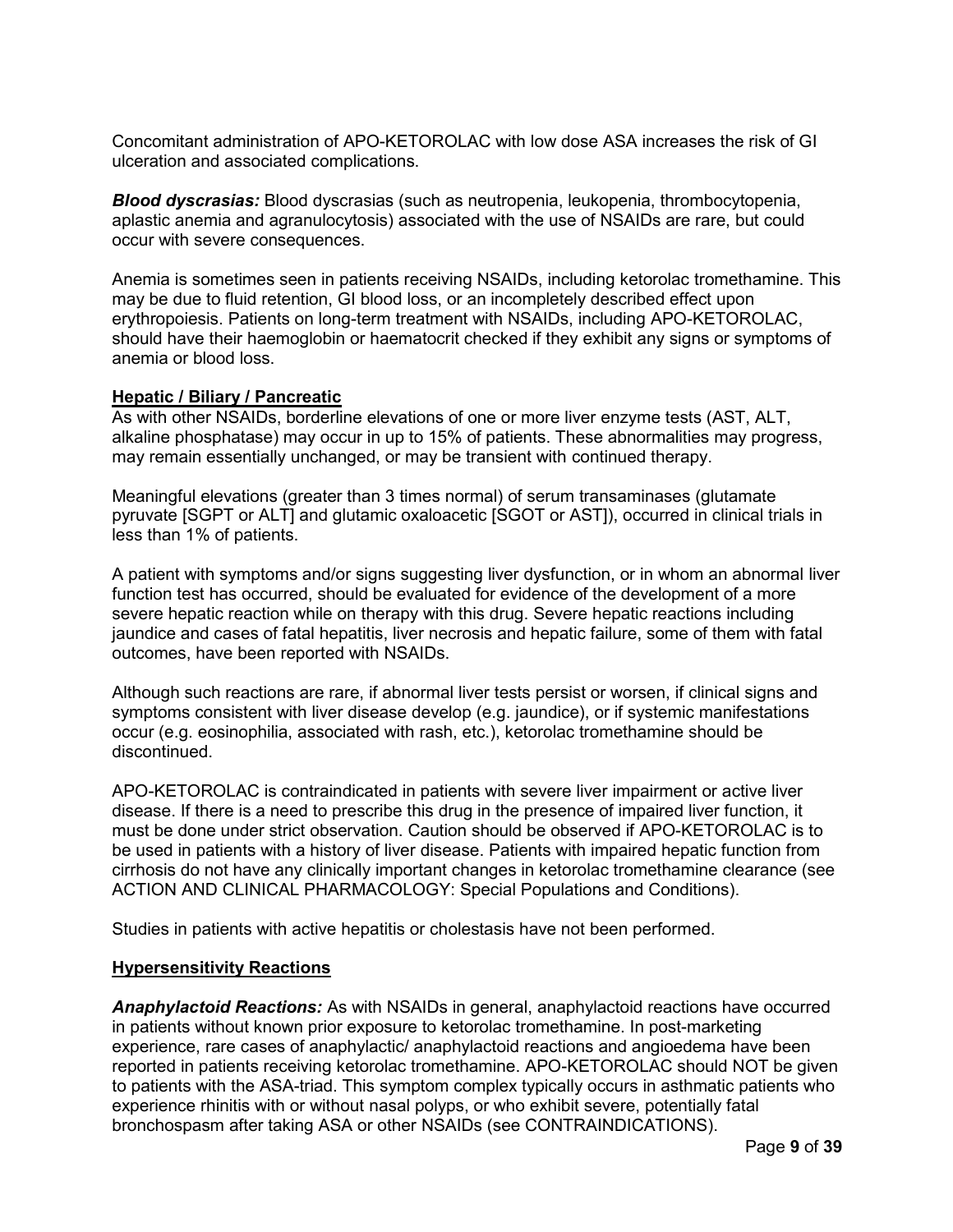*ASA-Intolerance*: APO-KETOROLAC should NOT be given to patients with complete or partial syndrome of ASA-intolerance (rhinosinusitis, urticaria/angioedema, nasal polyps, asthma) in whom asthma, anaphylaxis, urticaria/angioedema, rhinitis or other allergic manifestations are precipitated by ASA or other NSAIDs. Fatal anaphylactoid reactions have occurred in such individuals. As well, individuals with the above medical problems are at risk of a severe reaction even if they have taken NSAIDs in the past without any adverse reaction (see CONTRAINDICATIONS).

*Cross-sensitivity:* Patients sensitive to one NSAID may be sensitive to any of the other NSAIDs as well.

*Serious skin reactions:* (See WARNINGS AND PRECAUTIONS: Skin) **Immune**

(See WARNINGS AND PRECAUTIONS: Infection, Aseptic Meningitis)

## **Infection**

APO-KETOROLAC, in common with other NSAIDs, may mask signs and symptoms of an underlying infectious disease.

*Aseptic Meningitis*: Rarely, with some NSAIDs, the symptoms of aseptic meningitis (stiff neck, severe headaches, nausea and vomiting, fever or clouding of consciousness) have been observed. Patients with autoimmune disorders (systemic lupus erythematosus, mixed connective tissue diseases, etc.) seem to be pre-disposed. Therefore, in such patients, the health care provider must be vigilant to the development of this complication.

## **Neurologic**

Some patients may experience drowsiness, dizziness, blurred vision, vertigo, tinnitus, hearing loss, insomnia or depression with the use of NSAIDs, such as ketorolac tromethamine. If patients experience such adverse reaction(s), they should exercise caution in carrying out activities that require alertness.

## **Ophthalmologic**

Blurred and/or diminished vision has been reported with the use of NSAIDs. If such symptoms develop, APO-KETOROLAC should be discontinued and an ophthalmologic examination performed. Ophthalmologic examination should be carried out at periodic intervals in any patient receiving APO-KETOROLAC for an extended period of time.

## **Peri-Operative Considerations**

(See CONTRAINDICATIONS: Coronary Artery Bypass Graft Surgery, see WARNINGS AND PRECAUTIONS: Haemorrhage and perioperative use of IM ketorolac tromithamine)

## **Psychiatric**

(See WARNINGS AND PRECAUTIONS: Neurologic)

## **Renal**

Long term administration of NSAIDs to animals has resulted in renal papillary necrosis and other abnormal renal pathology. In humans, there have been reports of acute renal failure, acute interstitial nephritis, renal papillary necrosis, haematuria, low grade proteinuria and occasionally nephrotic syndrome.

Page **10** of **39** Renal insufficiency due to NSAID use is seen in patients with pre-renal conditions leading to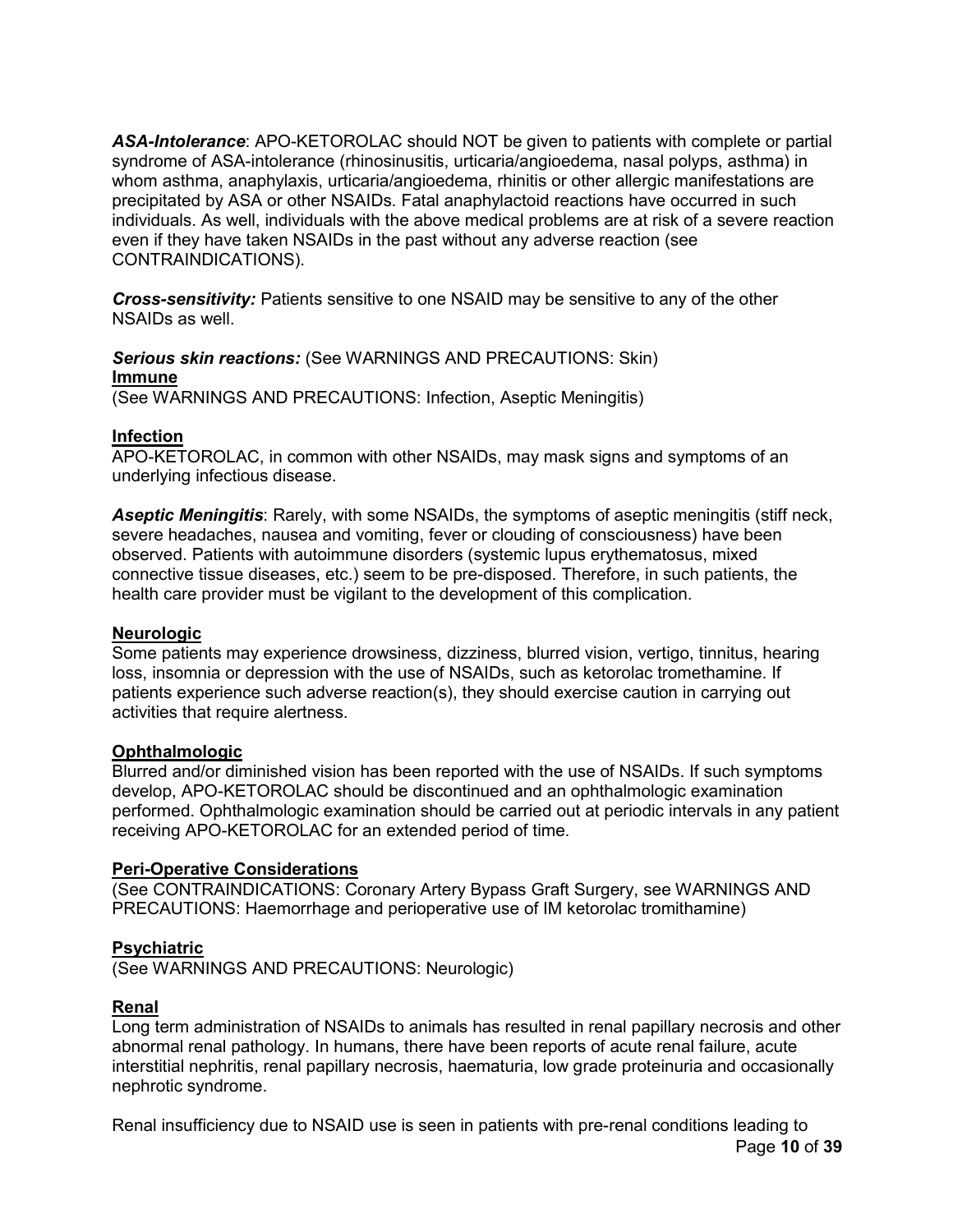reduction in renal blood flow or blood volume. Under these circumstances, renal prostaglandins help maintain renal perfusion and glomerular filtration rate (GFR). In these patients, administration of a NSAID may cause a reduction in prostaglandin synthesis leading to impaired renal function. Patients at greatest risk of this reaction are those with pre-existing renal insufficiency (GFR < 60 mL/min or 1 mL/s), dehydrated patients, patients on salt restricted diets, those with congestive heart failure, cirrhosis, liver dysfunction, taking angiotensin-converting enzyme inhibitors, angiotensin-II receptor blockers, cyclosporin, diuretics, sepsis and those who are elderly. Serious or life-threatening renal failure has been reported in patients with normal or impaired renal function after short term therapy with NSAIDs. Even patients at risk who demonstrate the ability to tolerate a NSAID under stable conditions may decompensate during periods of added stress (e.g. dehydration due to gastroenteritis). Discontinuation of NSAIDs is usually followed by recovery to the pre-treatment state.

Caution should be used when initiating treatment with NSAIDs, such as APO-KETOROLAC, in patients with considerable dehydration. Such patients should be rehydrated prior to initiation of therapy. Caution is also recommended in patients with pre-existing kidney disease.

Elevations of blood urea nitrogen (BUN) and creatinine have been reported in clinical trials with ketorolac tromethamine. APO-KETOROLAC is CONTRAINDICATED in patients with moderate to severe renal impairment.

## *Advanced Renal Disease:* (See CONTRAINDICATIONS)

*Fluid and Electrolyte Balance:* Use of NSAIDs, such as APO-KETOROLAC, can promote sodium retention in a dose-dependent manner, which can lead to fluid retention and edema, and consequences of increased blood pressure, edema, and exacerbation of congestive heart failure. NaCl retention, oliguria, elevations of serum urea nitrogen and creatinine have also been observed in patients treated with ketorolac tromethamine. Thus, caution should be exercised in prescribing APO-KETOROLAC in patients with a history of congestive heart failure, compromised cardiac function, cardiac decompensation, hypertension, increased age or other conditions predisposing to fluid retention (see WARNINGS AND PRECAUTIONS: Cardiovascular).

Use of NSAIDs, such as APO-KETOROLAC, can increase the risk of hyperkalemia, especially in patients with diabetes mellitus, renal failure, increased age, or those receiving concomitant therapy with adrenergic blockers, angiotensin-converting enzyme inhibitors, angiotensin-II receptor antagonists, cyclosporin, or some diuretics.

Electrolytes should be monitored periodically (see CONTRAINDICATIONS).

### **Respiratory**

ASA-induced asthma is an uncommon but very important indication of ASA and NSAID sensitivity. It occurs more frequently in patients with asthma who have nasal polyps.

### **Sexual Function/Reproduction/Fertility**

The use of APO-KETOROLAC, as with any drug known to inhibit cyclooxygenase/prostaglandin synthesis, may impair fertility and is not recommended in women attempting to conceive. Therefore, in women who have difficulties conceiving, or who are undergoing investigation of infertility, withdrawal of APO-KETOROLAC should be considered.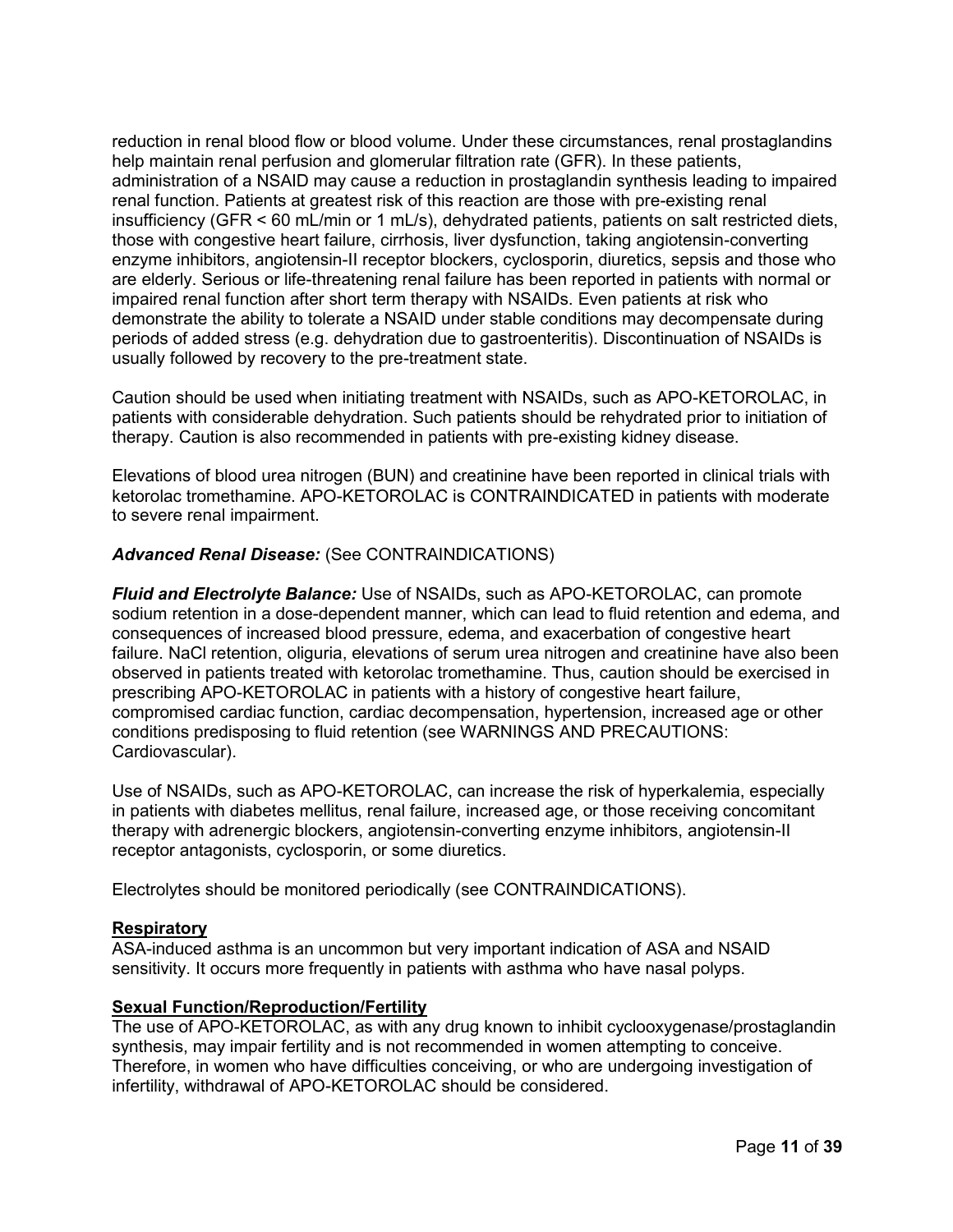## **Skin**

In rare cases, serious skin reactions, some of them fatal, such as Stevens-Johnson syndrome, toxic epidermal necrolysis, exfoliative dermatitis and erythema multiforme have been associated with the use of some NSAIDs. Because the rate of these reactions is low, they have usually been noted during post-marketing surveillance in patients taking other medications also associated with the potential development of these serious skin reactions. Thus, causality is NOT clear. These reactions are potentially life threatening but may be reversible if the causative agent is discontinued and appropriate treatment instituted. Patients should be advised that if they experience a skin rash they should discontinue their NSAID and contact their physician for assessment and advice, including which additional therapies to discontinue.

## **Special Populations**

*Pregnant Women***: APO-KETOROLAC is CONTRAINDICATED for use during the third trimester of pregnancy because of risk of premature closure of the ductus arteriosus and the potential to prolong parturition (see CONTRAINDICATIONS and TOXICOLOGY).**

## **Caution should be exercised in prescribing APO-KETOROLAC during the first and second trimesters of pregnancy (see TOXICOLOGY).**

Inhibition of prostaglandin synthesis may adversely affect pregnancy and/or the embryo-foetal development. Data from epidemiological studies suggest an increased risk of miscarriage and of cardiac malformation after use of a prostaglandin synthesis inhibitor in early pregnancy. In animals, administration of a prostaglandin synthesis inhibitor has been shown to result in increased pre- and post-implantation loss and embryo-foetal lethality. In addition, increased incidences of various malformations, including cardiovascular, have been reported in animals given a prostaglandin synthesis inhibitor during the organogenetic period.

APO-KETOROLAC is not recommended in labour and delivery because, through their prostaglandin synthesis inhibitory effect, they may adversely affect fetal circulation and inhibit uterine contractions, thus increasing the risk of uterine hemorrhage (see CONTRAINDICATIONS).

## *Nursing Women:* (see CONTRAINDICATIONS)

### *Pediatrics:* (see CONTRAINDICATIONS)

*Geriatrics*: Patients older than 65 years (referred to in this document as older or elderly) and frail or debilitated patients are more susceptible to a variety of adverse reactions from NSAIDs. The incidence of these adverse reactions increases with dose and duration of treatment. In addition, these patients are less tolerant to ulceration and bleeding. Most reports of fatal GI events are in this population. Older patients are also at risk of lower esophageal injury including ulceration and bleeding. For such patients, consideration should be given to a starting dose lower than the one usually recommended, with individual adjustment when necessary and under close supervision.

Page **12** of **39** Postmarketing experience with ketorolac tromethamine suggests that there may be a greater risk of gastrointestinal ulcerations, bleeding, and perforation in the elderly and most spontaneous reports of fatal gastrointestinal events are in this population. This is particularly true in elderly patients who receive an average daily dose greater than 60 mg/day of ketorolac tromethamine. Because ketorolac tromethamine is cleared somewhat more slowly by the elderly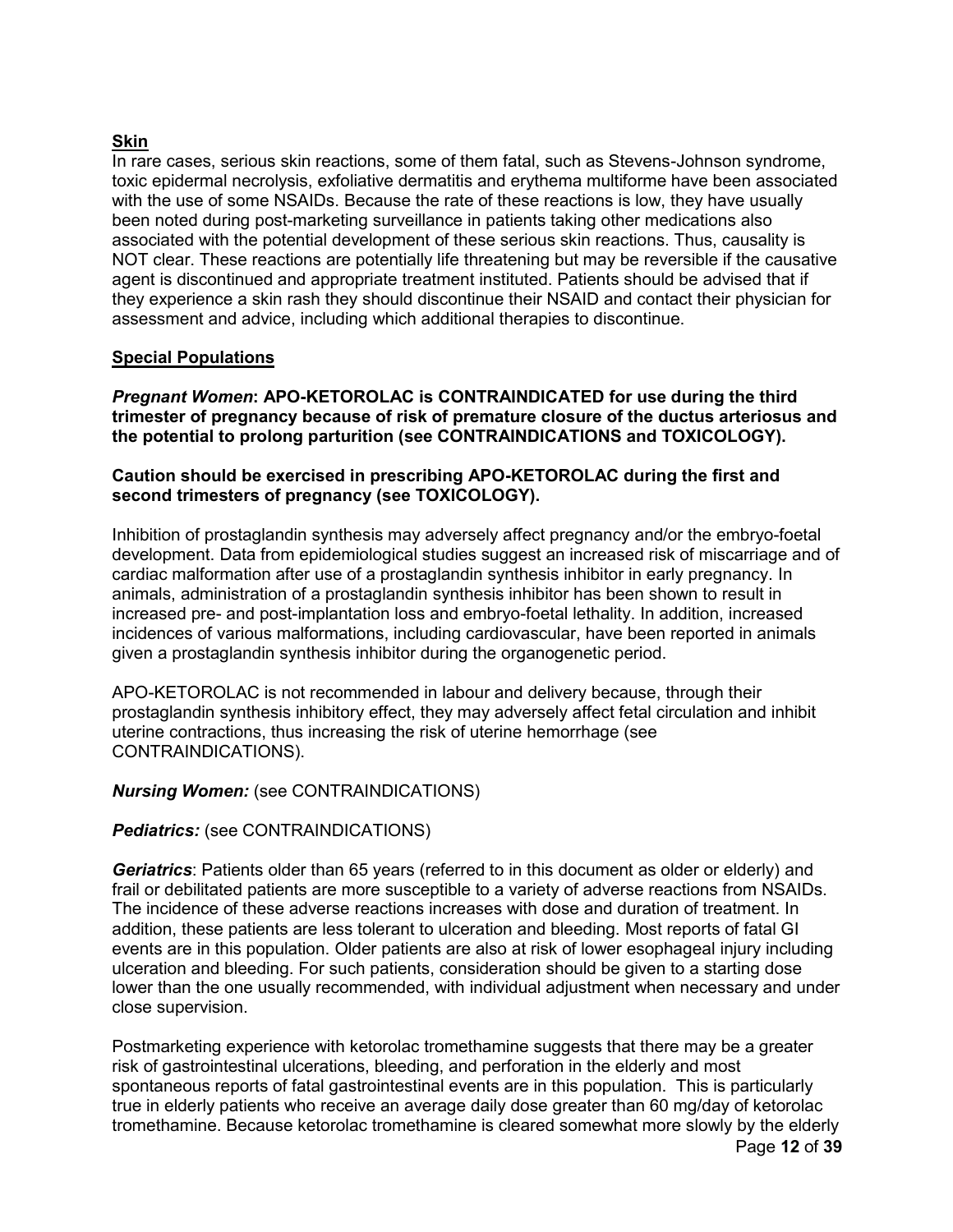(see PHARMACOKINETICS), extra caution and the lowest effective dose should be used (see DOSAGE AND ADMINISTRATION).

## **Monitoring and Laboratory Tests**

The following testing or monitoring is recommended for various populations of patients taking APO-KETOROLAC. This is not an exhaustive list.

- Renal function parameters such as serum creatinine and serum urea (in case of coprescription of anti-hypertensives, methotrexate, cyclosporine, adrenergic blockers and in susceptible patients regarding the renal effects of NSAIDS e.g. impaired renal function or dehydration). See CONTRAINDICATIONS, WARNINGS AND PRECAUTIONS: Renal, and DRUG INTERACTIONS.
- Blood pressure (in case of anti-hypertensives co-prescription, and in susceptible patients with fluid retention)
- INR/effects of anticoagulants (Co-prescription of oral anticoagulants). See WARNINGS AND PRECAUTIONS: Hematologic.
- Lithium plasma concentrations (in case of co-prescription)

## <span id="page-12-0"></span>**ADVERSE REACTIONS**

### **Adverse Drug Reaction Overview**

The most common adverse reactions encountered with non-steroidal anti-inflammatory drugs are gastrointestinal, of which peptic ulcer, with or without bleeding is the most severe. Fatalities have occurred, particularly in the elderly.

### **Clinical Trial Adverse Drug Reactions**

*Because clinical trials are conducted under very specific conditions the adverse reaction rates observed in the clinical trials may not reflect the rates observed in practice and should not be compared to the rates in the clinical trials of another drug. Adverse drug reaction information from clinical trials is useful for identifying drug-related adverse events and for approximating rates*.

### **KETOROLAC TROMETHAMINE TABLETS**

### **Short-Term Patient Studies**

The incidence of adverse reactions in 371 patients receiving multiple 10 mg doses of ketorolac tromethamine for pain resulting from surgery or dental extraction during the post-operative period (less than 2 weeks) is listed below. These reactions may or may not be drug related.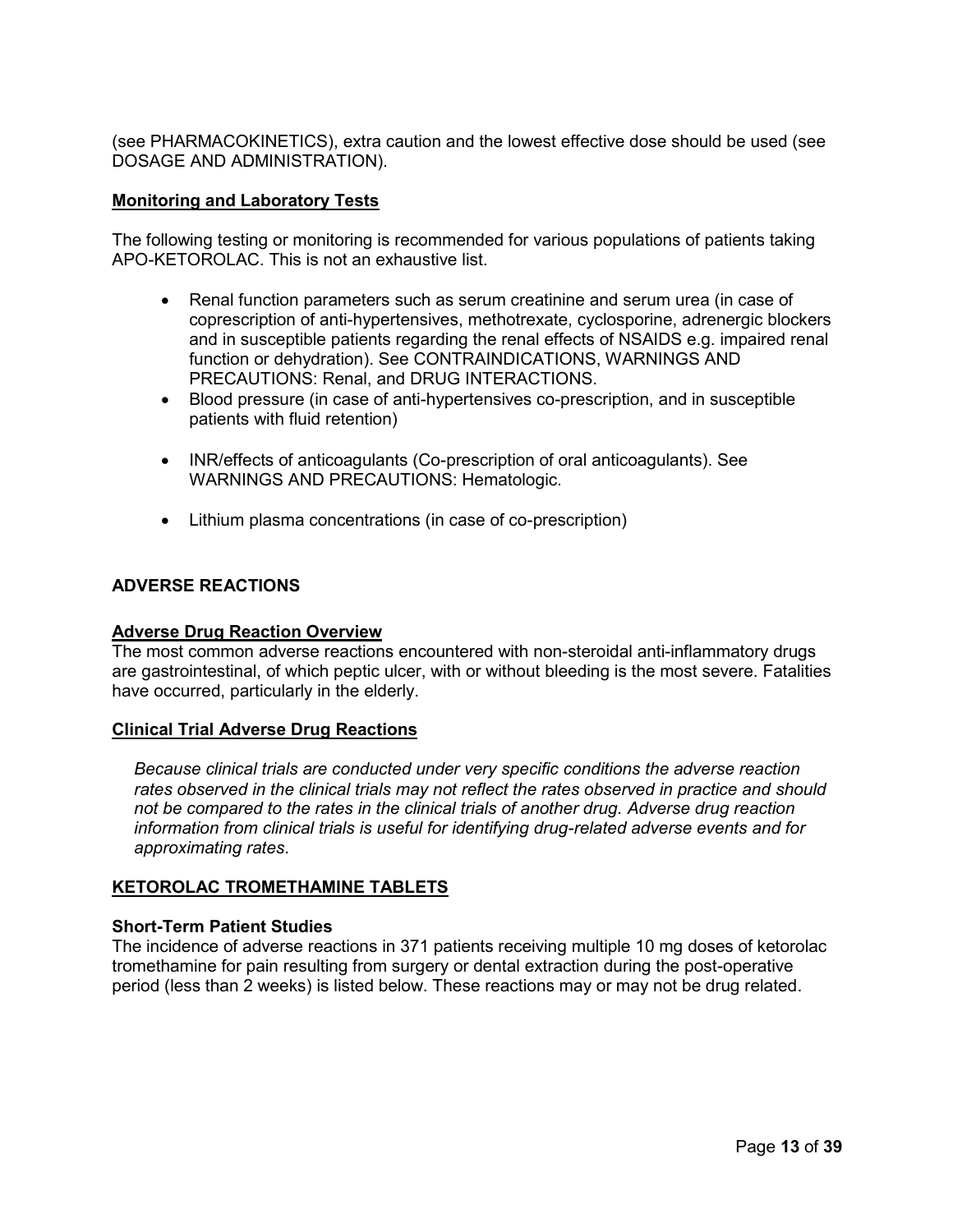| Table 1: Most Common Clinical Trial Adverse Drug Reactions (4 to 9% and 2 to 3%) |  |
|----------------------------------------------------------------------------------|--|
|                                                                                  |  |

| <b>Body System</b>      | <b>Incidence</b> | <b>Adverse Reaction</b>               |  |
|-------------------------|------------------|---------------------------------------|--|
|                         | 4 to 9%          | Somnolence, insomnia                  |  |
| <b>Nervous System</b>   | 2 to 3%          | Nervousness, headache, dizziness      |  |
| <b>Digestive System</b> | 4 to 9%          | Nausea                                |  |
|                         | 2 to 3%          | Diarrhea, dyspepsia, gastrointestinal |  |
|                         |                  | pain, constipation                    |  |
| Body as a whole         | 2 to 3%          | Fever                                 |  |

## **Table 2: Less Common Clinical Trial Adverse Drug Reactions (≤ 1%)**

| <b>Nervous System</b>         | abnormal dreams, anxiety, dry mouth, hyperkinesia, paresthesia,         |  |
|-------------------------------|-------------------------------------------------------------------------|--|
|                               | increased sweating, euphoria, hallucinations                            |  |
| <b>Digestive System</b>       | anorexia, flatulence, vomiting, stomatitis, gastritis, gastrointestinal |  |
|                               | disorder, sore throat                                                   |  |
| Body as a Whole               | asthenia, pain, back pain                                               |  |
| <b>Cardiovascular System</b>  | vasodilatation, palpitation, migraine, hypertension                     |  |
| <b>Musculoskeletal System</b> | myalgia, arthralgia                                                     |  |
| <b>Skin and Appendages</b>    | rash, urticaria                                                         |  |
| <b>Special Senses</b>         | vision, ear pain                                                        |  |
| <b>Urogenital System</b>      | dysuria                                                                 |  |

## **LONG-TERM PATIENT STUDY**

The adverse reactions listed below were reported to be probably related to study drug in 553 patients receiving long-term oral therapy (approximately 1 year) with ketorolac tromethamine.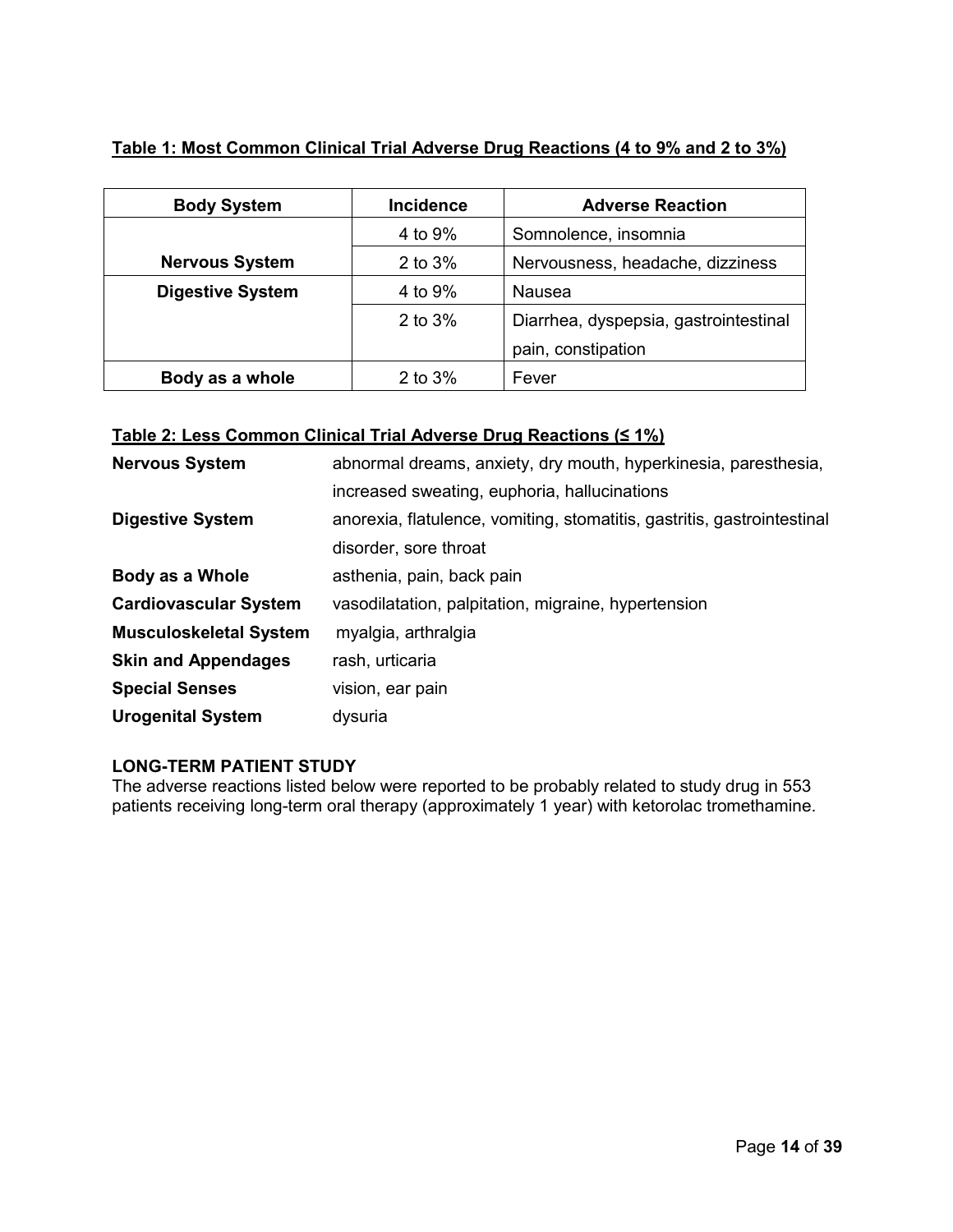# **Table 3: Most Common Clinical Trial Adverse Drug Reactions (10 to 12%, 4 to 9% and 2 to 3%)**

| <b>Body System</b>           | <b>Incidence</b> | <b>Adverse Reaction</b>                                           |  |
|------------------------------|------------------|-------------------------------------------------------------------|--|
|                              | 10 to 12%        | Dyspepsia, gastrointestinal pain                                  |  |
| <b>Digestive System</b>      | 4 to 9%          | Nausea, constipation                                              |  |
|                              | 2 to 3%          | Diarrhea, flatulence, gastrointestinal<br>fullness, peptic ulcers |  |
| <b>Nervous System</b>        | 4 to 9%          | Headache                                                          |  |
|                              | 2 to 3%          | Dizziness, somnolence                                             |  |
| <b>Metabolic/Nutritional</b> | 2 to 3%          | Edema                                                             |  |
| <b>Disorder</b>              |                  |                                                                   |  |

## **Table 4: Less Common Clinical Trial Adverse Drug Reactions (≤ 1%)**

| <b>Digestive System</b>        | Eructation, stomatitis, vomiting, anorexia, duodenal ulcer,                               |  |
|--------------------------------|-------------------------------------------------------------------------------------------|--|
|                                | gastritis, gastrointestinal haemorrhage, increased appetite,                              |  |
|                                | melena, mouth ulceration, rectal bleeding, sore mouth                                     |  |
| <b>Nervous System</b>          | Abnormal dreams, anxiety, depression, dry mouth, insomnia,                                |  |
|                                | nervousness, paresthesia                                                                  |  |
| <b>Special Senses</b>          | Tinnitus, taste perversion, abnormal vision, blurred vision,                              |  |
|                                | deafness, lacrimation disorder                                                            |  |
|                                | Metabolic/Nutritional Disorder Weight gain, alkaline phosphatase increase, BUN increased, |  |
|                                | excessive thirst, generalized edema, hyperuricemia                                        |  |
| <b>Skin and Appendages</b>     | Pruritus, rash, burning sensation skin                                                    |  |
| Body as a Whole                | Asthenia, pain, back pain, face edema, hernia                                             |  |
| <b>Musculo-skeletal System</b> | Arthralgia, myalgia, joint disorder                                                       |  |
| <b>Cardiovascular System</b>   | Chest pain, chest pain substernal, migraine                                               |  |
| <b>Respiratory System</b>      | Dyspnea, asthma, epistaxis                                                                |  |
| <b>Urogenital System</b>       | Haematuria, increased urinary frequency, oliguria, polyuria                               |  |
| <b>Haemic and Lymphatic</b>    | Anemia, purpura                                                                           |  |

## **Abnormal Haematologic and Clinical Chemistry Findings**

Elevations of blood urea nitrogen (BUN) and creatinine have been reported in clinical trials with ketorolac.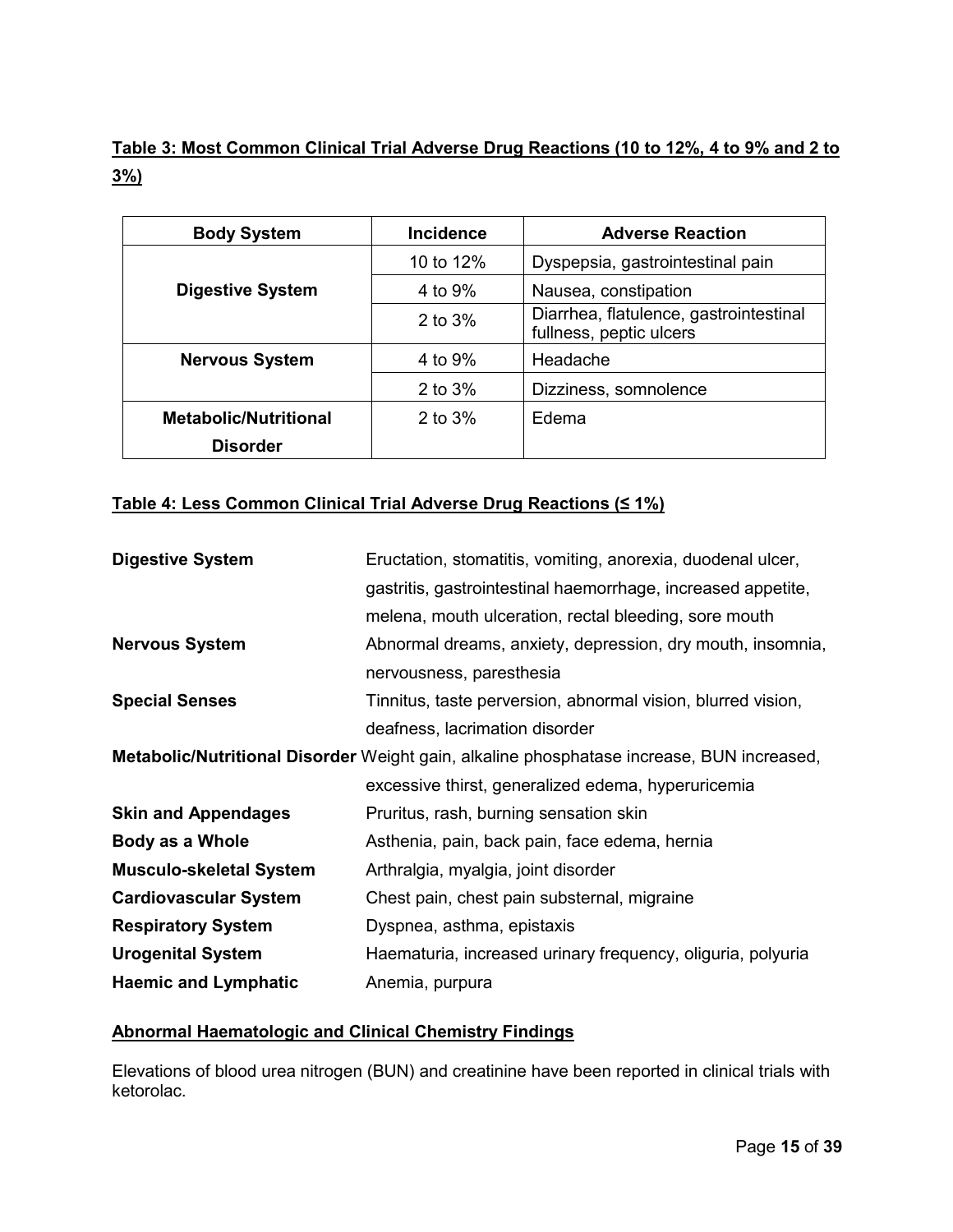## **Post-Market Adverse Drug Reactions**

Additional reports of adverse events temporally associated with ketorolac tromethamine during worldwide post-marketing experience are included below. Because these events are reported voluntarily from a population of uncertain size, it is not always possible to reliably estimate their frequency or clearly establish a causal relationship to ketorolac tromethamine exposure.

The following post-marketing adverse experiences have been reported for patients who have received either formulation of ketorolac tromethamine:

**Renal Events**: acute renal failure, flank pain with or without haematuria and/or azotemia, nephritis, hyponatremia, hyperkalemia, hemolytic uremic syndrome, urinary retention.

**Hypersensitivity Reactions**: bronchospasm, laryngeal edema, asthma, hypotension, flushing, rash, anaphylaxis, angioedema and anaphylactoid reactions. Such reactions have occurred in patients with no prior history of hypersensitivity.

**Gastrointestinal Events**: gastrointestinal hemorrhage, peptic ulceration, gastrointestinal perforation, pancreatitis, melena, esophagitis, hematemesis.

**Hematologic Events**: postoperative wound haemorrhage, rarely requiring blood transfusion (see PRECAUTIONS), thrombocytopenia, epistaxis, leukopenia, hematomata, increased bleeding time.

**Central Nervous System**: Convulsions, abnormal dreams, hallucinations, hyperkinesia, hearing loss, aseptic meningitis, extrapyramidal symptoms, psychotic reactions.

**Hepatic Events:** hepatitis, liver failure, cholestatic jaundice.

**Cardiovascular**: pulmonary edema, hypotension, flushing, bradycardia.

**Reproductive, female:** infertility.

**Dermatology**: Lyell's syndrome, Stevens-Johnson syndrome, exfoliative dermatitis, maculopapular rash, urticaria.

**Body as Whole**: infection.

**Urogenital**: interstitial nephritis, nephrotic syndrome, raised serum urea and creatinine.

### **DRUG INTERACTIONS**

### **Drug-Drug Interactions**

*Acetylsalicylic acid (ASA) or other NSAIDs:* The use of ketorolac tromethamine in addition to most NSAIDs, including over-the-counter ones (such as ibuprofen) for analgesic and/or antiinflammatory effects is usually contraindicated because of the absence of any evidence demonstrating synergistic benefits and the potential for additive adverse reactions.

The exception is the use of low dose ASA for cardiovascular protection, when another NSAID is being used for its analgesic/anti-inflammatory effect, keeping in mind that combination NSAID therapy is associated with additive adverse reactions.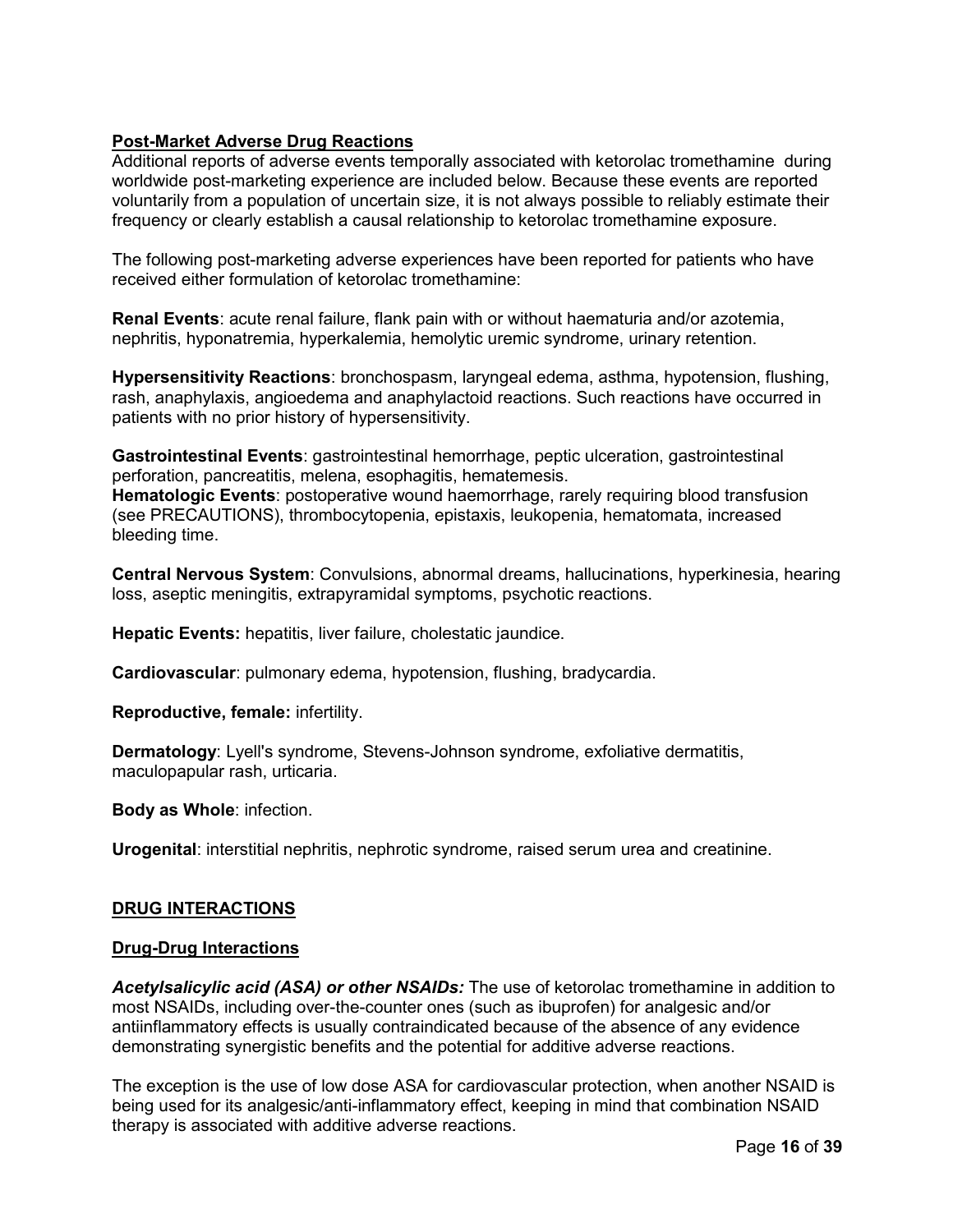Some NSAIDs (e.g. ibuprofen) may interfere with the anti-platelet effects of low dose ASA, possibly by competing with ASA for access to the active site of cyclooxygenase-1. *In vitro*  studies indicated that, at therapeutic concentrations of salicylates (300 mcg/mL), the binding of ketorolac tromethamine was reduced from approximately 99.2% to 97.5% representing a potential two-fold increase in unbound ketorolac tromethamine plasma levels.

*Antacids:* There is no definitive evidence that the concomitant administration of histamine H2 receptor antagonists and/or antacids will either prevent the occurrence of gastrointestinal side effects or allow the continuation of ketorolac tromethamine therapy when and if these adverse reactions appear.

*Anti-coagulants:* (See WARNINGS AND PRECAUTIONS: Haematologic, Anticoagulants).

*Anti-hypertensives:* NSAIDs may diminish the anti-hypertensive effects of angiotensin converting enzyme (ACE) inhibitors.

Combinations of ACE inhibitors, angiotensin-II antagonists, or diuretics with NSAIDs might have an increased risk for acute renal failure and hyperkalemia. Blood pressure and renal function (including electrolytes) should be monitored more closely in this situation, as occasionally there can be a substantial increase in blood pressure.

*Anti-platelet Agents (including ASA):* There is an increased risk of bleeding, via inhibition of platelet function, when anti-platelet agents are combined with NSAIDs, such as ketorolac tromethamine (see WARNINGS AND PRECAUTIONS: Haematologic, Anti-platelet Effects).

*Cyclosporin:* (See WARNINGS AND PRECAUTIONS: Renal).

**Digoxin:** Concomitant administration of an NSAID with digoxin can result in an increase in digoxin concentrations which may result in digitalis toxicity. Increased monitoring and dosage adjustments of digitalis glycosides may be necessary during and following concurrent NSAID therapy. Ketorolac tromethamine does not alter digoxin protein binding.

*Diuretics:* Clinical studies as well as post-marketing observations have shown that NSAIDs can reduce the effect of diuretics.

Ketorolac tromethamine reduces the diuretic response to furosemide by approximately 20% in normovolemic subjects, so particular care should be taken in patients with cardiac decompensation.

*Glucocorticoids:* Some studies have shown that the concomitant use of NSAIDs and oral glucocorticoids increases the risk of GI adverse events such as ulceration and bleeding. This is especially the case in older (> 65 years of age) individuals.

*Lithium:* Monitoring of plasma lithium concentrations is advised when stopping or starting a NSAID, as increased lithium concentrations can occur. Some NSAIDs have been reported to inhibit renal lithium clearance, leading to an increase in plasma lithium concentrations and potential lithium toxicity. The effect of ketorolac tromethamine on lithium plasma levels has not been studied. Cases of increased lithium plasma concentrations during therapy with ketorolac tromethamine have been reported.

*Methotrexate:* Caution is advised in the concomitant administration of methotrexate and NSAIDs, as this has been reported to reduce the clearance of methotrexate, thus enhancing its toxicity. In case combination treatment with methotrexate and NSAIDs is necessary, blood cell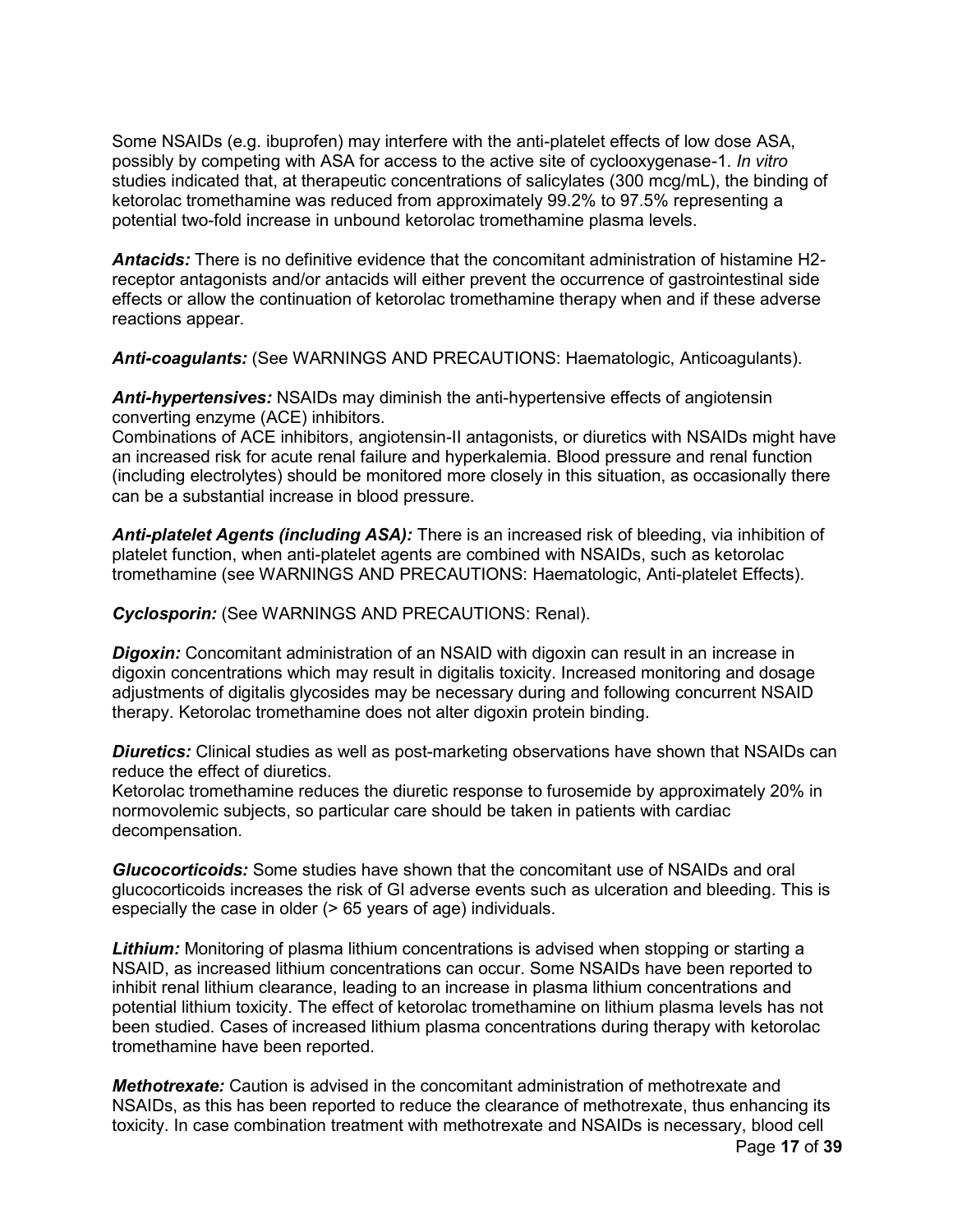count and the renal function should be monitored. Concomitant administration of NSAIDs with a potentially myelotoxic drug, such as methotrexate, appears to be a predisposing factor to the onset of a cytopenia.

**Oxpentifylline:** When ketorolac tromethamine is administered concurrently with oxpentifylline, there is an increased tendency to bleeding. The concomitant use of ketorolac tromethamine and oxpentifylline is contraindicated.

*Probenacid:* concomitant administration of ketorolac tromethamine and probenacid results in the decreased clearance and volume of distribution of ketorolac tromethamine and a significant increase in ketorolac tromethamine plasma levels (approximately three-fold increase) and terminal half-life (approximately two-fold increase). The concomitant use of ketorolac tromethamine and probenacid is contraindicated.

*Selective Serotonin Reuptake Inhibitors (SSRIs):* Concomitant administration of NSAIDs and SSRIs may increase the risk of gastrointestinal ulceration and bleeding (see WARNINGS AND PRECAUTIONS: Gastrointestinal).

### **Drug-Food Interactions**

Oral administration of ketorolac tromethamine tablets after a high-fat meal may result in decreased peak and delayed time-to-peak concentrations of ketorolac tromethamine by about one hour.

#### **Drug-Herb Interactions**

Interactions with herbal products have not been established.

#### **Drug-Laboratory Interactions**

Interactions with laboratory tests have not been established.

#### **Drug-Lifestyle Interactions**

**Potential Effects on Driving and Using Machinery:** Some patients may experience drowsiness dizziness vertigo insomnia or depression with the use of ketorolac tromethamine. Therefore, patients should exercise caution in carrying out potentially hazardous activities that require alertness.

## <span id="page-17-0"></span>**DOSAGE AND ADMINISTRATION**

#### **Dosing Considerations**

Use of APO-KETOROLAC should be limited to the lowest effective dose for the shortest possible duration of treatment (see INDICATIONS AND CLINICAL USE).

In no case is the duration of APO-KETOROLAC treatment to exceed 7 days.

### **Recommended Dose and Dosage Adjustment**

**Adults (>18 years of age)**: Dosage should be adjusted according to the severity of the pain and the response of the patient.

The usual oral dose of APO-KETOROLAC (ketorolac tromethamine) is 10 mg every 4 to 6 hours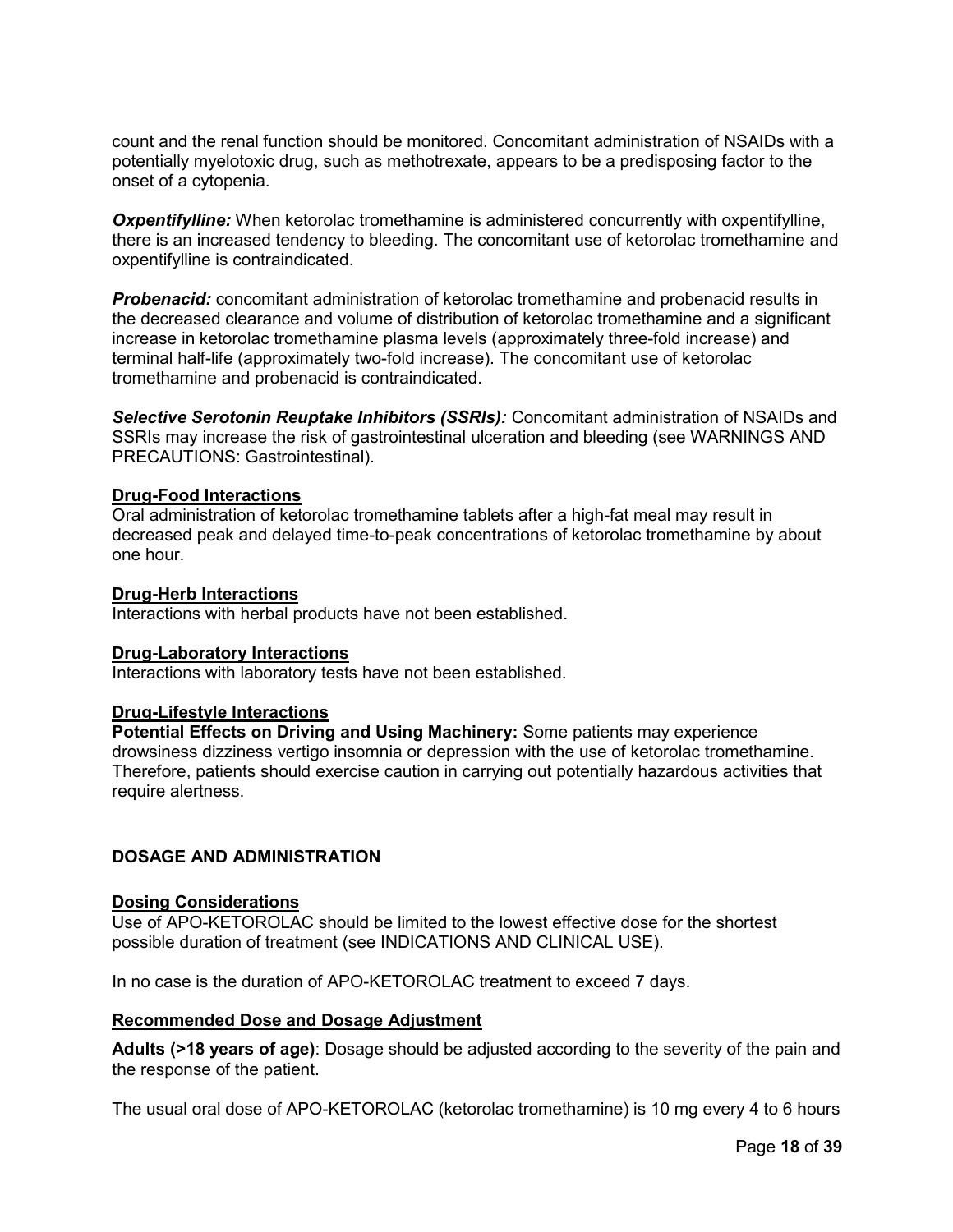for pain as required. Doses exceeding 40 mg per day are not recommended. The maximum duration of treatment with the oral formulation is 5 days for post-surgical patients and 7 days for patients with musculoskeletal pain. APO-KETOROLAC is not indicated for chronic use.

### **Conversion from Parenteral to Oral Therapy**

When APO-KETOROLAC tablets are used as a follow-on therapy to parenteral ketorolac tromethamine, the total combined daily dose of ketorolac tromethamine (oral + parenteral) should not exceed 120 mg in younger adult patients or 60 mg in elderly patients on the day the change of formulation is made. On subsequent days, oral dosing should not exceed the recommended daily maximum of 40 mg. Ketorolac tromethamine (parenteral) should be replaced by an oral analgesic as soon as feasible

The total duration of combined intramuscular and oral treatment should not exceed 5 days.

## **Renal Impairment**

APO-KETOROLAC is contraindicated in patients with moderate to severe renal impairment (serum creatinine >442 mcmol/L). APO-KETOROLAC should be used with caution in patients with lesser renal impairment (serum creatinine 170 to 442 mcmol/L). Such patients should receive a reduced dose of ketorolac tromethamine, and their renal status should be closely monitored. It is recommended that the daily dose be reduced by half; a total daily dose of 60 mg should not be exceeded. Dialysis does not significantly clear ketorolac tromethamine from bloodstream.

See CONTRAINDICATIONS, WARNINGS AND PRECAUTIONS: Renal and ACTION AND CLINICAL PHARMACOLOGY: Special Populations and Conditions, Renal Insufficiency.

### **Hepatic Impairment**

APO-KETOROLAC is contraindicated in patients with severe liver impairment or active liver disease. Caution should be observed in giving APO-KETOROLAC to patient with mild to moderate hepatic insufficiency.

See CONTRAINDICATIONS, WARNINGS AND PRECAUTIONS: Hepatic/Biliary/Pancreatic and ACTION AND CLINICAL PHARMACOLOGY: Special Populations and Conditions, Hepatic Insufficiency.

### **Elderly, Frail or Debilitated Patients**

These patients are at increased risk of the serious consequences of adverse reactions.

The lowest effective dose is recommended.

### **Missed Dose**

The missed dose should be taken as soon as remembered, and then the regular dosing schedule should be continued. Two doses of APO-KETOROLAC should not be taken at the same time.

### **Administration**

Parenteral drug products should be inspected visually for particulate material and discoloration prior to use.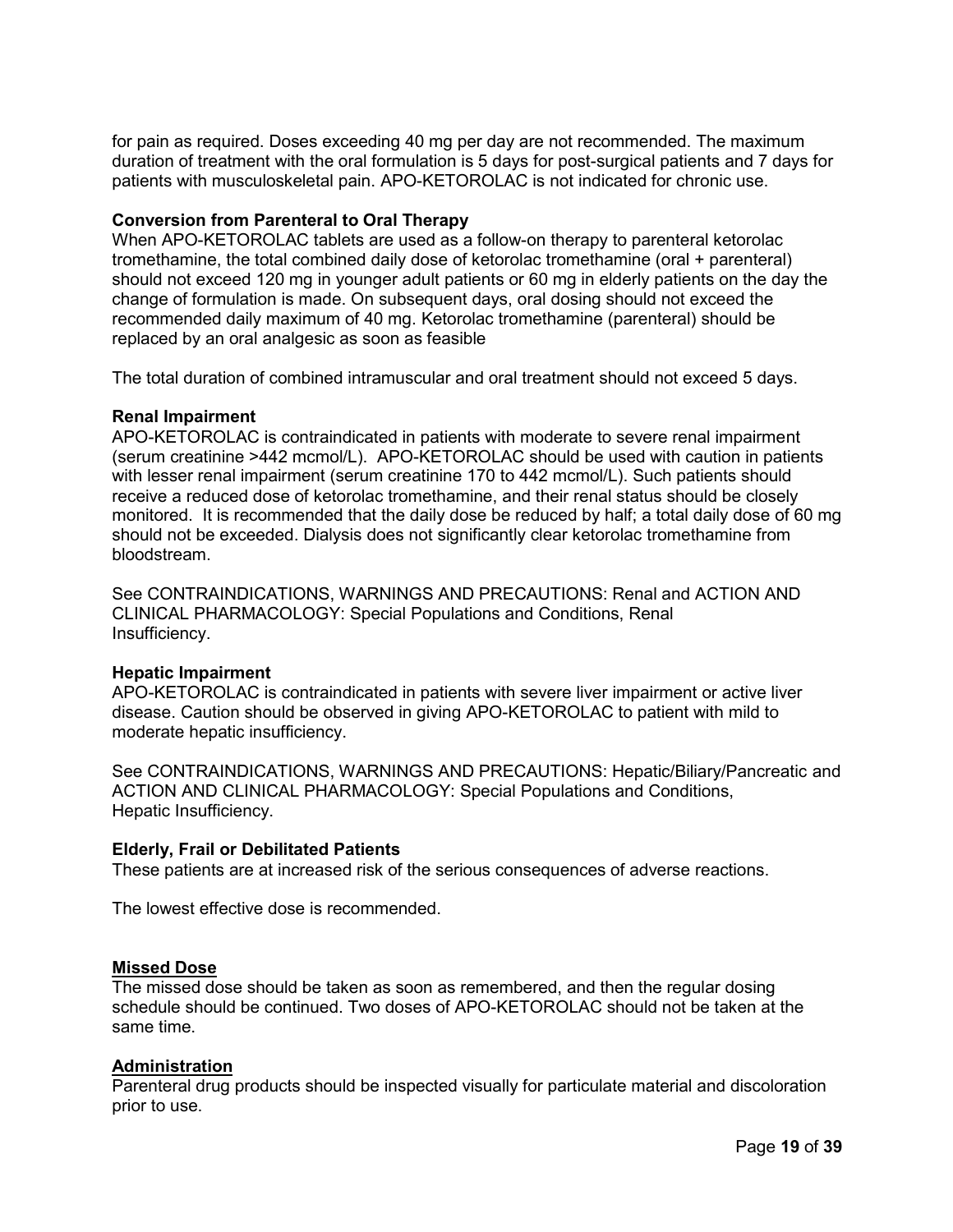## <span id="page-19-0"></span>**OVERDOSAGE**

For management of a suspected drug overdose contact your regional Poison Control Centre immediately.

**Signs and Symptoms:** Overdoses of APO-KETOROLAC have been variously associated with abdominal pain, nausea, vomiting, hyperventilation, peptic ulcers and/or erosive gastritis, gastrointestinal bleeding, and renal dysfunction which have generally resolved after discontinuation of dosing. Metabolic acidosis has been reported following intentional overdosage. Although rare, hypertension, acute renal failure, respiratory depression, coma and death have been reported after significant overdose of NSAIDs. Anaphylactoid reactions have been reported with therapeutic ingestion of NSAIDs and may occur following an overdose.

In a gastroscopic study of healthy subjects, daily doses of 360 mg given over an 8-hour interval for each of five consecutive days (3 times the highest recommended dose) caused pain and peptic ulcers which resolved after discontinuation of dosing.

#### **Treatment**

Patients should be managed by symptomatic and supportive care following overdose. There are no specific antidotes. Dialysis does not significantly clear ketorolac tromethamine from the bloodstream.

## <span id="page-19-1"></span>**ACTION AND CLINICAL PHARMACOLOGY**

Pain relief is comparable following the administration of ketorolac by intramuscular or oral routes. The peak analgesic effect occurs at 2-3 hours post-dosing with no evidence of a statistically significant difference over the recommended dosage range. The greatest difference between large and small doses of APO-KETOROLAC administered by either route is in the duration of analgesia.

#### **Mechanism of Action**

APO-KETOROLAC (ketorolac tromethamine) is a non-steroidal anti-inflammatory drug (NSAID) that exhibits analgesic activity mediated by peripheral effects. The mechanism of action of ketorolac tromethamine, like that of other NSAIDS, is not completely understood, but is believed to be related to prostaglandin synthetase inhibition.

#### **Pharmacodynamics**

(See DETAILED PHARMACOLOGY)

#### **Pharmacokinetics**

The pharmacokinetics are linear following single and multiple dosing. Steady state plasma levels are attained after one day of Q.I.D. dosing.

Following oral administration, peak plasma concentrations of 0.7 to 1.1 mcg/mL occur at an average of 44 minutes after a single 10 mg dose. The terminal plasma elimination half-life ranges between 2.4 and 9.0 hours in healthy adults, and between 4.3 and 7.6 hours in elderly subjects (mean age 72 yrs). A high fat meal decreases the rate, but not the extent, of absorption of oral ketorolac tromethamine. The use of an antacid has not been demonstrated to affect the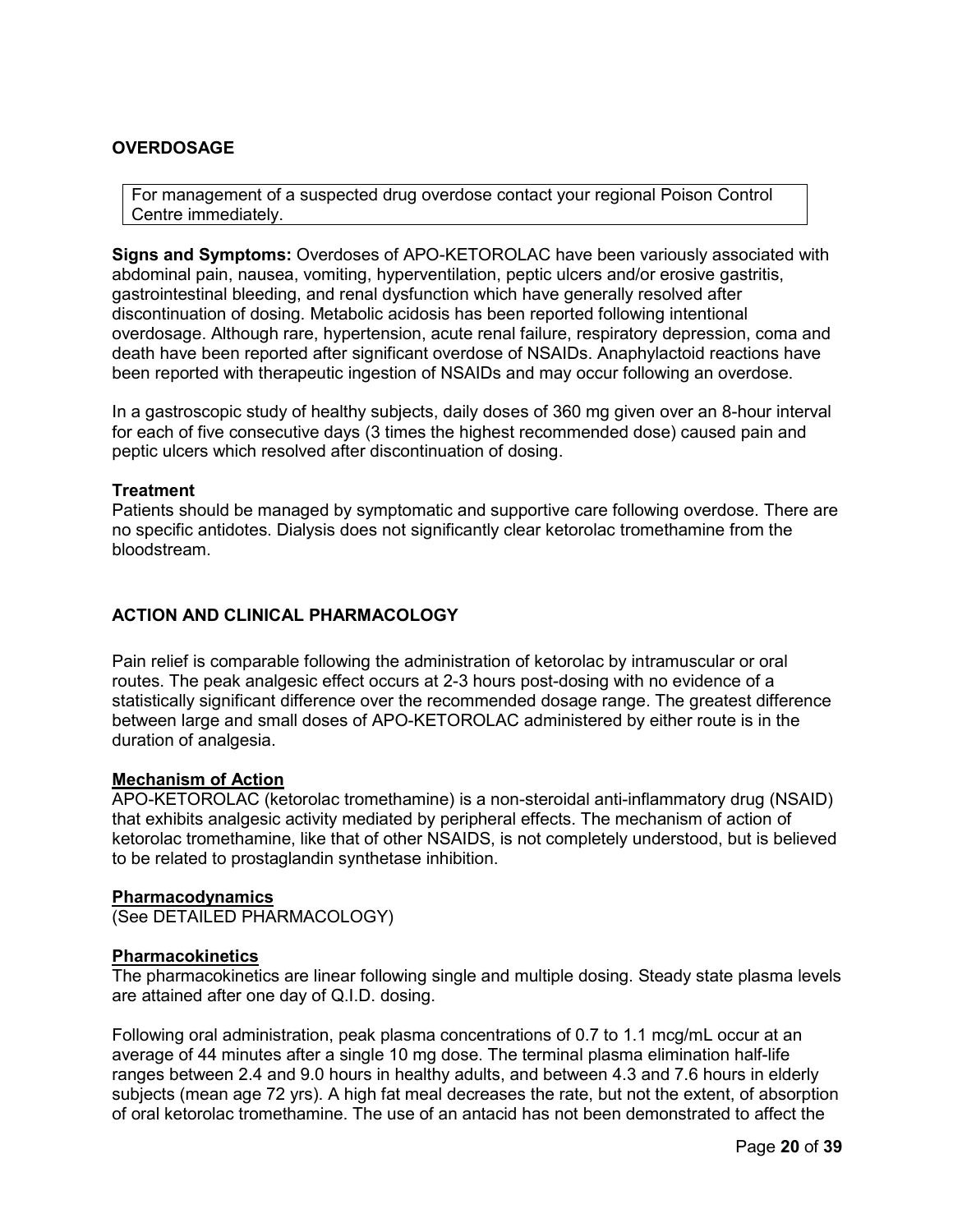pharmacokinetics of ketorolac tromethamine.

Following intramuscular administration, peak plasma concentrations of 2.2 to 3.0 mcg/mL occur an average of 50 minutes after a single 30 mg dose. The terminal plasma half-life ranges between 3.5 and 9.2 hours in young adults and between 4.7 and 8.6 hours in elderly subjects (mean age = 72 years).

In renally impaired patients there is a reduction in clearance and an increase in the terminal halflife of ketorolac tromethamine (see table 7 below).

The parenteral administration of ketorolac tromethamine has not been demonstrated to affect the haemodynamics of anaesthetized patients.

A series of studies were carried out in mice, rats, rabbits, monkeys and humans to characterize the pharmacokinetic profile of the free acid of ketorolac and ketorolac tromethamine. The salt form of the compound was later selected for development due to its more rapid and complete absorption.

**Absorption:** Ketorolac tromethamine was rapidly (T<sub>max</sub> ranged from 0.25 to 1.5 hours) and completely absorbed after oral and IM doses in animals (>87%) and humans (>99%).

**Distribution:** The volume of distribution of ketorolac tromethamine was estimated following intravenous dosing and ranged from 0.09 L/kg in mice to 0.38 L/kg in rats; in humans it averaged 0.15 L/kg.

Ketorolac tromethamine was highly protein bound in human (99.2%), monkey (98.3%) and rabbit (98.2%) plasma; moderately bound in rat plasma (92.1%); and poorly bound in mouse plasma (72.0%). Binding was concentration independent in all species studied.

The tissue distribution of ketorolac tromethamine -associated radioactivity was studied in male mice. The highest levels were found in the kidney which was the only organ which exceeded plasma levels at all time points (by about 50%). The lowest levels were present in the brain. However, all tissues eliminated ketorolac tromethamine -associated radioactivity rapidly with a tissue half-life of <3.6 hours.

Distribution studies in pregnant rabbits and rats showed that ketorolac tromethamine associated radioactivity distributed into the fetus in low but measurable levels – less than 15% in rabbits and 6% in rats based upon fetal to maternal plasma or blood concentration ratios. Ketorolac tromethamine -associated radioactivity was also passed into the milk of lactating animals. In rats, radioactivity concentrations in milk exceeded plasma concentrations at all time points by as much as fourfold. However, in rabbits, milk concentrations were only about 12% of plasma concentrations.

**Clearance and Half-life:** The pharmacokinetics of ketorolac tromethamine in man following single or multiple intramuscular doses are linear. Steady state plasma levels are achieved after dosing every 6 hours for one day. No changes in clearance occurred with chronic dosing. The plasma half-life of ketorolac tromethamine ranged from 2.1 hours in rabbits to 6.6 hours in rhesus monkeys and 7.7 hours in mice. In humans, the plasma half-life averaged 6.0 hours. Total plasma clearance ranged from 0.44 mL/min/kg in mice to 2.44 mL/min/kg in rats and averaged 0.35 mL/min/kg in humans.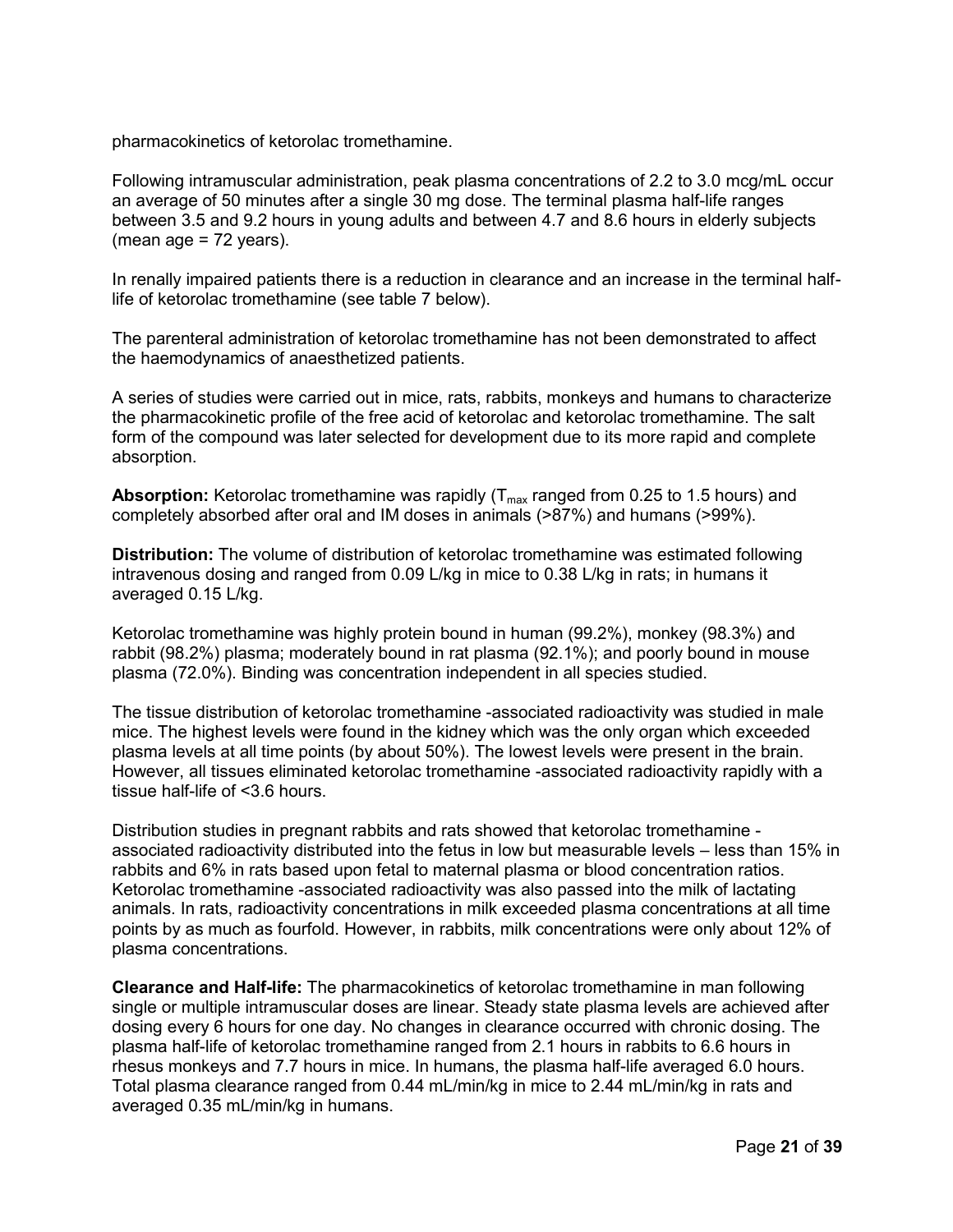**Metabolism:** Ketorolac tromethamine is largely metabolized in the liver. The major metabolic path of ketorolac in humans is glucuronic acid conjugation. P-hydroxylation is an additional minor pathway.

*In vitro* and *in vivo* studies demonstrated that ketorolac tromethamine does not induce or inhibit its own metabolism or the metabolism other drugs such as aniline, ethylmorphine and hexobarbital, upon multiple dosing.

A moderate first pass metabolism (about 20%) was observed in humans, while rabbits exhibited more extensive first pass metabolism (about 50%) following oral doses.

The metabolism and excretion patterns of ketorolac tromethamine and its metabolites were similar following p.o., i.v. and i.m. dosing in the species studied. Ketorolac tromethamine accounted for most of the radioactivity circulating in the plasma ranging from 79% in rabbits to 99% in mice and averaged 96% in humans. Conjugates of ketorolac tromethamine were not detected in plasma in appreciable amounts in any species. However, the p-hydroxy metabolite (which is essentially inactive when compared to ketorolac tromethamine) was detected in the plasma of rats, rabbits and humans. Ketorolac tromethamine and its metabolites were excreted predominantly in the urine of all species, ranging from 69% in rats to essentially 100% in the cynomolgus monkey and averaged 92% in humans. The most comparable species with respect to man metabolically was the mouse.

**Elimination/Excretion:** The primary route of excretion of ketorolac tromethamine and its metabolites (conjugates and the p-hydroxy metabolite) is in the urine (91.4%) with the remainder (6.1%) being excreted in the feces.

### **Special Populations and Conditions**

**Geriatrics (≥65 years of age):** The terminal plasma half-life of ketorolac tromethamine is prolonged compared to young healthy volunteers to an average of 7 hours (ranging from 4.3 to 8.6 hours). The total plasma clearance may be reduced compared to young healthy volunteers, on average to 0.019 L/h/kg.

**Hepatic Insufficiency:** Patients with impaired hepatic function do not have any clinically important changes in ketorolac tromethamine pharmacokinetics, although there is a statistically significant prolongation of Tmax and terminal phase half-life compared to young healthy volunteers.

**Renal Insufficiency:** Elimination of ketorolac tromethamine is decreased in patients with renal impairment as reflected by a prolonged plasma half-life and reduced total plasma clearance when compared to young healthy subjects. The rate of elimination is reduced roughly in proportion to the degree of renal impairment except for patients who are severely renally impaired, in whom there is higher plasma clearance of ketorolac tromethamine than estimated from the degree of renal impairment alone.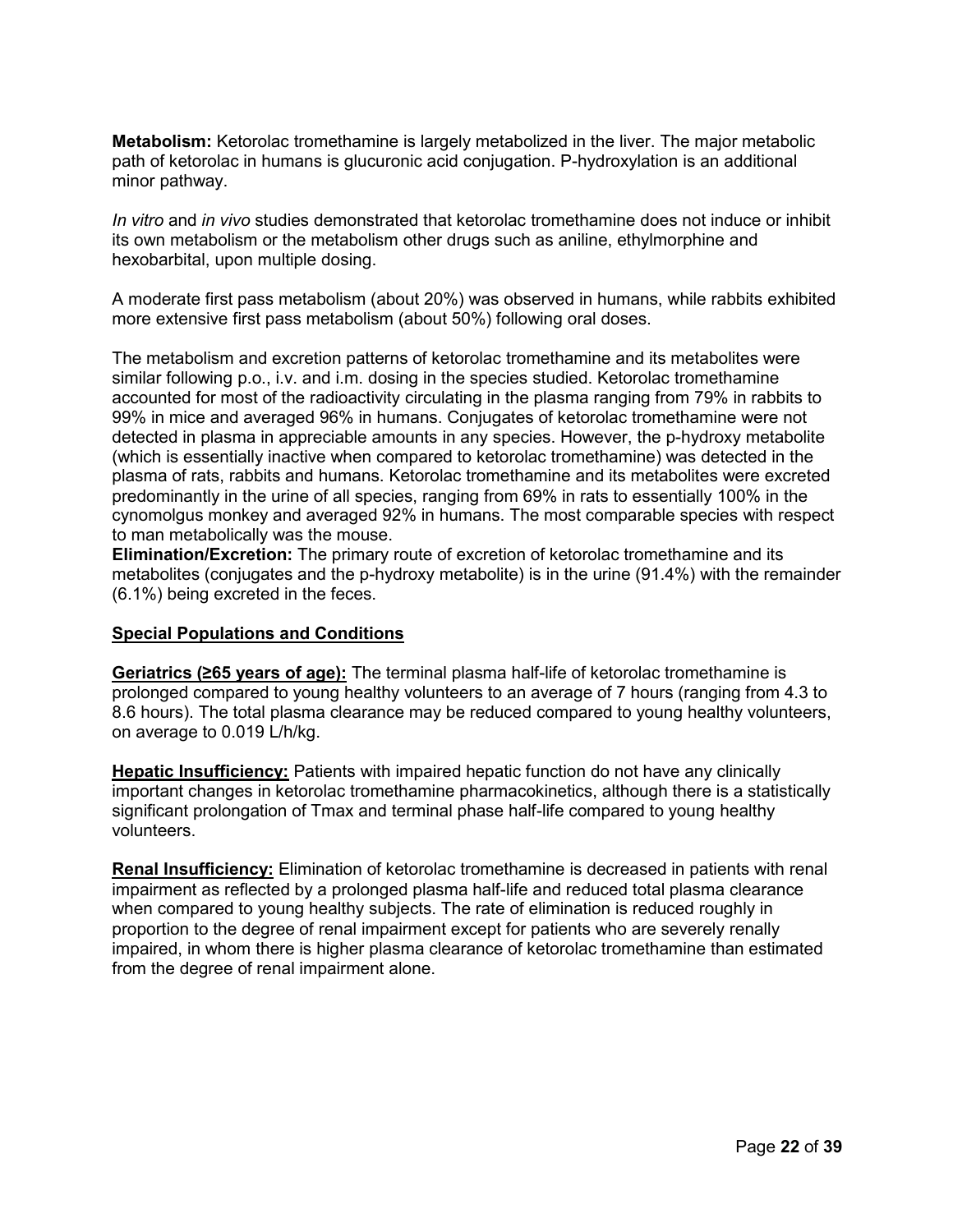**Table 5: The influence of age, liver and kidney function on the clearance and terminal halflife of ketorolac tromethamine <sup>1</sup>**

| <b>Types of Subjects</b>          | Total Clearance (in L/h/kg) <sup>2</sup> | <b>Terminal Half Life</b><br>(in hours) |
|-----------------------------------|------------------------------------------|-----------------------------------------|
|                                   | <b>MEAN</b> (range)                      | <b>MEAN</b> (range)                     |
| <b>Normal Subjects</b>            | 0.025                                    | 5.3                                     |
| Oral $(n=77)$                     | $(0.013 - 0.050)$                        | $(2.4 - 9.0)$                           |
| <b>Healthy Elderly Subjects</b>   |                                          |                                         |
| Oral $(n=12)$                     | 0.024                                    | 6.1                                     |
| (mean age = $72$ , range = $65$ - | $(0.018 - 0.034)$                        | $(4.3 - 7.6)$                           |
| 78)                               |                                          |                                         |
| <b>Patients with Hepatic</b>      | 0.033                                    | 4.5                                     |
| <b>Dysfunction</b>                | $(0.019 - 0.051)$                        | $(1.6 - 7.6)$                           |
| Oral $(n=13)$                     |                                          |                                         |
| <b>Patients with Renal</b>        |                                          | 10.8                                    |
| Impairment                        | 0.016                                    | $(3.4 - 18.9)$                          |
| Oral $(n=9)$                      | $(0.007 - 0.052)$                        |                                         |
| (serum creatinine 1.9-5.0         |                                          |                                         |
| mg/dL)                            |                                          |                                         |

 $1$  Estimated from 10 mg single oral doses of ketorolac tromethamine

<sup>2</sup> Litres/hour/kilogram

## <span id="page-22-0"></span>**STORAGE AND STABILITY**

Store at room temperature 15 ºC to 30ºC. Protect from light.

Keep out of reach from children.

## <span id="page-22-1"></span>**DOSAGE FORMS, COMPOSITION AND PACKAGING**

### **APO-KETOROLAC (Ketorolac Tromethamine) Tablets**

Each round, white, biconvex, film coated tablet engraved "KE" over "10" on one side contains 10 mg of ketorolac tromethamine. Available in bottles of 100 and 500 tablets.

In addition to ketorolac tromethamine, each 10 mg film coated tablet contains the non-medicinal ingredients carnauba wax, croscarmellose sodium, hydroxypropyl methylcellulose, lactose, magnesium stearate, microcrystalline cellulose, polyethylene glycol and titanium dioxide.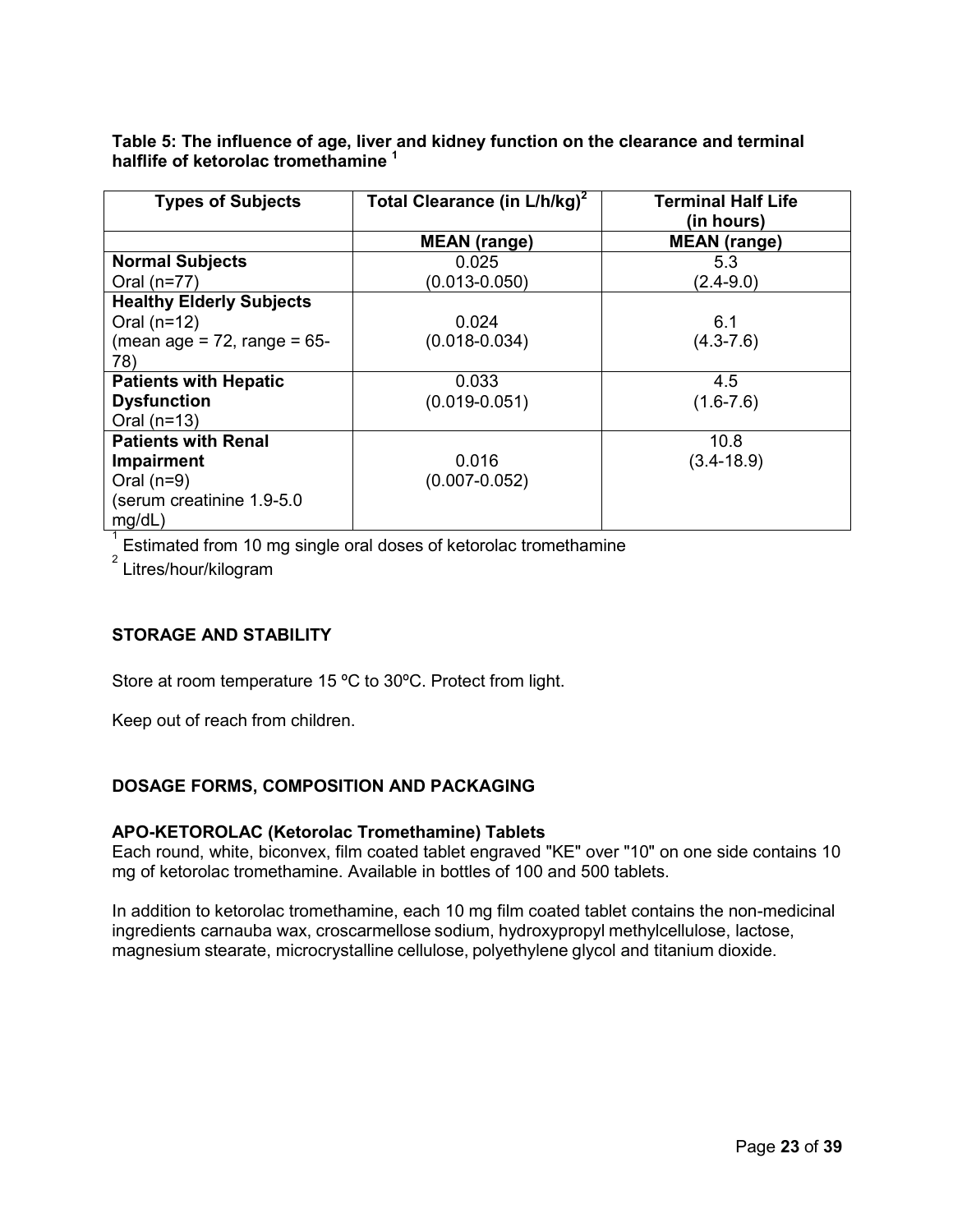## **PART II: SCIENTIFIC INFORMATION**

## <span id="page-23-1"></span><span id="page-23-0"></span>**PHARMACEUTICAL INFORMATION**

#### **Drug Substance**

**Proper/Common Name:** Ketorolac tromethamine

zoyl-2,3-dihydro-1H-pyrrolizine-1-carboxylic acid,

-(hydroxymethyl)-1,3-propanediol (1:1)



**Molecular Formula:** C<sub>19</sub>H<sub>24</sub>N<sub>2</sub>O<sub>6</sub>

**Molecular Weight:** 376.41 g/mol

**Description:** Ketorolac tromethamine (pKa = 3.46) is an off-white to white crystalline powder that melts at about 162ºC with decomposition. It is freely soluble in water and methanol, slightly soluble in tetrahydrofuran, 190 proof and 200 proof ethanol and practically insoluble or insoluble in acetone, dichloromethane, toluene, ethyl acetate, dioxane, hexane, butanol and acetonitrile. The pH of a 1% (w/v) solution in distilled water is 5.7 to 6.7.

## <span id="page-23-2"></span>**CLINICAL TRIALS**

## **Comparative Bioavailability**

A comparative bioavailability study was performed using healthy human volunteers. The rate and extent of absorption of ketorolac tromethamine following administration of a single 30 mg dose (three 10 mg tablets) of APO-KETOROLAC (formerly KETOROLAC currently manufactured by Apotex Inc.) and Toradol<sup>®</sup> were measured and compared. The results from measured data are summarized as follows: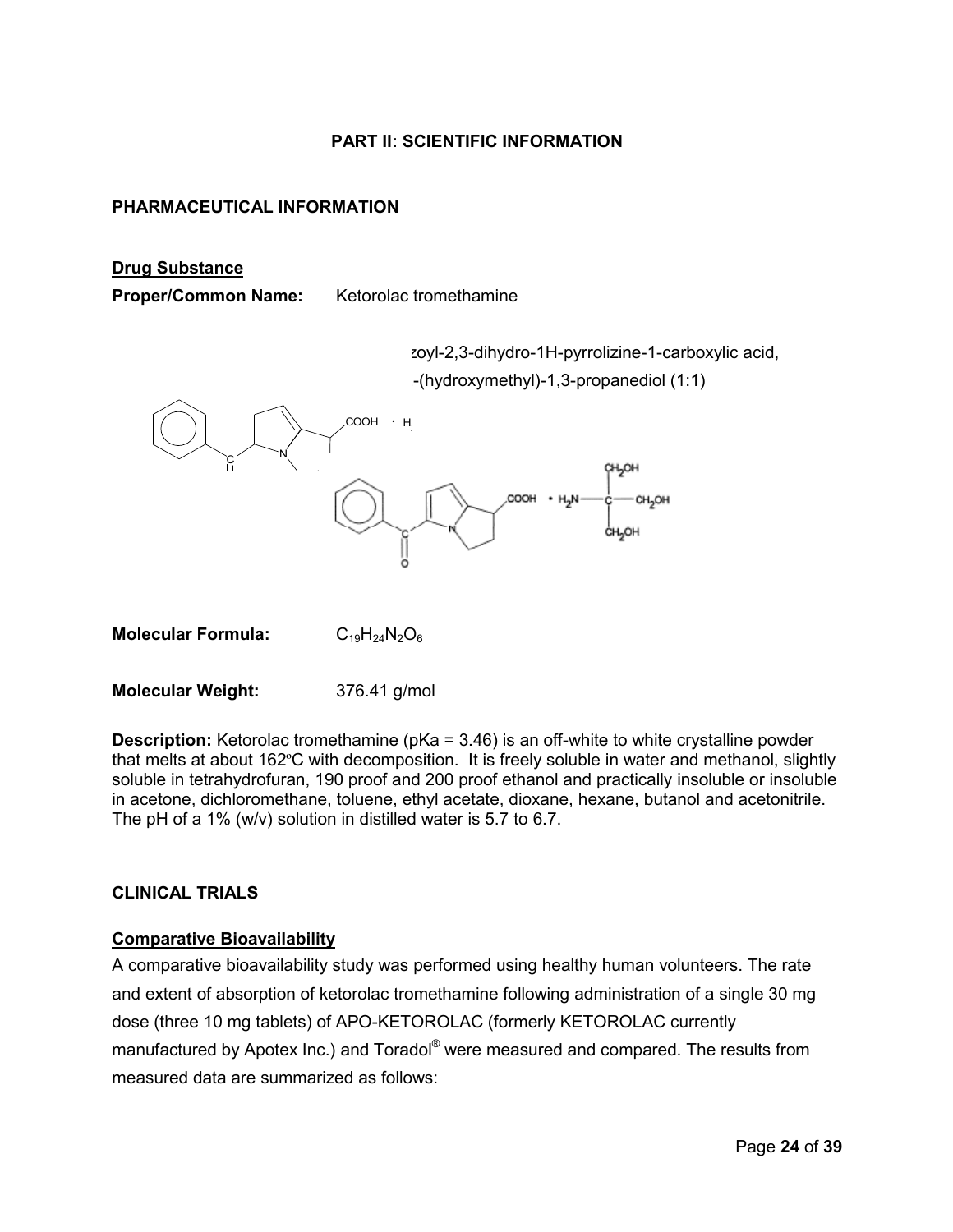|                             | <b>Geometric Mean</b><br><b>Arithmetic Mean (CV%)</b> | Ratio of Means (%)**  |       |
|-----------------------------|-------------------------------------------------------|-----------------------|-------|
| <b>Parameter</b>            | <b>APO-KETOROLAC</b>                                  | Toradol <sup>®†</sup> |       |
| $AUC_T$ (ng hr/mL)          | 8913<br>9027 (16)                                     | 8854<br>9020 (20)     | 100.7 |
| $AUC1$ (ng $hr/mL$ )        | 9797<br>9957 (19)                                     | 9812<br>10043 (22)    | 99.9  |
| $C_{\text{max}}$ (ng/mL)    | 2720<br>2757 (17)                                     | 2611<br>2685 (23)     | 104.1 |
| $T_{\text{max}}^*$ (hr)     | 0.71(77)                                              | 0.74(64)              |       |
| $t_{1/2}$ <sup>*</sup> (hr) | 4.62(16)                                              | 4.83(20)              |       |

\* The  $T_{\text{max}}$  and  $t_{1/2}$  parameters are expressed as the arithmetic means.

\*\*Based on the least square estimates.

<sup>†</sup>Toradol® (Hoffmann-La Roche Ltd.) was purchased at a Canadian retail pharmacy currently marketed by AA Pharma Inc.

## <span id="page-24-0"></span>**DETAILED PHARMACOLOGY**

#### **Animal Pharmacology**

#### **Analgesic Properties:**

Ketorolac tromethamine is a potent orally active analgesic agent in tests utilizing an underlying inflammatory state. In mice, given oral or subcutaneous doses ranging from 0.05 to 2.25 mg/kg, the compound was 250 to 350 times more potent than ASA in inhibiting phenylquinone-induced writhing. Using a similar test in rats which received 0.03 to 1.0 mg/Kg p.o., ketorolac tromethamine was 180 times as potent as aspirin in inhibiting the writhing response.

In rats having adjuvant-induced arthritis, ketorolac tromethamine p.o. was 400 to 800 times more potent than aspirin and twice as potent as naproxen in alleviating pain. The compound also significantly increased the pain threshold in yeast-inflamed paws of rats which were compressed at a constant rate of pressure (Randall-Selitto Test), its potency being 3 to 10 times that of naproxen.

The fact that ketorolac tromethamine does not increase the pain threshold of the non-inflamed paw and does not exhibit analgesic activity in the mouse hot plate test indicates that it is not a morphine like compound.

### **Anti-inflammatory Properties:**

Ketorolac tromethamine displayed anti-inflammatory properties when tested in classical rat models to test intrinsic anti-inflammatory actions. The free acid form of the compound had approximately 36 times the anti-inflammatory potency of phenylbutazone, while the tromethamine salt was 118 times as active as phenylbutazone in inhibiting carrageenin-induced paw inflammation when administered orally. This difference in potency is due to the compound.

Ketorolac tromethamine was weakly effective in inhibiting the development of ultraviolet-induced erythema when applied topically at a dose of 1 mg to guinea pigs. In the rat, however, topical application at dose levels of 0.01 and 0.1 mg/rat, was very effective in suppressing the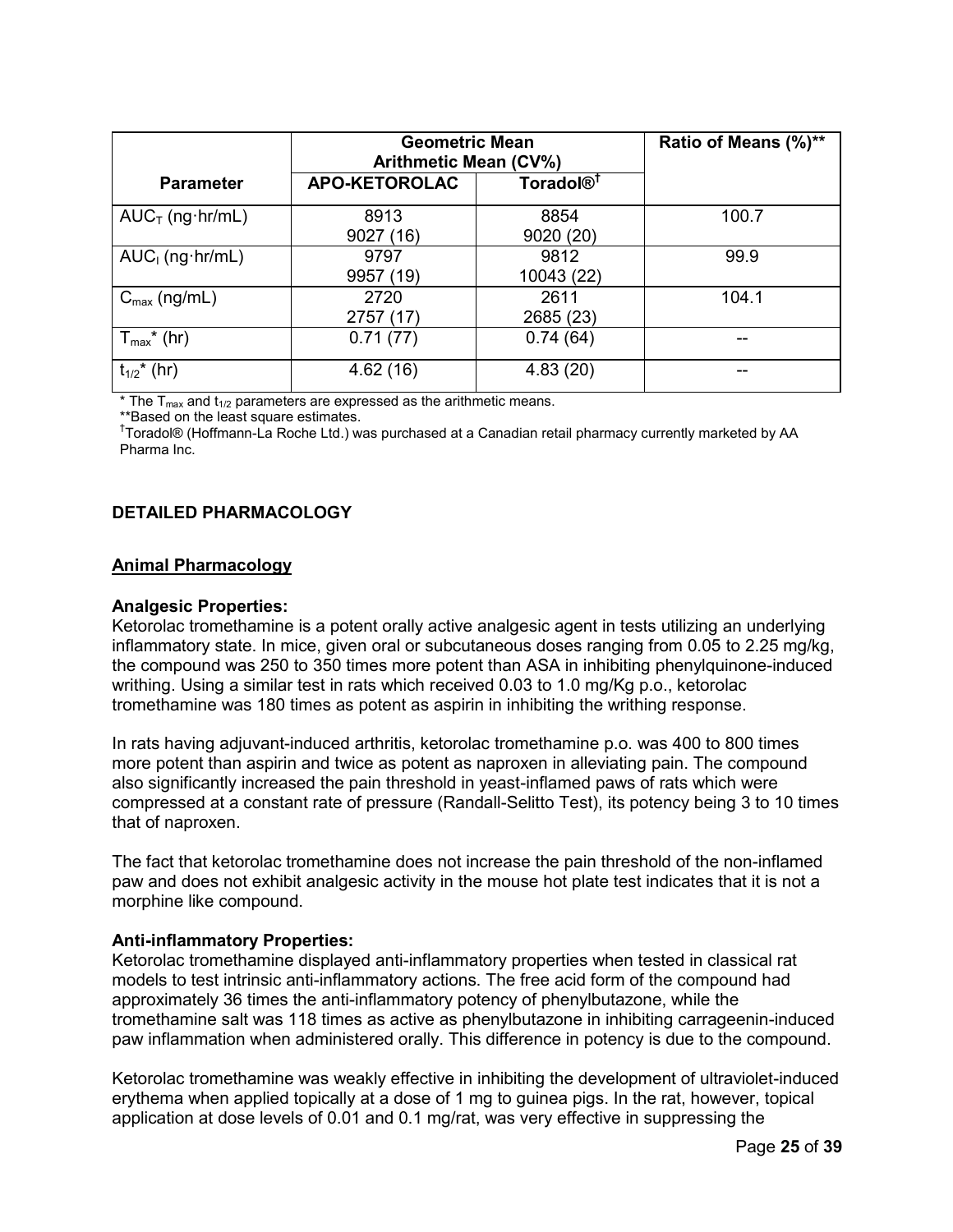heat-induced local inflammatory reaction.

When administered to rats at a dose of 2 mg/Kg/day p.o., for 6 days, ketorolac tromethamine did not produce thymic involution. This indicates that the anti-inflammatory activity is not due to intrinsic corticosteroid activity in the molecule nor due to the stimulation of endogenous corticosteroid production. These findings were further confirmed by the dose-related anti-inflammatory activity in adrenalectomized rats.

## **Antipyretic Properties:**

When administered orally to yeast-infected rats in doses ranging from 0.1 to 2.7 mg/Kg, ketorolac tromethamine had 20 times the antipyretic potency of aspirin.

## **Prostaglandin Inhibition:**

There is substantial evidence in the literature to suggest that the anti-inflammatory, analgesic and antipyretic activities of non-steroidal anti-inflammatory drugs (NSAIDs) are due to their ability to inhibit prostaglandin biosynthesis.

Ketorolac tromethamine, like other NSAIDs, inhibited the prostaglandin synthetase activity in bovine seminal vesicle microsomes, rabbit renal medullary microsomes, and human platelet microsomes, having substantially greater potency (1.0 to 5.3 times) than indomethacin.

## **Platelet Effects:**

In *in vitro* studies, ketorolac tromethamine was 37 times as active as aspirin in inhibiting aggregation of human platelets induced by collagen and 28 times more potent than aspirin in inhibiting arachidonic acid-induced platelet aggregation. However, ketorolac tromethamine did not inhibit the primary phase of adenosine diphosphate-induced aggregation nor the aggregation elicited by thromboxane A2.

### **Central Nervous System Effects:**

The acute intraperitoneal administration of ketorolac tromethamine to mice had minimal behavioral effects at doses up to 300 mg/kg. Above this dose level, depression of normal behavior was seen.

No appreciable central nervous system (CNS) activity was produced by ketorolac tromethamine. It did not possess anticonvulsant activity in mice in the maximal electroshock test nor did it inhibit pentylenetetrazol-induced seizures in mice or rats.

In mice, hexobarbital-induced sleep time was unaltered by ketorolac tromethamine suggesting that the compound was not a CNS depressant.

The gross behavior and sleep patterns of cats dosed at up to 10 mg/kg, i.v., were unchanged.

### **Cardiovascular Effects:**

Sequential administration of 1, 3 and 10 mg/kg, i.v., of ketorolac tromethamine to anesthetized cats produced minimal cardiovascular or autonomic responses.

In anesthetized dogs, doses of 1 to 30 mg/kg, i.v., produced inconsistent and variable changes in the cardiac contractile force, heart rate and blood pressure. The cardiovascular responses to adrenaline, nor-adrenaline, tyramine, phenylephrine and bilateral carotid artery occlusion were inhibited by ketorolac tromethamine, suggesting that the compound may possess mild alpha-adrenoceptor blocking activity.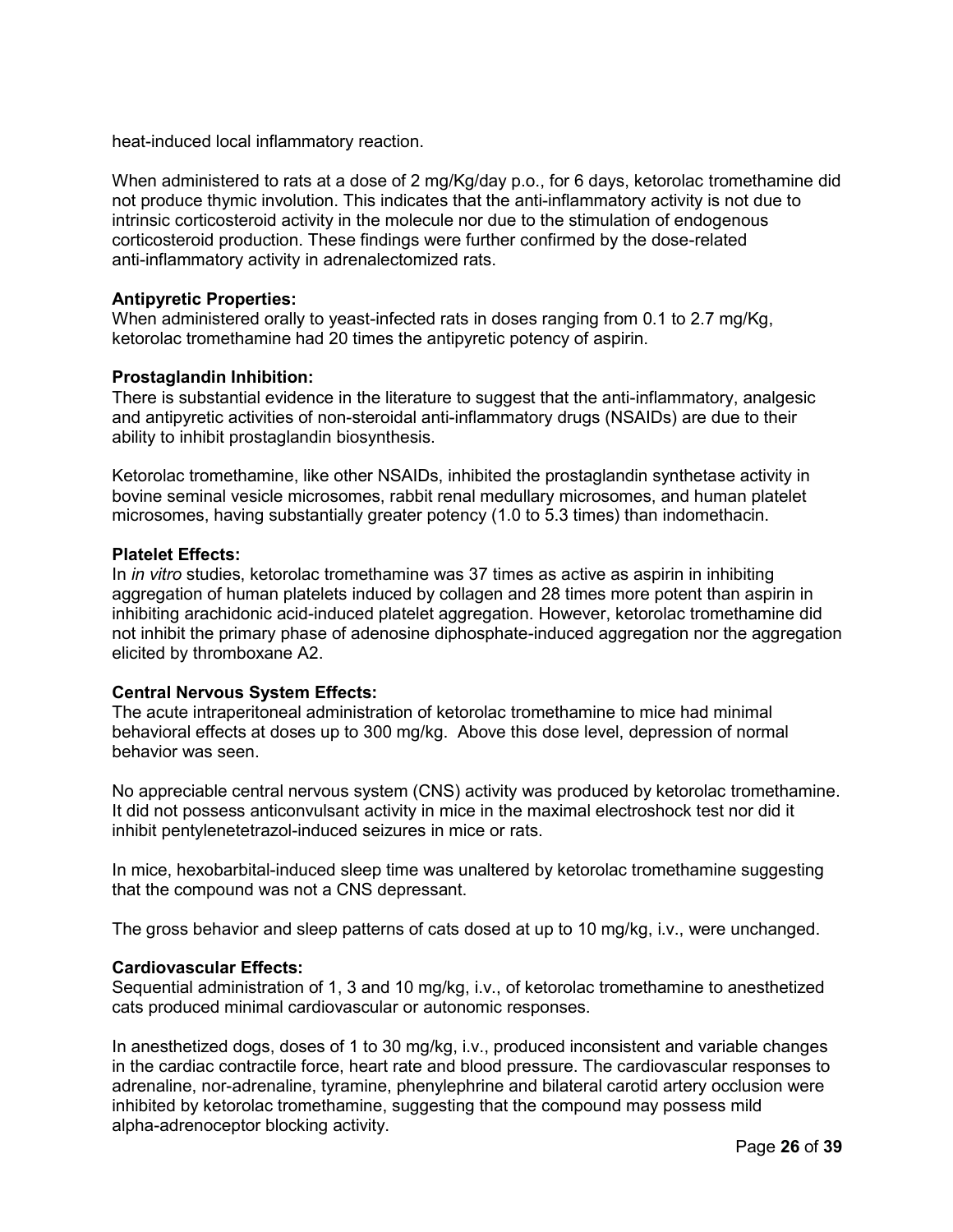## **Bronchial Effects:**

Ketorolac tromethamine, when administered intravenously to guinea pigs in doses of 0.01 to 10 mg/kg failed to block histamine- or methacholine-induced bronchoconstriction. In the rat, the compound blocked methacholine-induced airway constriction ( $ED_{50} = 0.5$  mg/kg).

## **Gastric Effects:**

Doses of ketorolac tromethamine at 0.1 and 1.0 mg/kg p.o. in rats did not alter significantly either the gastric juice volume or the total mEq of hydrogen ions secreted in response to histamine stimulation. Moreover, in common with other NSAIDs, both the acid and the tromethamine salt of ketorolac tromethamine had a similar propensity to cause gastrointestinal erosions in rats independent of the route of administration.

## <span id="page-26-0"></span>**TOXICOLOGY**

| Animal | <b>Strain</b>     | <b>Sex</b> | Route   | $LD_{50}$ (mg/kg) |
|--------|-------------------|------------|---------|-------------------|
| Mouse  | <b>HLA-SW/ICR</b> |            | Oral    | approx. 400       |
| Mouse  | <b>HLA-SW/ICR</b> | M/F        | Oral+   | 529 (281-1540)*   |
| Rat    | COX-SD            |            | Oral    | 112 (68-191)*     |
| Rat    | COX-SD            | M/F        | Oral+   | 100-400           |
| Mouse  | <b>HLA-SW/ICR</b> | F          | i.p.    | >400              |
| Mouse  | <b>HLA-SW/ICR</b> | M/F        | $i.p.+$ | 473 (315-771)*    |
| Rat    | COX-SD            | F          | i.p.    | 158 (101-248)*    |
| Rat    | COX-SD            | M/F        | $i.p.+$ | 100-400           |

## **Acute Toxicity Studies**

Note: \*95% confidence interval;

+ studies with ketorolac tromethamine; all others with ketorolac free acid. All doses were administered in solution form.

Administration of the free acid of ketorolac tromethamine at a dose of 200 mg/kg, p.o. in 1 male and 1 female cynomolgus monkey caused both monkeys to vomit after dosing. Other changes seen in the female included diarrhea and anorexia starting 5 days after dosing. The male monkey gained weight while the female had weight loss. Both animals had decreased haemoglobin and haematocrit and survived the 2 week post dose period.

In another study, the identical dose of ketorolac tromethamine salt caused vomiting in the female. No other clinical signs were recorded for this animal. The male monkey appeared normal throughout the study duration.

## **Sensitization:**

The sensitization potential of a 0.1% solution of ketorolac tromethamine was evaluated in male guinea pigs. Ketorolac tromethamine did not cause sensitization when tested in the guinea pig model.

## **Vein Irritation:**

An intravenous formulation containing ketorolac tromethamine at a concentration of 10 mg/mL was injected into the marginal ear vein of the left ear of each of 6 rabbits (New Zealand albino). The right ear served as a sham control. No evidence of vein irritation was seen following gross or microscopic pathological examinations.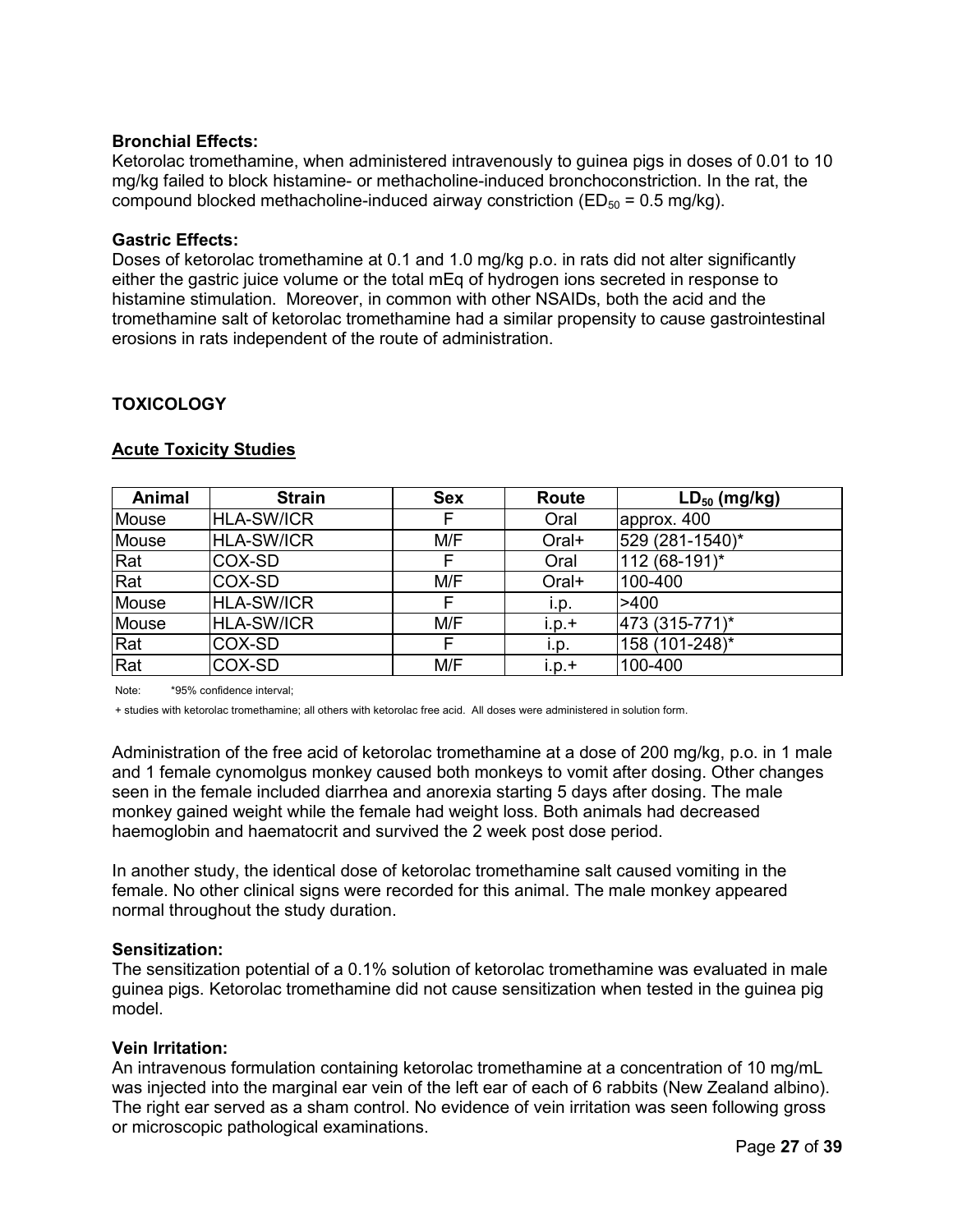An intravenous formulation containing 10% ethanol and ketorolac tromethamine at a concentration of 10 or 30 mg/mL was injected into the marginal ear vein of the left ears of 6 rabbits (New Zealand albino). The right ear received vehicle only. There was no evidence of drug-related irritation in-life. Minimal irritation was noted microscopically in some animals that received the vehicle or drug formulations.

## **Subchronic Toxicity Studies**

### **Oral:**

Ketorolac tromethamine was administered to groups of male and female mice at doses of 0 (vehicle control), 0.25, 1.0, 4.0 or 16.0 mg/kg/day for a period of 4 weeks.

No drug related change was seen in the mice receiving 0.25 mg/kg/day. In mice receiving the higher doses, dose related changes included decreased activity, pallor, unthrifty appearance, wasting and rough coat. Treatment related deaths occurred in the high dose (16 mg/kg/day) group only (4/6 males and 5/6 females). Food intakes of the female mice in groups receiving 1.0 or 4.0 mg/kg/day were significantly lower than control values. In treated male groups, food intakes were comparable to control values throughout the study.

Haematologic parameters measured revealed decreased haemoglobin and haematocrit levels for groups receiving 4.0 or 16.0 mg/kg/day and elevated total leukocyte and neutrophil counts in the high dose group animals. No biologically meaningful changes were found in any of the plasma chemistry parameters or urinalysis. Gastrointestinal inflammation, erosions and/or ulcers were present in the high dose animals only. No drug related pathological change was present in mice from other dose groups.

Daily oral administration of ketorolac tromethamine to monkeys at doses of 0.0 (vehicle control), 0.5, 2, 8 or 32 mg/kg/day for 4 weeks resulted in clinical signs of toxicity and haematologic and pathologic effects at all dose levels. Clinically, a few isolated instances of dark coloured urine, vomiting and dark coloured feces (fecal blood) were seen in all dose groups but not in controls. There was a slight decrease in haemoglobin and haematocrit levels mainly in the high dose group animals. Other parameters, such as body weight, ophthalmoscopy, clinical chemistry and urinalysis were all comparable to control values. Gastric erosions were observed in some animals at all dose levels, while gastric ulceration and haemorrhage were seen in some animals receiving 8 or 32 mg/kg/day. Chronic colitis was seen in 3 out of 4 monkeys treated with the highest dose.

### **Intravenous:**

Intravenous administration of ketorolac tromethamine to rabbits and monkeys at doses of 0 (vehicle), 0.5, 1.25 or 2.5 mg/kg/day for 2 weeks was well tolerated with no clinically significant treatment related effects.

### **Intramuscular:**

Rabbits were administered ketorolac tromethamine intramuscularly at daily doses of 0 (saline control), 10 or 15 mg for 29 consecutive days. Each group comprising 3 males and 3 females received a dose volume of 0.5 mL/animal.

There were no treatment related clinical changes during the study. Minimal to slight haematologic changes occurred in some treated animals. Gross and/or microscopic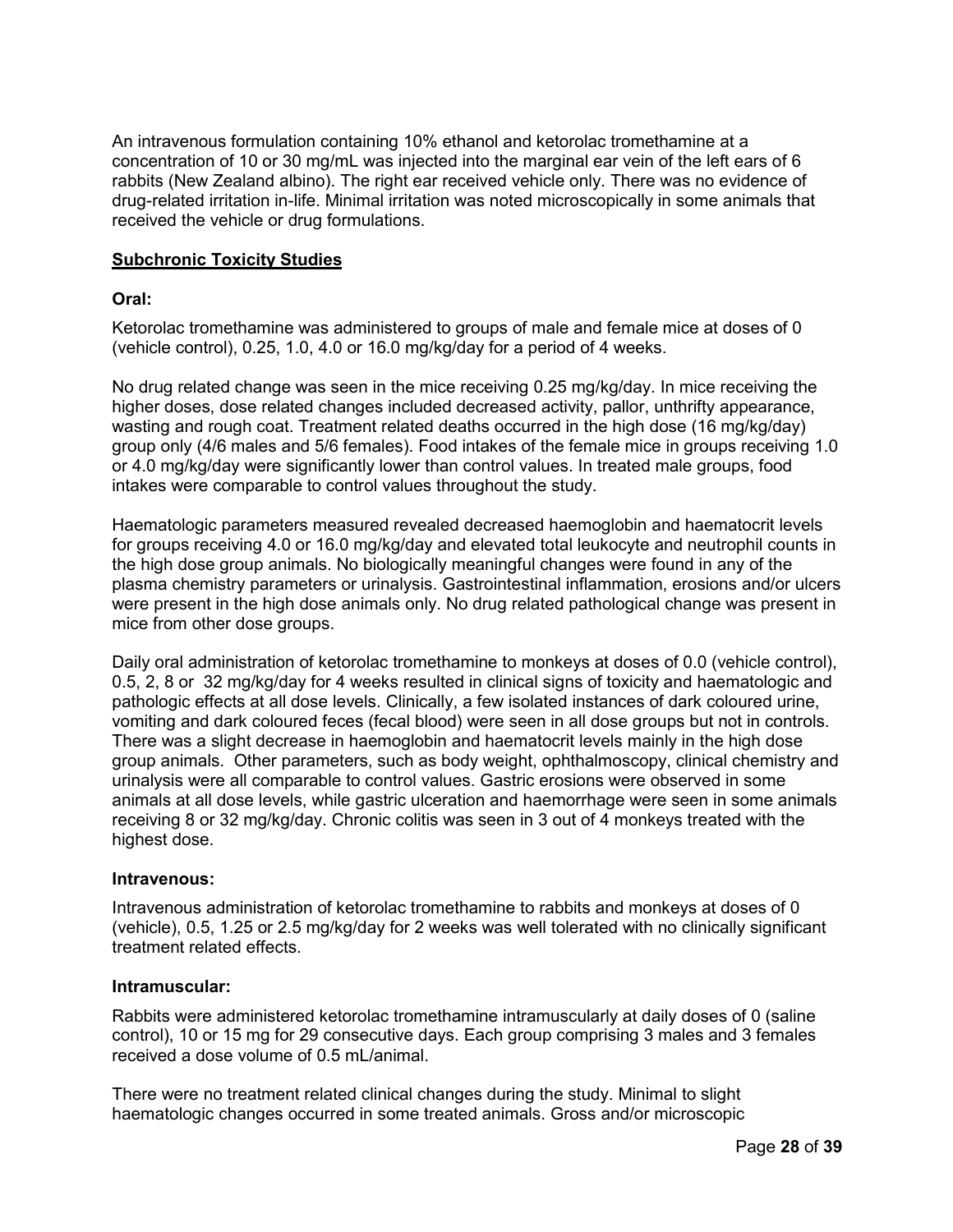examinations of the injection sites revealed focal haemorrhage, muscle fiber degeneration and mixed leukocyte infiltration in all groups.

Five groups, each comprised of 3 male and 3 female cynomolgus monkeys, were administered intramuscular injections of saline, vehicle or 4.5, 9.0 or 13.5 mg/kg/day of ketorolac tromethamine for 3 months. Injections were given thrice daily with dose volumes of 0.15, 0.15, 0.05, 0.10 or 0.15 mL/kg/dose for saline, vehicle, low, mid and high dose groups, respectively. The sites injected on the first day and last 7 days of injections were noted for histological examination.

There were no clinical signs of drug related systemic toxicity. However, the incidence and severity of lacerations and ulcers of the extremities (limbs and tail) were increased in the drug treated groups compared to the controls. These lesions were probably the result of bite wounds and the analgesic effect of the drug may have reduced the normal avoidance behavior in response to painful stimuli.

No drug related changes in body weight gain, eye morphology or clinical pathologic results were observed except for slight increases in blood urea nitrogen (BUN) in high and mid dose females.

Local irritation at the injection site was noted in animals from all treatment groups. In conclusion, doses of 4.5, 9.0, and 13.5 mg/kg of ketorolac tromethamine given to monkeys by three times daily intramuscular injections for 3 months caused essentially no drug related systemic toxicity.

### **Chronic Toxicity Studies**

Mice (30 males and 30 females per group) were given either a placebo diet or drug-diet mixtures equivalent to an estimated daily dose of 0 (placebo), 3.3, 10 or 30 mg ketorolac tromethamine/ kg/day for 6 months.

Treatment related clinical changes were seen in animals in the mid and high dose groups and these included pallor, rough coat, unthrifty appearance, wasting, abdominal enlargement, decreased activity, labored respiration and decreased body temperature. In general, trends of slightly lower body weight and lesser feed intake were observed in treated males and females relative to controls. No drug related ocular lesions were observed in animals.

Prior to termination of the study, 3 of 6 low dose, 9 of 60 mid dose and 52 of 60 high dose animals either died or had to be sacrificed because of poor clinical condition. The cause of debilitation or death of most of the mid and high dose animals was related to erosions and ulcerations in the stomach and large and/or small intestines. Many of these animals were anemic. At all dose levels, renal inflammatory lesions, especially in females were found. An apparent interruption of ovarian cyclic activity was noted histologically. Prostaglandin synthetase inhibitors have been reported to block ovulation by central activity.

Cynomolgus monkeys (4 males and 4 females/group) were administered ketorolac tromethamine orally, twice daily for a period of 6 months at doses of 0 (vehicle control), 0.75, 2.95 or 11.75 mg/kg/day.

There were no treatment related clinical changes or changes in laboratory tests with the exception of slightly elevated urea nitrogen levels in the ketorolac tromethamine treated animals. The principal gross pathologic finding was pallor of the renal papilla and cortex in both males and females that received the test compound. The gross changes correlated microscopically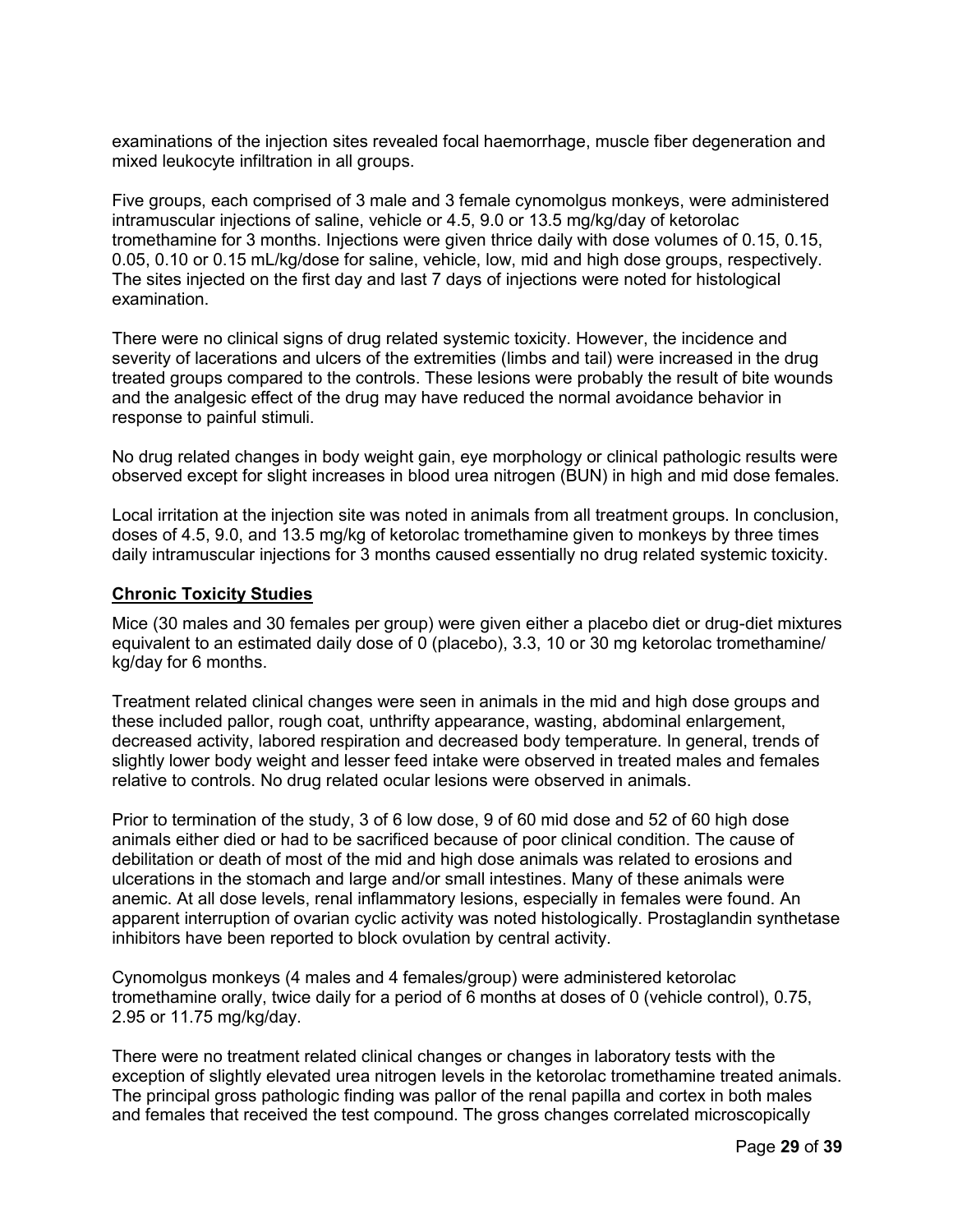with minimal to mild increases in interstitial matrix in the renal papilla of the mid and high dose animals only. No specific microscopic change was present in renal cortex which correlated with cortical pallor.

Two groups each with 5 male and 5 female cynomolgus monkeys were administered once daily 0.75 or 2.62 mg/kg of ketorolac tromethamine for 12 months. Two additional groups each with 8 males and 8 females received vehicle only or 9 mg/kg of ketorolac tromethamine for 12 months. All groups received 1.5 mL/kg/day of formulation administered into the stomach by nasal catheter. Three males and three female monkeys from the high dose and vehicle treated groups had a recovery period from dosing of months and then were given clinical laboratory analysis and a complete necropsy at the end of the 12 month dosing period.

Two females (one control and one mid-dose diagnosed with gastroenteropathy and enteropathy respectively) were sacrificed in a moribund condition at week 11 while one female diagnosed with pneumonia was sacrificed at study week 31. Causes of death were varied and not considered related to the test compound.

There were no drug related differences in the clinical condition of the surviving animals. The males showed a dose related decrease in RBC count, haemoglobin, haematocrit, mean corpuscular haemoglobin and haemoglobin concentration. The females were not affected to the same extent as the males but did show marginal decreases in some parameters at some time intervals (mainly in the highest dose group). Normalization of these tests occurred in animals after a 2 month drug free recovery period. The males had a significant increase in BUN, the magnitude of which increased with the dose and time of exposure to the drug. The females had no change in BUN, but the high dose group had a significant increase in serum creatinine at the 9 and 12 month intervals.

Oral administration of 9 mg/kg of ketorolac tromethamine for 12 months caused minimal renal microscopic pathologic changes which included increased intertubular matrix in the papilla and intratubular mineralization in the cortical, medullary and papillary tubules. Those animals given a 2 month period of recovery from dosing showed absences of morphologic damage.

These findings suggest that only mild, reversible kidney changes occurred with high doses of ketorolac tromethamine after one year of treatment. This conclusion is supported by the minimal histopathologic effects observed and by the absence of effects after the recovery period.

## **Carcinogenicity**

The carcinogenic potential of ketorolac tromethamine was assessed in an 18 month feeding study. Fifty Swiss-Webster albino mice were randomly assigned to receive 0.5, 1.0 or 2.0 mg/kg/day of ketorolac tromethamine in their diet. A control group of 100 animals of each sex received the same diet without ketorolac tromethamine. The duration of the study was 78 weeks. However, males in the highest dose group received control diet for the last 3 weeks of the study due to the high mortality rate in that group relative to controls. Female survival was not affected. All animals received a complete necropsy.

The average body weight of the high dose males was generally lower than that of the controls during the second half of the study. No such effect was evident in males in the lower dose groups or in females. Since the average food intake was similar for all dose groups throughout the study, the difference in body weight was not the result of reduced food intake.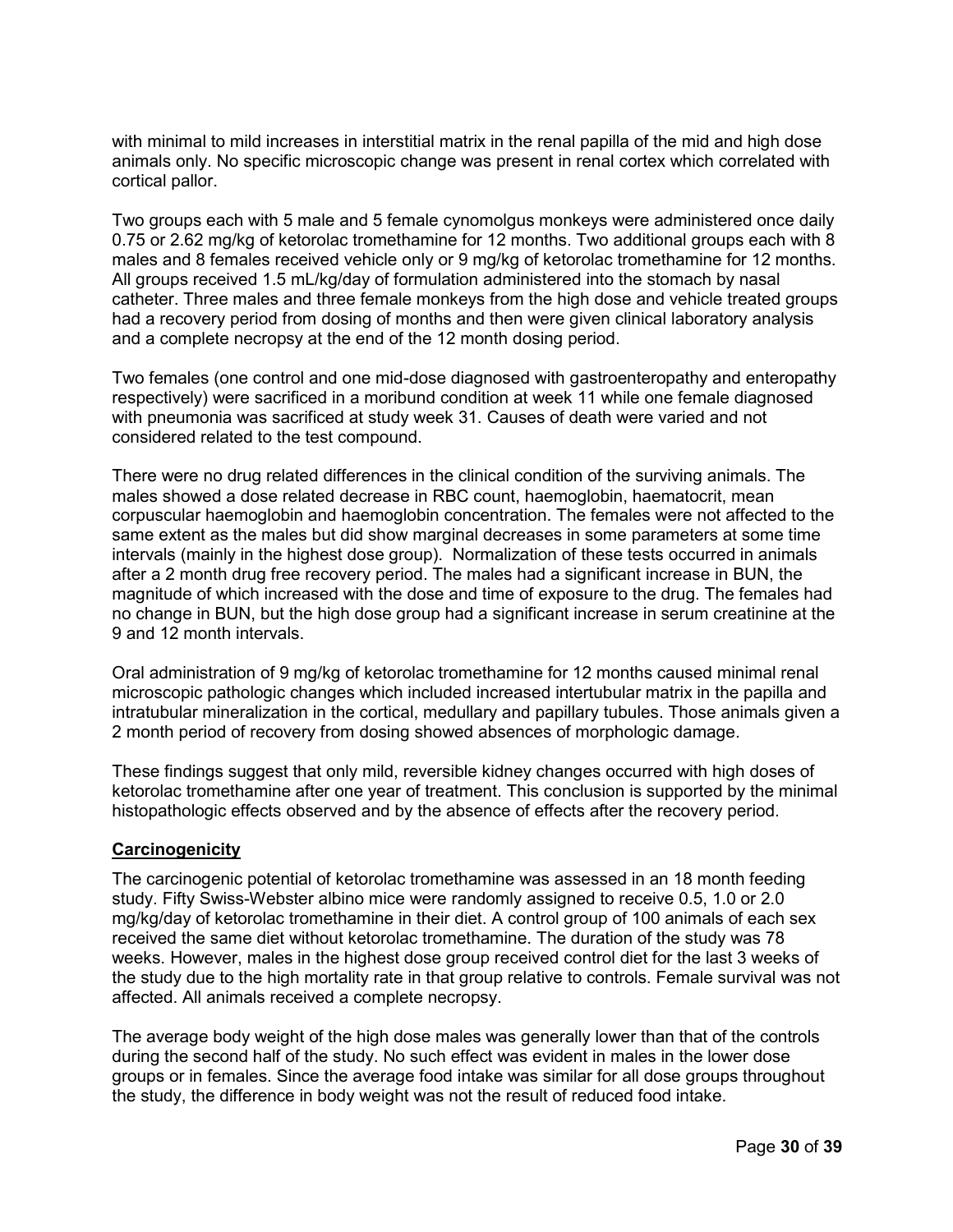Histopathologic examinations revealed no treatment related increase in the incidence of any type of tumor. Enteritis, gastroenteropathy and peritonitis were seen primarily in the high dose group and were considered expected sequelae to high doses of an NSAID.

In conclusion, there was no evidence for a carcinogenic effect of ketorolac tromethamine in the mouse.

A 24 month feeding study was conducted in rats to assess the carcinogenic potential of ketorolac tromethamine. Fifty Sprague-Dawley rats of either sex were administered in their diet either 0.8, 2.0 or 5.0 mg ketorolac tromethamine /kg body weight. A control group of 100 animals received the same diet without the drug.

No treatment related changes were noted in clinical condition except for a reddish discoloration of the urine which occurred more frequently in treated males than in controls. The survival times were significantly lower than controls in high dose males and mid and high dose females.

The body weights of the high dose group females were approximately 10% lower than the controls during the last 6 months of the study although no differences in food intakes were noted among the various groups. The high dose males had decreased erythroid parameters, elevated platelet count and a higher incidence of blood in the urine specimens. High dose males and females had elevated BUN and increased neutrophil and decreased lymphocyte counts. Mid and high dose females had a lower urinary specific gravity compared to control females.

There was no evidence for a carcinogenic effect of ketorolac tromethamine in rats.

### **Mutagenicity**

*In vitro* mutagenic studies were performed with ketorolac, ketorolac tromethamine and tromethamine using 5 strains of bacteria and one of yeast.

Tests were carried out with and without mammalian microsomal activation. None of the compounds tested were mutagenic in any of these test systems. Ketorolac tromethamine was also negative in the *in vivo* mouse micronucleus test.

#### **Fertility and Reproduction**

#### **Female Rat:**

A two generation study was conducted to evaluate the effects of ketorolac tromethamine on fertility and reproduction in female rats. Groups, each composed of 40 female rats, were administered drug-diet mixtures to achieve doses of 0 (placebo control), 1, 4 or 16 mg/kg/day. The P1 female rats were treated from 14 days before mating until gestation day 13 or until the F1 pups were weaned at 21 days postpartum. The reproductive performance of F2 pups was also evaluated.

No treatment-related effects were seen on the reproductive status at gestation day 13. Some treated females died during the study and the deaths were attributed to gastroenteropathy, nephropathy, or dystocia.

The length of gestation was significantly increased in the high-dose (P1 females) group (median 25 days) when compared to the controls (median 22 days). A slight increase in the length of gestation (median 22.5 days) was noted in the mid-dose group when compared to the controls.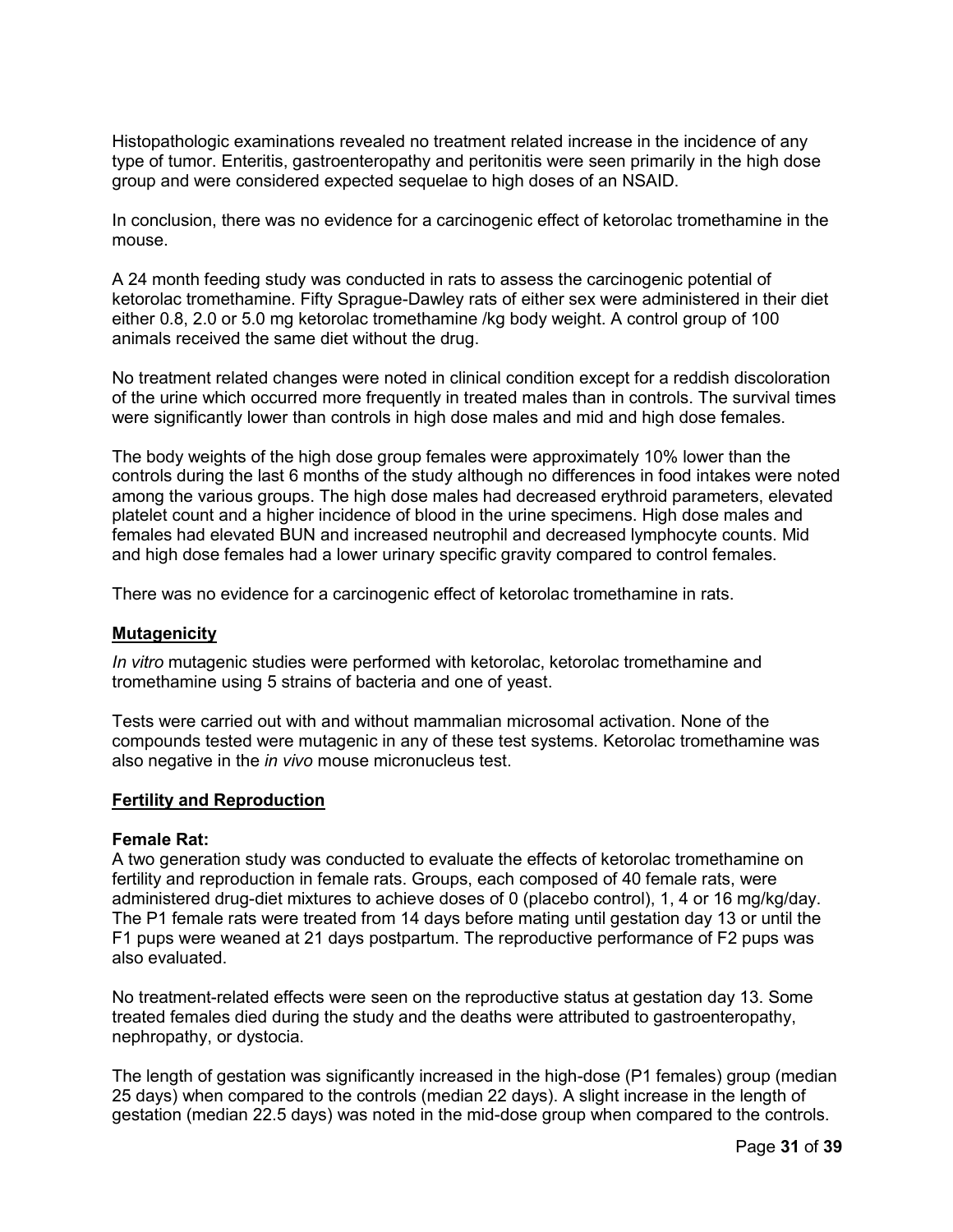Decreased live litter sizes and survival indices were noted in the high-dose group when compared to controls. No pups from the high-dose group survived to day 4 of postnatal life. Decreased survival indices (up to day 7) were noted in the mid-dose group when compared to controls. The maternal care and lactation data were comparable among the control, low and mid-dose groups. The clinical condition and body weights of surviving F1 pups were comparable among all groups. The postnatal behavioral and developmental evaluation of F1 pups indicated no treatment-related effects. The reproductive performance of the F1 pups and the neonatal survival of their offspring (F2 pups) were comparable among the groups.

In conclusion, dietary administration of ketorolac tromethamine to female rats prior to and during mating, gestation, parturition and lactation resulted in increased mortality among F0 dams and reduced F1 litter size at 16 mg/kg/day and prolonged gestation period and reduced neonatal survival at 4 and 16 mg/kg/day.

## **Male Rat:**

Four groups each with 25 male rats were dosed once daily by gavage with 0, 3.0, 6.0 or 9.0 mg/kg of ketorolac tromethamine. Males were dosed for 104 days prior to cohabitation with undosed females and continued to be dosed through the 14 day mating period. Mating units consisted of one dosed male and two untreated females. Approximately half of the females with evidence of mating were sacrificed at mid-gestation while the other half were allowed to litter and raise their pups until 21 days postpartum.

No drug-related changes in the clinical condition of the males were observed. Body weight and food intake were not affected by drug treatment. There were no drug-related differences in the number of males leaving evidence of mating, the pre-coital interval, or in the number impregnating females.

The females mated with high-dose males and sacrificed at mid-gestation had a significant preimplantation loss resulting in smaller litter sizes. However, there was no increase in the number of resorptions (post implantation loss) and no decreases in litter size of dams littering at term. Therefore, the reduced number of implantations in the high dose females was not considered to be a drug effect.

There were no differences between drug groups and the control group in regard to body weight, length of gestation, gestation index, lactation index, number of pups born alive and survival indices. Thus, administration of ketorolac tromethamine by gavage to male rats prior to and during the mating period resulted in no effects on male reproductive performance and no drug related effects in their offspring.

## **Perinatal and Postnatal Reproduction Study:**

Four groups, each of 25 female rats with evidence of mating were administered 0, 1.8, 4.8 or 9.0 mg/kg/day of ketorolac tromethamine once daily by gavage from day 15 of pregnancy until 21 days postpartum or until all of their pups died. Females that did not litter were treated until approximately 25 days following the last day of mating and then sacrificed for pregnancy determination. Pups found dead within the first four days after parturition received an external examination and a skeletal examination if possible.

Ketorolac tromethamine at a dose of 9.0 mg/kg/day increased the length of gestation, the number of dams found dead or killed for cause as a result of dystocia, the number of pups found dead at first observation and, the number of pups dying within the first seven days postpartum.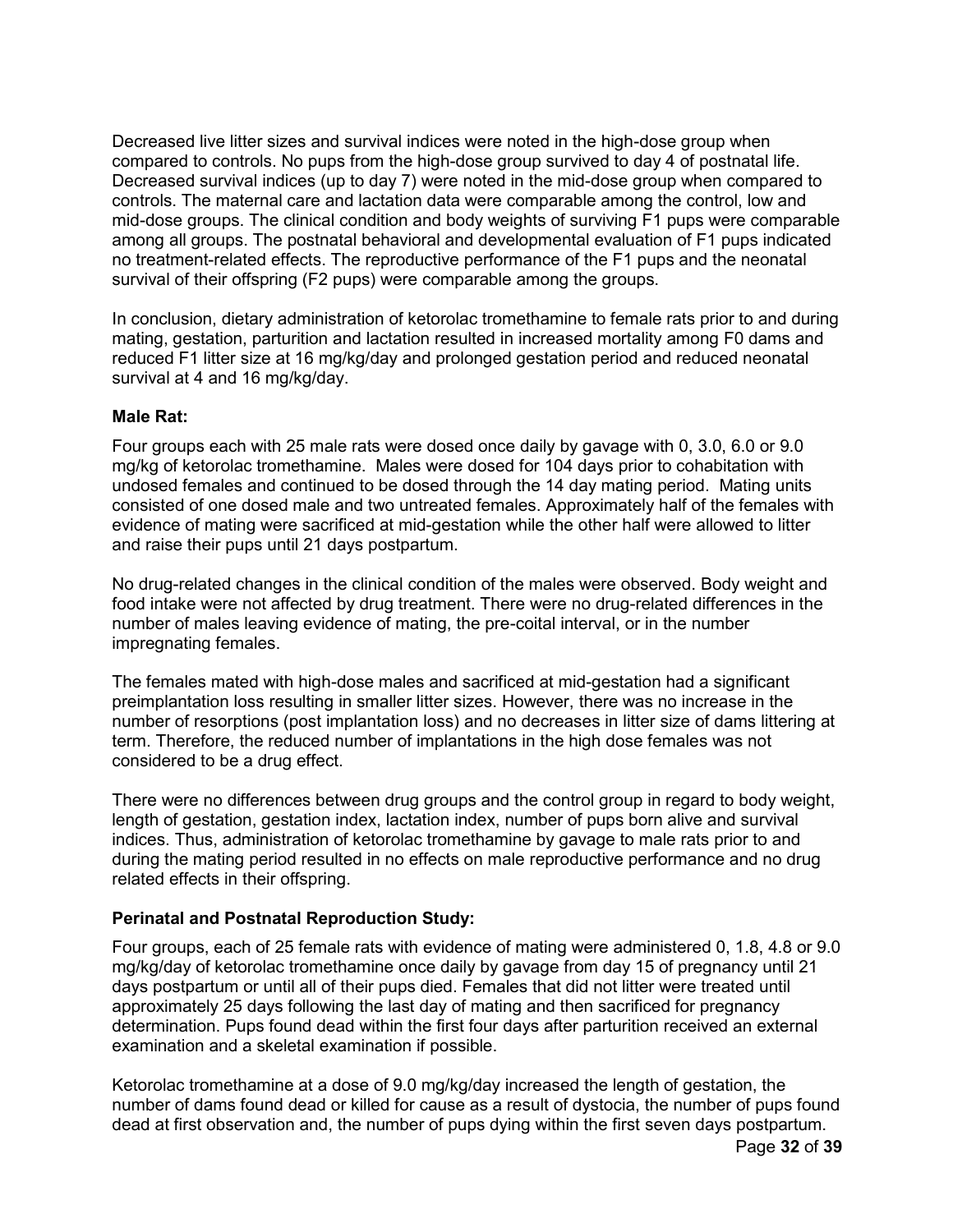The weight of male and female pups was also decreased at days 4 and 7 postpartum compared to the control group.

Ketorolac tromethamine at a dose of 4.8 mg/kg/day did not alter the length of gestation of dams littering normally but did increase the incidence of dams found dead or sacrificed for cause as a result of dystocia. The maternal effects observed at the two highest dose levels were expected for a drug of this class.

Ketorolac tromethamine at a dose of 1.8 mg/kg/day caused no alterations in the length of gestation, nature of parturition, pup survival or any other aspect of reproductive performance.

### **Teratology:**

Studies were conducted in rats and rabbits. Female rats (25 per group) were administered ketorolac tromethamine at doses of 0 (vehicle control), 0.1, 0.6 or 3.6 mg/kg/day by gavage, once daily from day 6 through day 15 of gestation.

At these doses no maternal toxicity or fetal anatomical abnormalities related to the administration of ketorolac tromethamine were observed.

In a second study, female rats which were administered ketorolac tromethamine 10 mg/kg orally by gavage once daily showed pallor, rough coat and lower body weight gains than the control dams. One dam died on gestation day 15; duodenal ulceration and peritonitis considered to be treatment related were seen. No embryotoxicity or embryolethality were observed. External and skeletal or visceral examinations of fetuses did not reveal any teratogenic changes attributable to the test compound.

Administration of ketorolac tromethamine to female rabbits during organogenesis (day 6 through day 18 of gestation) by gavage once daily at doses of 0.1, 0.6 or 3.6 mg/kg/day was not teratogenic.

There were no treatment related clinical changes during the course of the study. One mid dose animal died on gestation day 18 of undetermined cause. All other animals survived to the end of the study. A slight body weight loss was noted in the high dose animals and there was a slight dose related reduction in food consumption during days 6 through 11 of gestation.

There were no statistically significant or biologically meaningful differences in the number of litters with malformations in any of the treated groups when compared to the control group. Developmental and genetic variations in fetuses were comparable for all groups.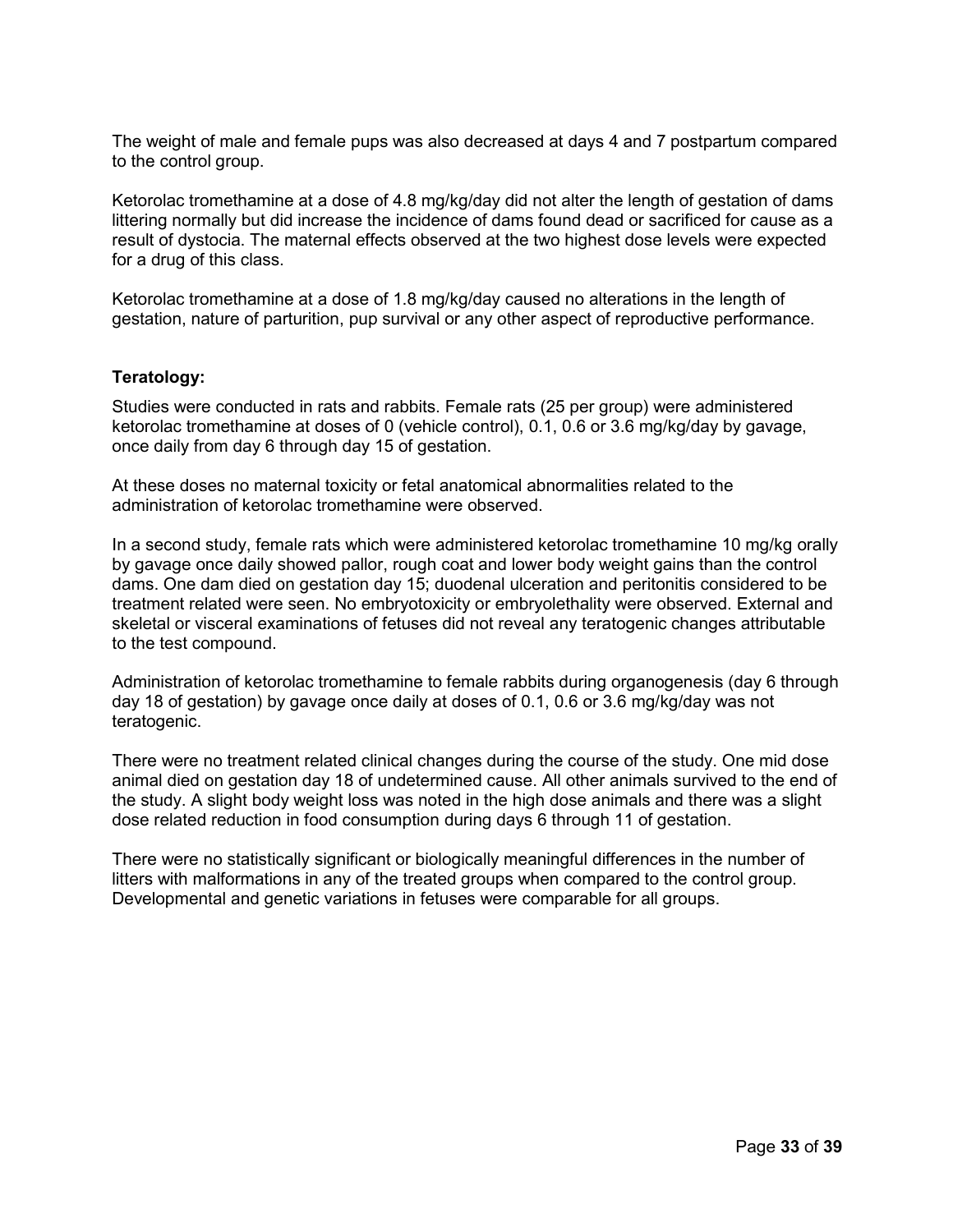### <span id="page-33-0"></span>**REFERENCES**

- 1) Anonymous. Ketorolac, Toradol. Drugs of the Future. J.R. Prous S.A. Publishers 1989; 14: 1010-1012.
- 2) Bloomfield SS, Mitchell J, Cissell GB, Barden TP, Yee JP. Ketorolac versus aspirin for postpartum uterine pain. Pharmacotherapy 1986; 6: 247-252.
- 3) Gravo BLJC, Mattie H, Spierdijk J, Bovill JG, Burm AGL. The effects on ventilation of ketorolac in comparison with morphine. Eur J Clin Pharmacol 1988; 35(5): 491-494.
- 4) Buckley MM-T, Brogden RN. Ketorolac: A review of its pharmacodynamic and pharmacokinetic properties, and therapeutic potential. Drugs 1990; 39: 86-109.
- 5) Conrad KA, Fagan TC, Mackie MJ, Mayshar PV. Effects of ketorolac tromethamine or hemostasis in volunteers. Clin Pharmacol Ther 1988; 43(5): 542-546.
- 6) Estenne B, Julien M, Charleux H, Arsac M, Arvis G, Loygue J. Comparison of ketorolac, pen-tazocine and placebo in treating postoperative pain. Curr Ther Res 1988; 43(6): 1173- 1182.
- 7) Gannon R. Focus on ketorolac: a non steroidal, anti-inflammatory agent for the treatment of moderate to severe pain. Hosp Formul 1989; 24: 695-702.
- 8) Gillies GWA, Kenny GNC, Bullingham RES, McArdle CS. The morphine sparing effect of ketorolac tromethamine: A study of a new, parenteral non-steroidal anti-inflammatory agent after abdominal surgery. Anaesthesia 1987; 42: 727-731.
- 9) Hillier K. BPPC. Drugs of the Future 1981; VI: 669-670.
- 10) Honig WJ, Van Ochten J. A multiple-dose comparison of ketorolac tromethamine with diflunisal and placebo in post-meniscectomy pain. J Clin Pharmacol 1986; 26: 700-705.
- 11) Johansson S, Josefsson G, Malstam J, Lindstrand A, Stenstroem A. Analgesic efficacy and safety comparison of ketorolac tromethamine and doleron for the alleviation of orthopaedic post-operative pain. J Int Med Res 1989; 17: 324-332.
- 12) Jung D, Mroszczak E, Bynum L. Pharmacokinetics of ketorolac tromethamine in humans after intravenous, intramuscular and oral administration. Eur J Clin Pharmacol 1988; 35: 423-425.
- 13) Jung D, Mroszczak E, Wu A, Ling TL, Sevelius H, Bynum L. Pharmacokinetics of ketorolac and p-hydroxyketorolac following oral and intramuscular administration of ketorolac tromethamine. Pharmaceut Res 1989; 6: 62-65.
- 14) Kagi P. A multiple-dose comparison of oral ketorolac and pentazocine in the treatment of post-operative pain. Curr Ther Res 1989; 45(6): 1049-1059.
- 15) MacDonald FC, Gough KJ, Nicoll AG, Dow RJ. Psychomotor effects of ketorolac in comparison with buprenorphine and diclofenac. Br J Clin Pharmac 1989; 27: 453-459.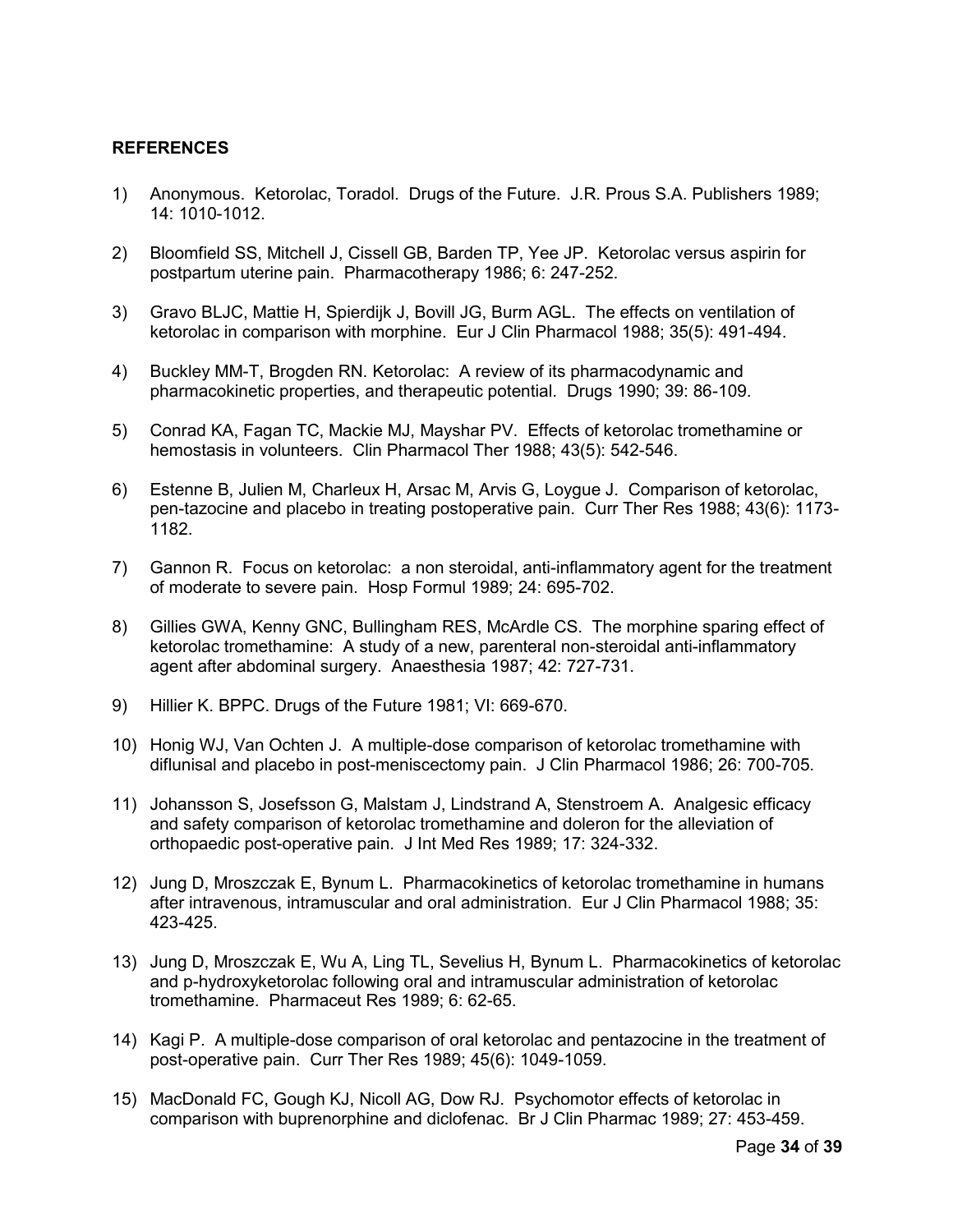- 16) McQuay HJ, Poppleton P, Carroll D, Summerfield RJ, Bullingham RES, Moore RA. Ketorolac and acetaminophen for orthopedic postoperative pain. Clin Pharmacol Ther 1986; 39(1): 89-93.
- 17) Mroszczak E, Lee FW, Combs D, Sarnquist FH, Huang B-L, Wu AT, Tokes LG, Maddox ML, Cho DK. Ketorolac tromethamine absorption, distribution, metabolism, excretion and pharma-cokinetics in animals and humans. Drug Metab Disposition (1987); 15: 618-626.
- 18) Muchowski JM, Unger SH, Ackrell J, Cheung P, Cooper GF, Cook J, Gallegra P, Halpern O, Koehler R, Kluge AF, Van Horn AR, Antonio Y, Carpio H, Franco F, Galeazzi E, Garcia I, Greenhouse R, Guzman A, Iriarte J, Leon A, Pena A, Perez V, Valdez D, Ackerman N, Ballaron SA, Murthy DVK, Rovito JR, Tomolonis AJ, Young JM, Rooks WH. Synthesis and antiinflammatory and analgesic activity of 5-aroyl-1, 2-dihydro-3H-pyrrolo (1, 2-a) pyrrole-1 carboxylic acids and related compounds. J Med Chem 1985; 28: 1037-1049.
- 19) O'Hara DA, Fragen RJ, Kinzer M, Pembertson D. Ketrolac tromethamine as compared with morphine sulfate for treatment of postoperative pain. Clin Pharmacol Ther 1987; 41: 556-561.
- 20) Rooks WH, Tomolonis AJ, Maloney PJ, Wallach MB, Schuler ME. The analgesic and anti-inflammatory profile of (+)-5-benzoyl-1, 2-dihydro-3H-pyrrolo (1,2a) pyrrole-1-carboxylic acid (RS-37619). Agents and Actions 1982; 12(5): 684-690.
- 21) Rooks WH, Maloney PJ, Shott LD, Schuler ME, Sevelius H, Strosberg AM, Tanenbaum L, Tomolonis AJ, Wallach MB, Waterbury D, Yee JP. The analgesic and anti-inflammatory profile of ketorolac and its tromethamine salt. Drugs Exptl Clin Res (1985); XI: 479-492.
- 22) Vangen O, Doessland S, Lindbeck E. Comparative study of ketorolac and paracetamol/ codeine in alleviating pain following gynaecological surgery. J Int Med Res 1988; 16: 443-451.
- 23) Wischnik A, Manth SM, Lloyd J, Bullingham R, Thompson JS. The excretion of ketorolac tromethamine into breast milk after multiple oral dosing. Eur J Clin Pharmacol 1989; 36: 521-524.
- 24) Yee JP, Koshiver JE, Allbon C, Brown CR. Comparison of intramuscular ketorolac trometha-mine and morphine sulfate for analgesia of pain after major surgery. Pharmacotherapy 1986; 6(5): 253-261.
- 25) Product Monograph. Toradol® (ketorolac tromethamine) Tablets USP Non-Steroidal Anti-Inflammatory Drug (NSAID) . AA Pharma Inc. 1165 Creditstone Road, Unit#1 Vaughan, Ontario L4K 4N7. June 15, 2017. Submission Control No.: 202436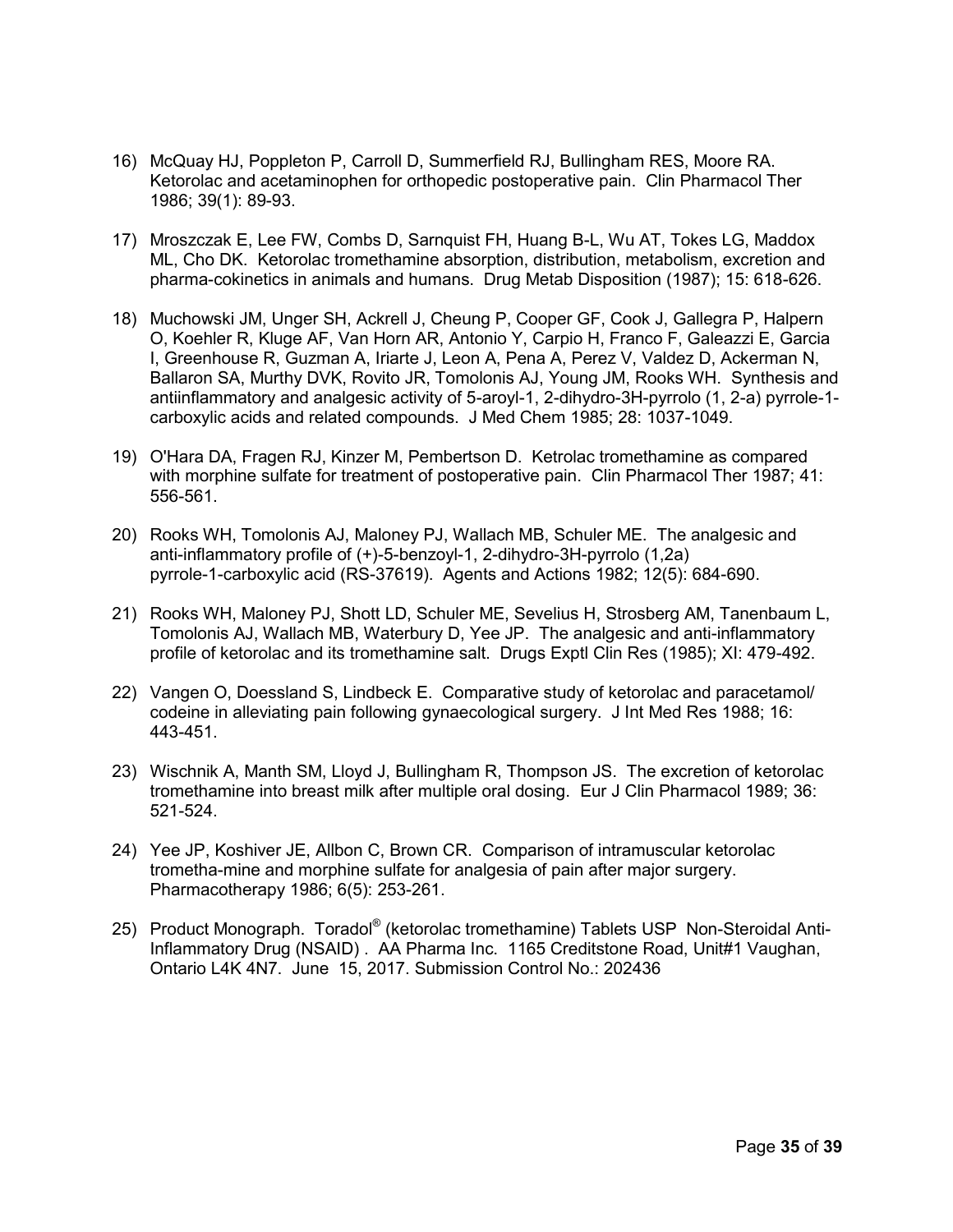#### <span id="page-35-0"></span>**PART III: CONSUMER INFORMATION**

## **Pr APO-KETOROLAC**

**Ketorolac Tromethamine Tablets**

#### **Apotex Standard**

**Read this information each time you refill your prescription in case new information has been added.**

**This leaflet is part III of a three-part "Product Monograph" published when APO-KETOROLAC was approved for sale in Canada and is designed specifically for Consumers. This leaflet is a summary designed specifically for you. It will not tell you everything about APO-KETOROLAC.** See your health care provider and pharmacist regularly and ask them questions about your health and any medications you take.

#### **ABOUT THIS MEDICATION**

#### **What the medication is used for:**

#### **APO-KETOROLAC Tablets**

Your health care provider has prescribed APO-KETOROLAC tablets for you for one or more of the following medical conditions:

 for short-term use as pain relief after surgery, after labour or after injury causing muscle or joint pain (not to exceed 5 days for postsurgical patients or 7 days for patients with musculoskeletal pain)

#### **What it does:**

APO-KETOROLAC (ketorolac tromethamine), as a non-steroidal antiinflammatory drug (NSAID), can reduce the chemicals produced by your body which cause pain and swelling.

APO-KETOROLAC, as a non-steroidal antiinflammatory drug (NSAID), does NOT cure your illness or prevent it from getting worse. APO-KETOROLAC only can relieve pain and reduce swelling as long as you continue to take it.

#### **When it should not be used:**

**DO NOT TAKE APO-KETOROLAC if you have any of the following medical conditions:**

- **have had or are planning to have heart bypass surgery**
- **have severe, uncontrolled heart failure**
- **have bleeding in the brain or other bleeding disorders**
- **are at 28 weeks of pregnancy or more**
- **are in labour and delivery**
- **are breastfeeding or planning to breastfeed**
- **are allergic to ASA (Acetylsalicylic Acid), other NSAIDs (Non-steroidal Anti-**

**Inflammatory Drugs), APO-KETOROLAC or its ingredients**

- **have active ulcer or bleeding from the stomach or gut**
- **have inflammatory bowel disease (Crohn's Disease or Ulcerative Colitis)** • **have liver or kidney disease**
- **have high potassium in the blood**
- **are currently using probenecid or oxpentifylline**
- **are having central nervous system injection e.g. epidural, brain or spinal administration**
- **are going into have any major surgery**
- **are using other NSAIDs**

**Patients who took a drug in the same class as APO-KETOROLAC after a type of heart surgery (coronary artery bypass grafting (CABG)) were more likely to have heart attacks, strokes, blood clots in the leg(s) or lung(s), and infections or other complications than those who did NOT take that drug.**

**APO-KETOROLAC should NOT be used in patients under 18 years of age since the safety and effectiveness have NOT been established.**

**What the medicinal ingredient is:** ketorolac tromethamine

#### **What the non-medicinal ingredients are:**

APO-KETOROLAC tablets: carnauba wax, croscarmellose sodium, hydroxypropyl methylcellulose, lactose, magnesium stearate, microcrystalline cellulose, polyethylene glycol and titanium dioxide.

#### **What dosage forms it comes in:**

APO-KETOROLAC is available as: tablets (10 mg).

#### **WARNINGS AND PRECAUTIONS**

**If you have, or previously had, any of the following medical conditions, see your health care provider to discuss treatment options other than APO-KETOROLAC:**

- **Heart Attack or Angina**
- **Stroke or Mini-stroke**
- **Loss of Vision**
- **Current Pregnancy (less than 28 weeks)**
- **Congestive Heart Failure**

Before taking this medication, tell your health care provider if you have any of the following:

- High blood pressure
- High cholesterol
- Diabetes mellitus or on a low sugar diet
- Thickening or hardening of your artery walls (Atherosclerosis)
- Poor circulation to your extremities
- Smoker or ex-smoker
- Kidney disease or urine problems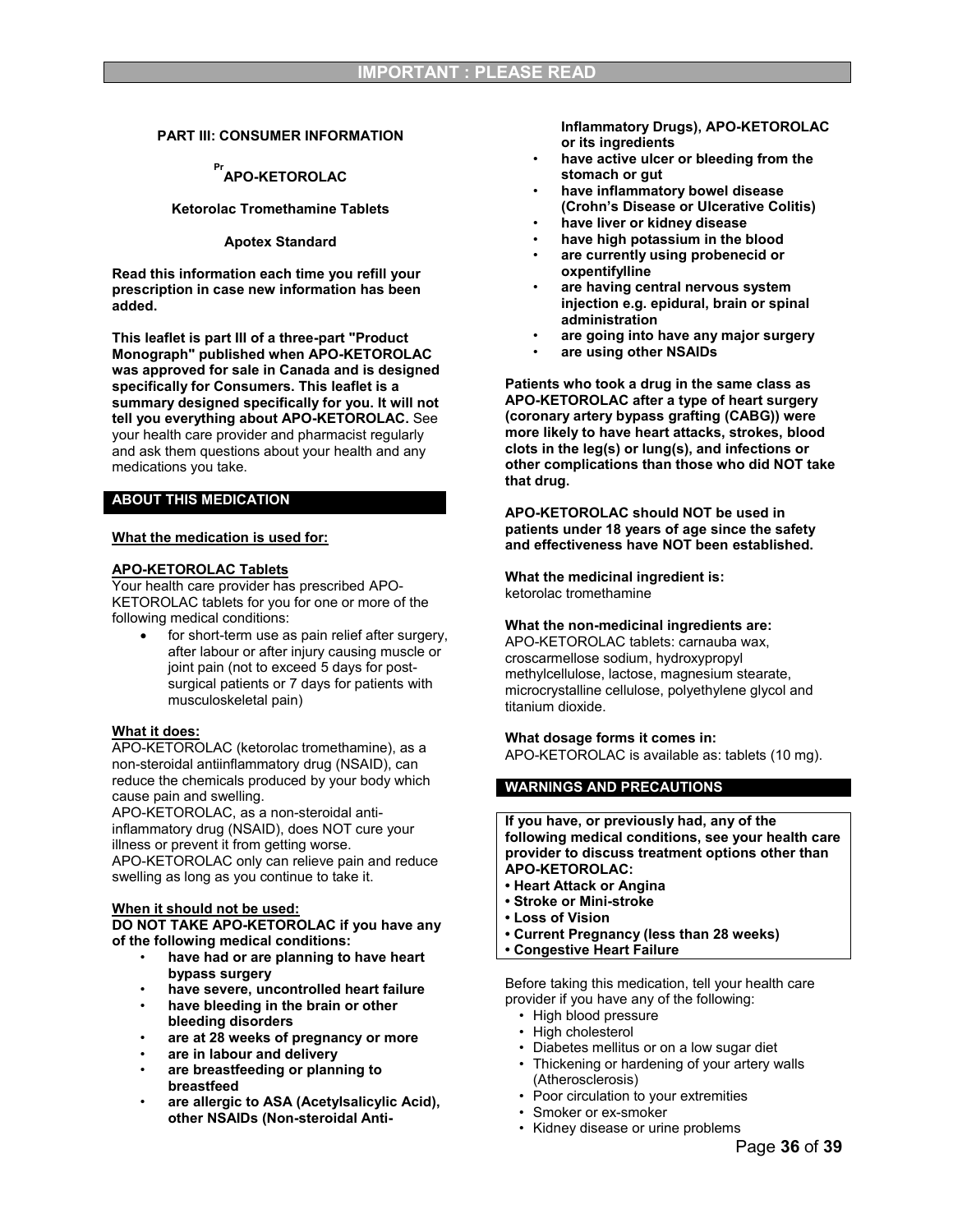- Previous ulcer or bleeding from the stomach or gut
- Previous bleeding in the brain
- Bleeding problems
- Liver, biliary, pancreatic or renal problems
- Family history of allergy to NSAIDs, such as acetylsalicylic acid (ASA), celecoxib, diclofenac, diflunisal, etodolac, fenoprofen, flurbiprofen, ibuprofen, indomethacin, ketoprofen, ketorolac, mefenamic acid, meloxicam, nabumetone, naproxen, oxaprozin, piroxicam, rofecoxib, sulindac, tenoxicam, tiaprofenic acid, tolmetin, or valdecoxib (NOT a complete list)
- Family history of asthma, nasal polyps, long-term swelling of the sinus (chronic sinusitis) or hives
- Family history of allergy to sulfonamide drugs (*if applicable*)
- Any other medical problem

Also, before taking this medication, tell your health care provider if you are planning to get pregnant.

#### **While taking this medication:**

- tell any other doctor, dentist, pharmacist or other health care professional that you see, that you are taking this medication, especially if you are planning to have heart surgery;
- do NOT drink alcoholic beverages while taking this medication because you would be more likely to develop stomach problems;
- fertility may be decreased. The use of APO-KETOROLAC is not recommended in women trying to get pregnant. In women who have difficulty conceiving, stopping APO-KETOROLAC should be considered.

#### **INTERACTIONS WITH THIS MEDICATION**

Talk to your health care provider and pharmacist if you are taking any other medication (prescription or non-prescription) such as any of the following (NOT a complete list):

- Acetylsalicylic Acid (ASA) or other NSAIDs • e.g. ASA, celecoxib, diclofenac, ibuprofen, indomethacin, ketorolac, meloxicam, naproxen)
- Antacids
- **Antidepressants** 
	- Selective Serotonin Reuptake Inhibitors (SSRIs)
		- e.g. citalopram, fluoxetine, paroxetine, sertraline
- Blood pressure medications
	- ACE (angiotensin converting enzyme) inhibitors
		- e.g. enalapril, lisinopril, perindopril, ramipril
	- ARBs (angiotensin II receptor blockers)
		- e.g. candesartan, irbesartan, losartan, valsartan
- Blood thinners
	- e.g. warfarin, ASA, clopidogrel
	- Corticosteroids (including glucocorticoids)
- e.g. prednisone
- **Cyclosporin**
- Digoxin
- **Diuretics** 
	- e.g. furosemide, hydrochlorothiazide
	- Lithium
	- **Methotrexate**
	- **Morphine**
- **Oxpentifylline**
- Probenacid

Your health care provider may prescribe low dose ASA (acetylsalicylic acid) as a blood thinner to reduce your risk of having a heart attack or stroke while you are taking APO-KETOROLAC. Take only the amount of ASA prescribed by your health care provider. You are more likely to upset or damage your stomach if you take both APO-KETOROLAC and ASA than if you took APO-KETOROLAC alone.

#### **PROPER USE OF THIS MEDICATION**

#### **APO-KETOROLAC Tablets**

#### **Usual dose (18 to 65 years of age):**

| <b>Medical</b><br><b>Condition</b>                                 | <b>Starting</b><br>Dose                                        | Maximum<br>Dose (per<br>day)                                  | <b>Maximum</b><br><b>Duration</b><br>Οf<br><b>Treatment</b><br>(days) |
|--------------------------------------------------------------------|----------------------------------------------------------------|---------------------------------------------------------------|-----------------------------------------------------------------------|
| Post-Surgical<br>Pain or<br>postpartum<br>uterine<br>cramping pain | 10 <sub>mg</sub><br>every 4<br>to 6<br>hours<br>as<br>required | Doses<br>exceeding 40<br>mg per day<br>are not<br>recommended | 5 days                                                                |
| Musculoskeletal<br>Pain                                            | 10 <sub>mg</sub><br>every 4<br>to 6<br>hours<br>as<br>required | Doses<br>exceeding 40<br>mg per day<br>are not<br>recommended | 7 days                                                                |

Take APO-KETOROLAC only as directed by your health care provider. **Do NOT take more of it, do NOT take it more often and do NOT take it for a longer period of time than your health care provider recommended. If possible, you should take the lowest dose of this medication for the shortest time period.** Taking too much APO-KETOROLAC may increase your chances of unwanted and sometimes dangerous side effects, especially if you are elderly, have other diseases or take other medications.

In general, APO-KETOROLAC should not be used for more than 7 days. If a longer period is considered, see your health care provider regularly to discuss whether this medicine is working for you and if it is causing you any unwanted effects.

#### **This medication has been prescribed specifically for you. Do NOT give it to anyone else. It may**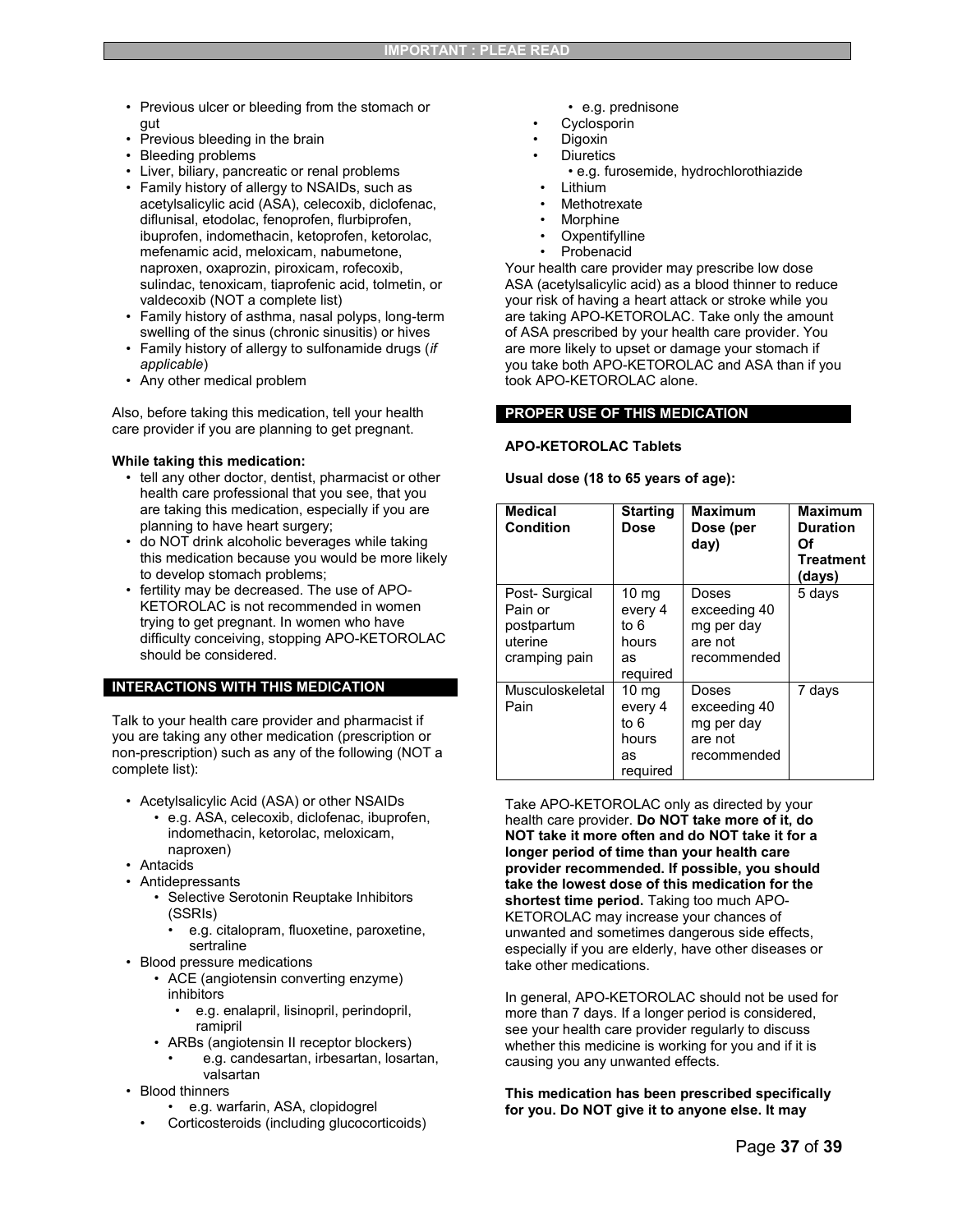**harm them, even if their symptoms seem to be similar to yours.**

#### **APO-KETOROLAC is NOT recommended for use in patients under 18 years of age since safety and effectiveness have NOT been established.**

To lessen stomach upset, take APO-KETOROLAC immediately after a meal or with food or milk. However, the presence of food in the stomach may delay the onset of pain relief. If stomach upset (indigestion, nausea, vomiting, stomach pain or diarrhea) occurs and continues, contact your doctor.

You should remain standing or sitting upright (i.e. do not lie down) for about 15 to 30 minutes after taking the medicine. This helps to prevent irritation that may lead to trouble swallowing.

#### **Missed Dose:**

The missed dose should be taken as soon as remembered, and then the regular dosing schedule should be continued. Two doses of APO-KETOROLAC should not be taken at the same time.

#### **Overdose:**

In case of drug overdose contact a health care practitioner, hospital emergency department, or regional Poison Control Centre immediately even if there are no symptoms.

#### **SIDE EFFECTS AND WHAT TO DO ABOUT THEM**

APO-KETOROLAC may cause some side effects, especially when used for a long time or in large doses. When these side effects occur, you may require medical attention. Report all symptoms or side effects to your health care provider.

APO-KETOROLAC may cause you to become drowsy or tired. Be careful about driving or participating in activities that require you to be alert. If you become drowsy, dizzy or light-headed after taking APO-KETOROLAC, do NOT drive or operate machinery. APO-KETOROLAC may cause you to become more sensitive to sunlight. Any exposure to sunlight or sunlamps may cause sunburn, skin blisters, skin rash, redness, itching or discolouration, or vision changes. If you have a reaction from the sun, check with your health care provider.

Check with your health care provider IMMEDIATELY if you develop chills, fever, muscle aches or pains, or other flu-like symptoms, especially if they occur before or together with a skin rash. These symptoms may be the first signs of a SERIOUS ALLERGIC REACTION to this medication.

| Symptom                                                                          | <b>THEM</b><br><b>STOP taking</b><br>APO-<br><b>KETOROLAC</b><br>and get<br>emergency<br>medical<br>attention<br><b>IMMEDIATELY</b> | <b>STOP taking</b><br>drug and<br>seek<br>immediate<br>emergency<br>medical<br>attention |
|----------------------------------------------------------------------------------|-------------------------------------------------------------------------------------------------------------------------------------|------------------------------------------------------------------------------------------|
| Bloody or black tarry<br>stools                                                  |                                                                                                                                     |                                                                                          |
| Shortness of breath,<br>wheezing, any trouble<br>breathing or chest<br>tightness | $\sqrt{}$                                                                                                                           |                                                                                          |
| Skin rash, hives,<br>swelling or itching                                         | $\sqrt{}$                                                                                                                           |                                                                                          |
| Blurred vision, or any<br>visual disturbance                                     | $\sqrt{}$                                                                                                                           |                                                                                          |
| Any change in the<br>amount or colour of<br>your urine (red or<br>brown)         |                                                                                                                                     |                                                                                          |
| Any pain or difficulty<br>experienced while<br>urinating                         |                                                                                                                                     |                                                                                          |
| Swelling of the feet,<br>lower legs, weight gain                                 |                                                                                                                                     |                                                                                          |
| Vomiting or persistent<br>indigestion, nausea,<br>stomach pain or<br>diarrhea    |                                                                                                                                     |                                                                                          |
| Yellow discolouration<br>of the skin or eyes,<br>with or without itchy<br>skin   |                                                                                                                                     | $\sqrt{}$                                                                                |
| Malaise, fatigue, loss<br>of appetite                                            |                                                                                                                                     | V                                                                                        |
| Headaches, stiff neck                                                            |                                                                                                                                     |                                                                                          |
| Mental confusion,<br>depression                                                  |                                                                                                                                     |                                                                                          |
| Dizziness.<br>lightheadedness                                                    |                                                                                                                                     |                                                                                          |
| Hearing problems                                                                 |                                                                                                                                     |                                                                                          |

**SERIOUS SIDE EFFECTS AND WHAT TO DO ABOUT** 

This is not a complete list of side effects. If you develop any other symptoms while taking APO-KETOROLAC, see your health care provider.

#### **HOW TO STORE IT**

Store APO-KETOROLAC at room temperature (15 $^{\circ}$ C to 30 $^{\circ}$ C). Protect from light.

**Do NOT keep outdated medicine or medicine no longer needed.** Any outdated or unused medicine should be returned to your pharmacist

**Keep out of sight and reach of children.**